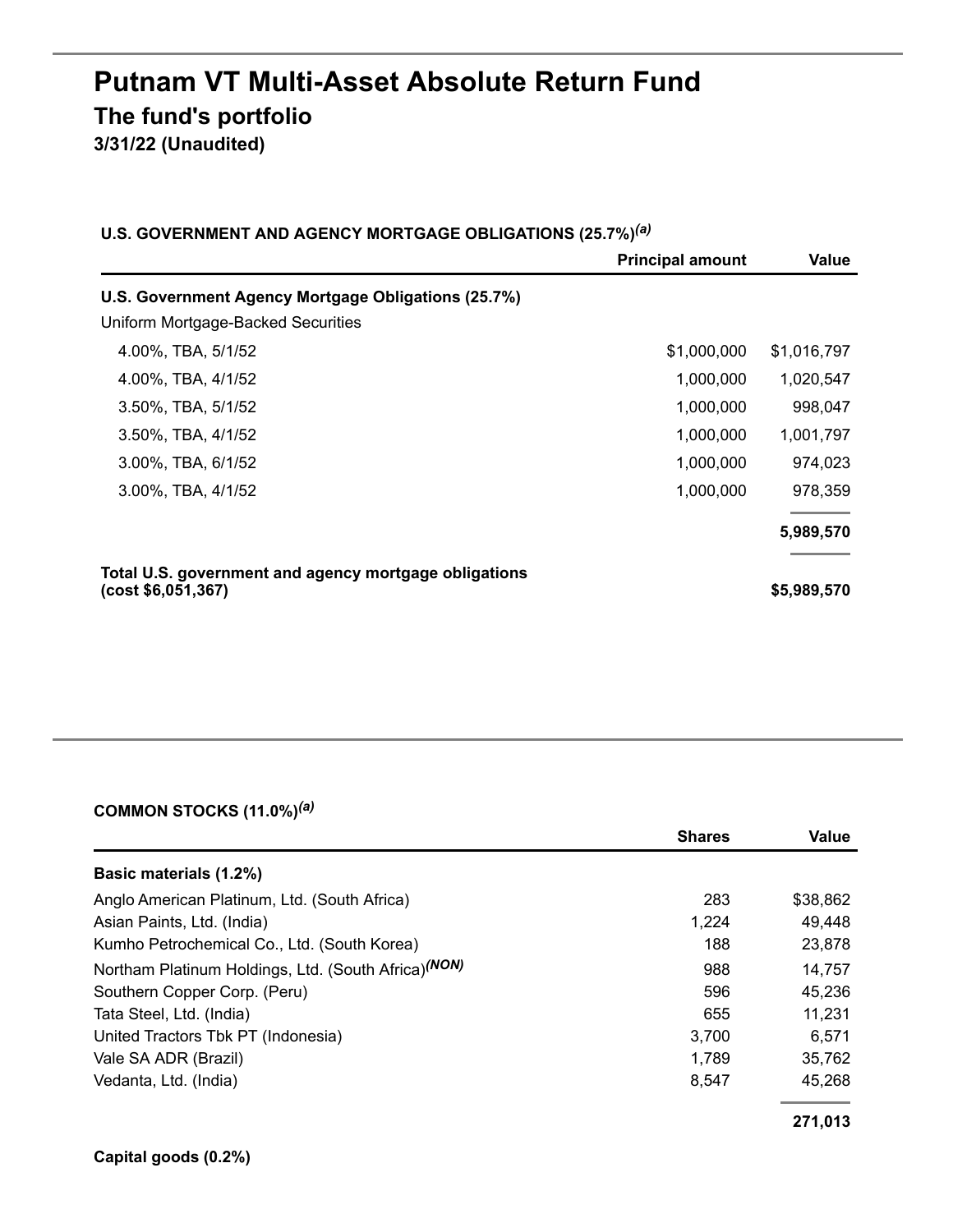| Haitian International Holdings, Ltd. (China)<br>Sri Trang Gloves Thailand PCL (Thailand) | 8,000<br>36,600 | 20,700<br>27,794 |
|------------------------------------------------------------------------------------------|-----------------|------------------|
|                                                                                          |                 | 48,494           |
| Communication services (0.4%)                                                            |                 |                  |
| Advanced Info Service PCL (Thailand)                                                     | 6,700           | 46,950           |
| Hellenic Telecommunications Organization SA (Greece)                                     | 907             | 16,410           |
| KT Corp. (South Korea)                                                                   | 236             | 6,932            |
| Turkcell Iletisim Hizmetleri AS (Turkey)                                                 | 17,702          | 27,177           |
|                                                                                          |                 | 97,469           |
| Consumer cyclicals (1.0%)                                                                |                 |                  |
| Astra International Tbk PT (Indonesia)                                                   | 9,600           | 4,386            |
| Bosideng International Holdings, Ltd. (China)                                            | 20,000          | 9,298            |
| Cheil Worldwide, Inc. (South Korea)                                                      | 729             | 14,123           |
| China Yongda Automobiles Services Holdings, Ltd.                                         |                 |                  |
| (China)                                                                                  | 21,000          | 22,838           |
| Kia Corp. (South Korea)                                                                  | 838             | 50,893           |
| Maruti Suzuki India, Ltd. (India)                                                        | 146             | 14,482           |
| Page Industries, Ltd. (India)                                                            | 72              | 40,850           |
| Sun TV Network, Ltd. (India)                                                             | 3,279           | 21,062           |
| WalMart de Mexico (Walmex) SAB de CV (Mexico)                                            | 3,030           | 12,417           |
| Zhongsheng Group Holdings, Ltd. (China)                                                  | 6,500           | 45,767           |
|                                                                                          |                 | 236,116          |
| Consumer staples (1.1%)                                                                  |                 |                  |
| Ambev SA (Brazil)                                                                        | 14,200          | 45,931           |
| Arca Continental SAB de CV (Mexico)                                                      | 1,496           | 10,153           |
| Cencosud SA (Chile)                                                                      | 10,582          | 20,847           |
| China Feihe, Ltd. (China)                                                                | 16,000          | 15,758           |
| Coca-Cola Icecek AS (Turkey)                                                             | 771             | 6,155            |
| Grupo Bimbo SAB de CV Class A (Mexico)                                                   | 1,966           | 5,931            |
| Indofood Sukses Makmur Tbk PT (Indonesia)                                                | 13,000          | 5,381            |
| JD.com, Inc. Class A (China) <sup>(NON)</sup>                                            | 1,885           | 55,209           |
| Marfrig Global Foods SA (Brazil)                                                         | 3,400           | 15,282           |
| Thai Union Group PCL Class F (Thailand)                                                  | 32,900          | 18,701           |
| Want Want China Holdings, Ltd. (China)                                                   | 48,000          | 44,306           |
|                                                                                          |                 | 243,654          |
| <b>Energy (0.2%)</b>                                                                     |                 |                  |
| China Shenhua Energy Co., Ltd. (China)                                                   | 17,000          | 54,225           |
|                                                                                          |                 | 54,225           |
| Financials (2.0%)                                                                        |                 |                  |
| Agricultural Bank of China, Ltd. Class H (China)                                         | 82,000          | 31,450           |
| Banco Bradesco SA (Preference) (Brazil) <sup>(NON)</sup>                                 | 8,470           | 39,530           |
| Banco Santander (Brasil) S.A. (Units) (Brazil)                                           | 5,987           | 46,376           |
| Banco Santander Chile (Chile)                                                            | 306,048         | 17,236           |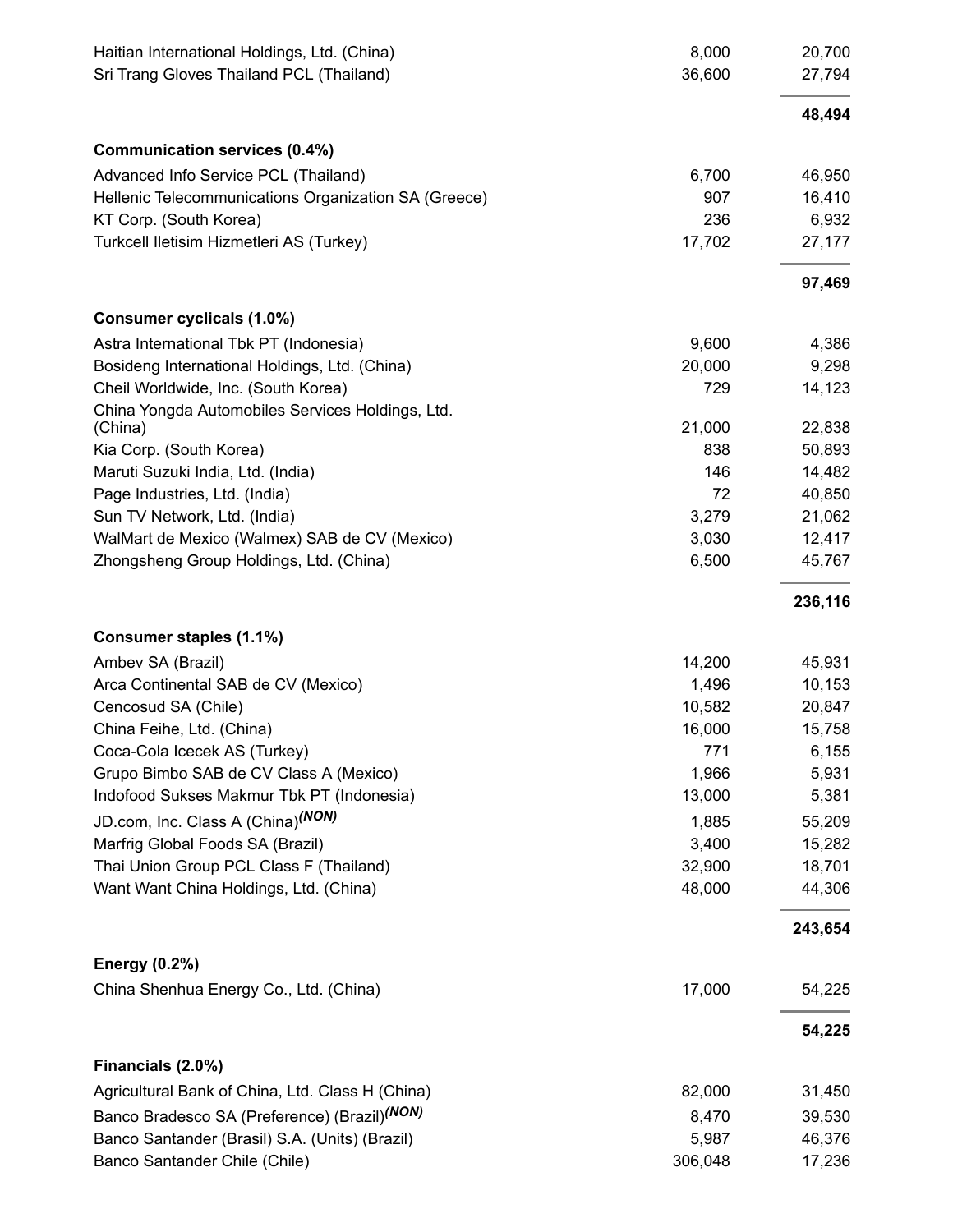| Cathay Financial Holding Co., Ltd. (Taiwan)                                                     | 15,000         | 33,639           |
|-------------------------------------------------------------------------------------------------|----------------|------------------|
| China Development Financial Holding Corp. (Taiwan)                                              | 72,000         | 47,974           |
| China International Capital Corp., Ltd. Class H (China)                                         | 16,800         | 37,268           |
| China Merchants Bank Co., Ltd. Class H (China)                                                  | 500            | 3,909            |
| China Minsheng Banking Corp., Ltd. Class H (China)                                              | 43,500         | 16,337           |
| CTBC Financial Holding Co., Ltd. (Taiwan)                                                       | 16,000         | 16,365           |
| Hana Financial Group, Inc. (South Korea)                                                        | 1,204          | 48,065           |
| Hong Leong Bank Bhd (Malaysia)                                                                  | 2,600          | 12,457           |
| KB Financial Group, Inc. (South Korea)                                                          | 1,050          | 52,786           |
| Ping An Insurance Group Co. of China, Ltd. Class H                                              |                |                  |
| (China)                                                                                         | 6,500          | 45,861           |
| Shinhan Financial Group Co., Ltd. (South Korea)                                                 | 195            | 6,651            |
| Tisco Financial Group PCL (Thailand)                                                            | 3,400          | 10,277           |
| Turkiye Garanti Bankasi AS (Turkey)                                                             | 5,973          | 4,965            |
|                                                                                                 |                | 471,146          |
| Health care (0.5%)                                                                              |                |                  |
| Cipla, Ltd./India (India) <sup>(NON)</sup>                                                      | 656            | 8,786            |
| CSPC Pharmaceutical Group, Ltd. (China)                                                         | 42,000         | 48,162           |
| Emami, Ltd. (India)                                                                             | 1,870          | 11,019           |
| Sun Pharmaceutical Industries, Ltd. (India)                                                     | 2,942          | 35,424           |
|                                                                                                 |                | 103,391          |
| Technology (3.9%)                                                                               |                |                  |
| Alibaba Group Holding, Ltd. (China) <sup>(NON)</sup>                                            | 6,728          | 92,088           |
| Infosys, Ltd. (India)                                                                           | 3,069          | 76,748           |
| Kuaishou Technology 144A (China) <sup>(NON)</sup>                                               | 3,500          | 32,588           |
| Lenovo Group, Ltd. (China)                                                                      | 12,000         | 13,015           |
| LG Electronics, Inc. (South Korea)                                                              | 140            | 13,816           |
| Novatek Microelectronics Corp. (Taiwan)                                                         | 3,000          | 44,279           |
| Parade Technologies, Ltd. (Taiwan)                                                              | 1,000          | 62,506           |
| Quanta Computer, Inc. (Taiwan)                                                                  | 8,000          | 24,503           |
| Samsung Electro-Mechanics Co., Ltd. (South Korea)                                               | 265            | 35,773           |
| Samsung Electronics Co., Ltd. (South Korea)                                                     | 2,850          | 162,814          |
| Taiwan Semiconductor Manufacturing Co., Ltd. ADR                                                |                |                  |
| (Taiwan)                                                                                        | 1,957          | 204,037          |
| Tata Consultancy Services, Ltd. (India)                                                         | 523            | 25,721           |
| Tech Mahindra, Ltd. (India)                                                                     | 1,606<br>1,500 | 31,653           |
| Tencent Holdings, Ltd. (China)<br>United Microelectronics Corp. (Taiwan)                        | 11,000         | 70,763<br>20,314 |
|                                                                                                 |                |                  |
|                                                                                                 |                | 910,618          |
| Transportation (0.3%)                                                                           |                |                  |
| COSCO SHIPPING Holdings Co., Ltd. Class H (China)                                               | 13,350         | 23,118           |
| Evergreen Marine Corp. Taiwan, Ltd. (Taiwan)<br>International Container Terminal Services, Inc. | 10,000         | 46,765           |
| (Philippines)                                                                                   | 2,350          | 10,172           |
|                                                                                                 |                |                  |

**80,055**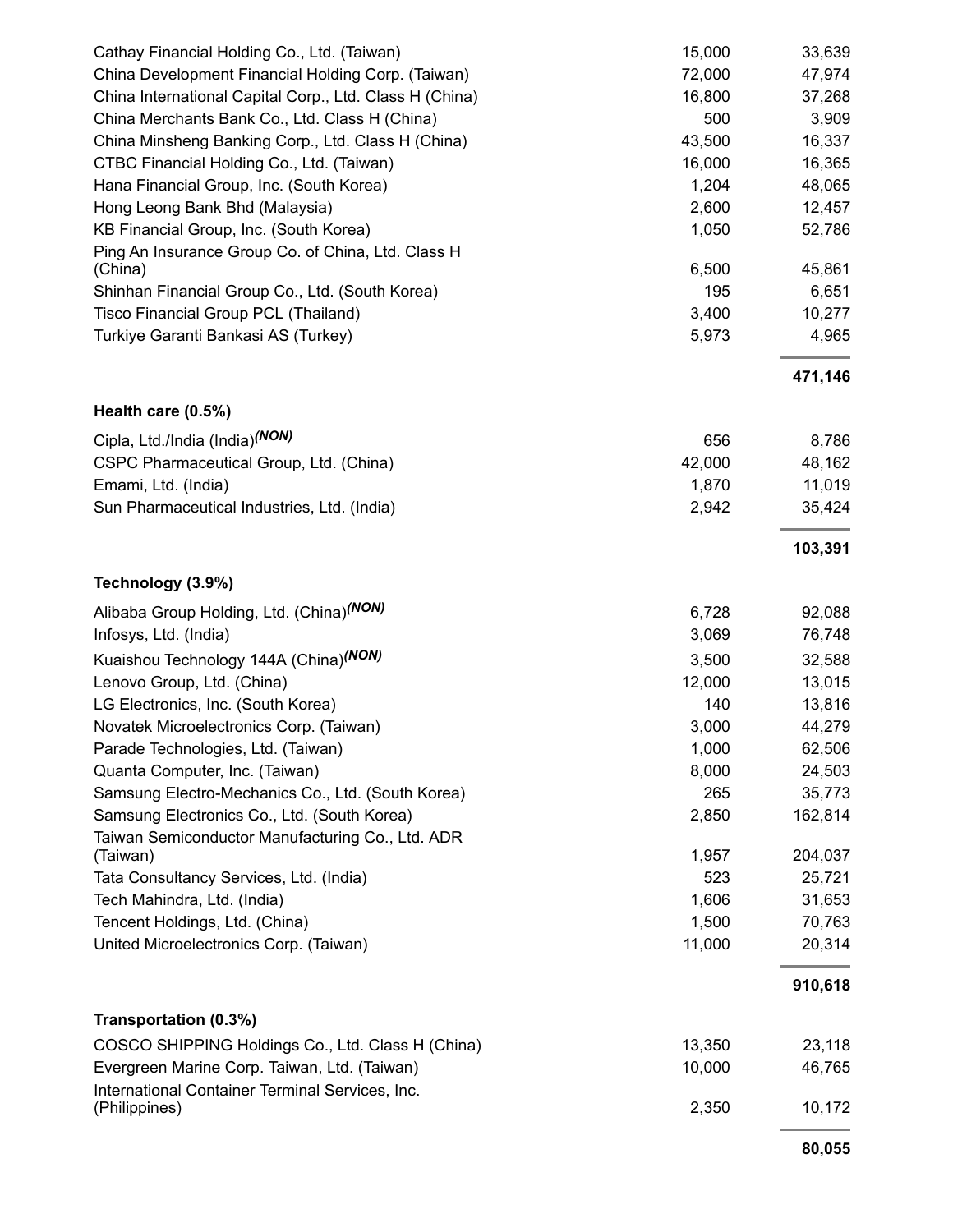| Utilities and power (0.2%)             |       |             |
|----------------------------------------|-------|-------------|
| CPFL Energia SA (Brazil)               | 6,400 | 43,379      |
| Glow Energy PCL (Thailand) $(F)$       | 700   |             |
|                                        |       | 43,379      |
| Total common stocks (cost \$2,206,574) |       | \$2,559,560 |

#### **INVESTMENT COMPANIES (9.9%)** *(a)*

|                                                    | <b>Shares</b> | <b>Value</b> |
|----------------------------------------------------|---------------|--------------|
| <b>Consumer Staples Select Sector SPDR Fund</b>    | 4,524         | \$343,326    |
| Energy Select Sector SPDR Fund                     | 10,793        | 825,017      |
| Health Care Select Sector SPDR Fund <sup>(S)</sup> | 2,766         | 378,914      |
| Materials Select Sector SPDR Fund                  | 4,237         | 373,492      |
| Real Estate Select Sector SPDR Fund <sup>(S)</sup> | 8,164         | 394,484      |
| Total investment companies (cost \$1,980,712)      |               | \$2,315,233  |

#### **COMMODITY LINKED NOTES (7.8%)** *(a)(CLN)*

|                                                                                                                                                                                      | <b>Principal amount</b> | Value     |
|--------------------------------------------------------------------------------------------------------------------------------------------------------------------------------------|-------------------------|-----------|
| BofA Finance LLC 144A sr. unsec. unsub. Notes.<br>compound SOFR less 0.05%, 2023 (Indexed to the<br>BofA Merrill Lynch Commodity MLBX4SX6 Excess<br>Return Strategy multiplied by 3) | \$380,000               | \$331,146 |
| Citigroup Global Markets Holdings, Inc. sr. notes Ser.<br>N, compound SOFR, 2023 (Indexed to the Citi<br>Commodities F3 vs F0 - 4x Leveraged Index multiplied<br>by $3)$             | 419,000                 | 392,212   |
| Citigroup Global Markets Holdings, Inc. 144A sr. notes,<br>zero %, 2022 (Indexed to the Citi Cross-Asset Trend<br>10% Vol Index multiplied by 3)                                     | 366,000                 | 442.451   |
| Goldman Sachs International 144A notes zero %,<br>2022 (Indexed to the S&P GSCI Excess Return Index<br>multiplied by 3)                                                              | 195,000                 | 211,306   |
| Citigroup Global Markets Holdings, Inc. sr. notes Ser.<br>N, zero %, 2023 (Indexed to the S&P GSCI Light<br>Energy Excess Return Index multiplied by 3)                              | 310,000                 | 430,277   |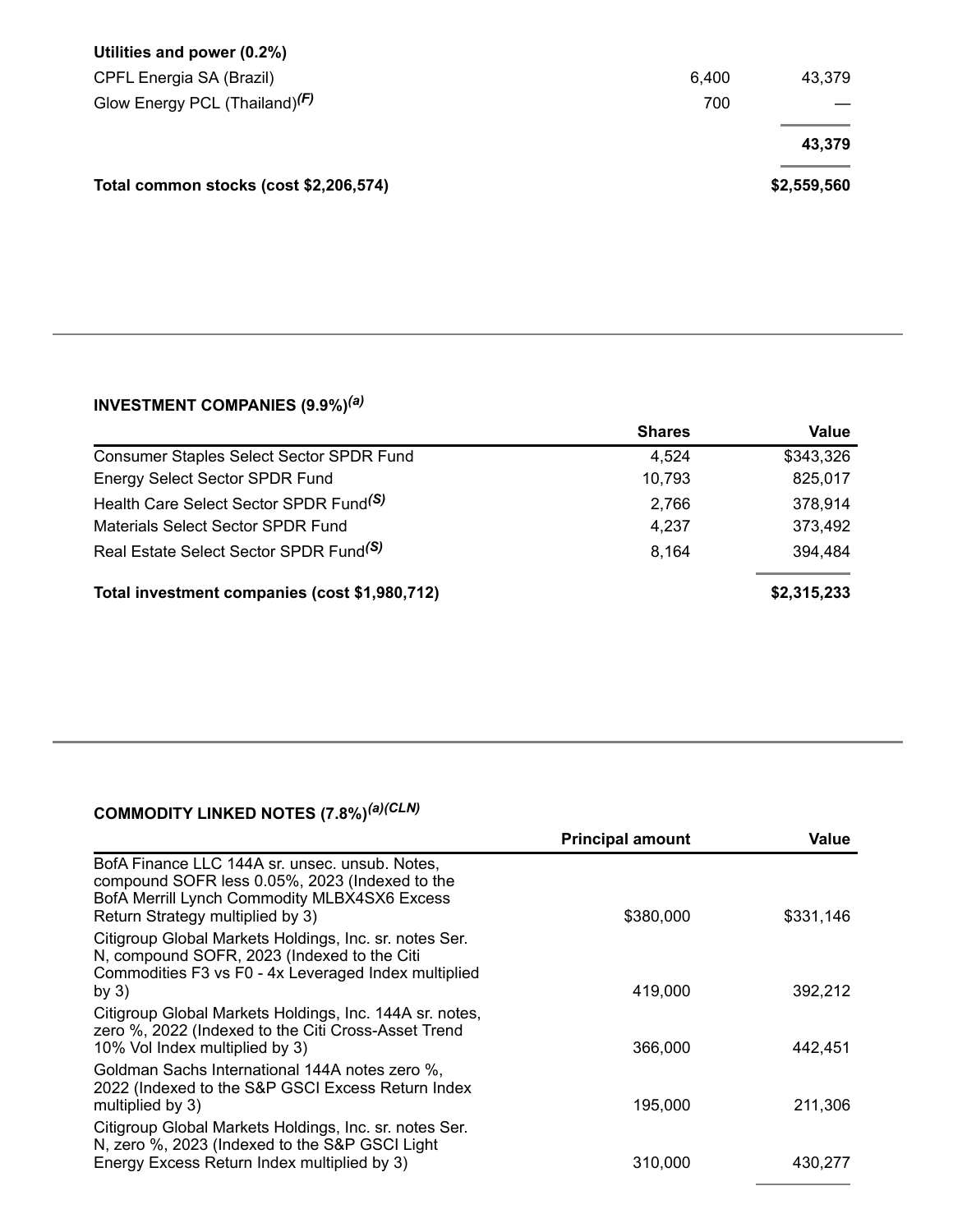#### **MORTGAGE-BACKED SECURITIES (3.5%)** *(a)*

|                                                                                              | <b>Principal amount</b> | Value   |
|----------------------------------------------------------------------------------------------|-------------------------|---------|
| Agency collateralized mortgage obligations (2.2%)                                            |                         |         |
| Federal Home Loan Mortgage Corporation                                                       |                         |         |
| REMICs IFB Ser. 4752, Class PS, IO, ((-1 x 1 Month US)<br>LIBOR) + 6.20%), 5.803%, 11/15/47  | \$26,302                | \$3,924 |
| REMICs Ser. 4964, Class IA, IO, 4.50%, 3/25/50                                               | 62,714                  | 13,874  |
| REMICs Ser. 4193, Class PI, IO, 4.00%, 3/15/43                                               | 15,166                  | 2,041   |
| REMICs Ser. 5082, Class IQ, IO, 3.00%, 3/25/51                                               | 174,250                 | 26,308  |
| REMICs Ser. 4801, Class IG, IO, 3.00%, 6/15/48                                               | 15,698                  | 2,019   |
| REMICs Ser. 4206, Class IP, IO, 3.00%, 12/15/41<br>Federal National Mortgage Association     | 16,159                  | 1,446   |
| REMICs IFB Ser. 13-130, Class SD, IO, ((-1 x 1 Month US<br>LIBOR) + 6.60%), 6.143%, 1/25/44  | 31,332                  | 5,032   |
| REMICs Ser. 16-3, Class NI, IO, 6.00%, 2/25/46                                               | 27,984                  | 5,293   |
| REMICs IFB Ser. 17-108, Class SA, IO, ((-1 x 1 Month US<br>LIBOR) + 6.15%), 5.693%, 1/25/48  | 49,704                  | 8,051   |
| REMICs IFB Ser. 17-8, Class SB, IO, ((-1 x 1 Month US)<br>LIBOR) + 6.10%), 5.643%, 2/25/47   | 69,260                  | 9,958   |
| REMICs IFB Ser. 16-65, Class CS, IO, ((-1 x 1 Month US<br>LIBOR) + 6.10%), 5.643%, 9/25/46   | 43,120                  | 5,678   |
| REMICs IFB Ser. 20-16, Class SG, IO, ((-1 x 1 Month US<br>LIBOR) + 6.05%), 5.593%, 3/25/50   | 50,370                  | 6,958   |
| REMICs IFB Ser. 16-88, Class SK, IO, ((-1 x 1 Month US<br>LIBOR) + 6.00%), 5.543%, 12/25/46  | 65,183                  | 10,047  |
| REMICs Ser. 16-3, Class MI, IO, 5.50%, 2/25/46                                               | 108,894                 | 19,070  |
| REMICs Ser. 15-30, IO, 5.50%, 5/25/45                                                        | 95,769                  | 17,119  |
| REMICs IFB Ser. 17-74, Class SA, IO, ((-1 x 1 Month US)<br>LIBOR) + 5.75%), 5.293%, 10/25/47 | 182,210                 | 21,951  |
| REMICs Ser. 17-32, Class IP, IO, 4.50%, 5/25/47                                              | 46,316                  | 8,241   |
| REMICs Ser. 20-47, Class ID, IO, 4.00%, 7/25/50                                              | 94,555                  | 15,850  |
| REMICs Ser. 12-136, Class PI, IO, 3.50%, 11/25/42                                            | 8,079                   | 410     |
| REMICs Ser. 20-85, Class IP, IO, 3.00%, 12/25/50                                             | 219,575                 | 31,942  |
| REMICs Ser. 12-151, Class PI, IO, 3.00%, 1/25/43                                             | 19,142                  | 2,290   |
| REMICs Ser. 13-35, Class PI, IO, 3.00%, 2/25/42                                              | 32,842                  | 1,032   |
| REMICs Ser. 13-31, Class NI, IO, 3.00%, 6/25/41                                              | 6,669                   | 90      |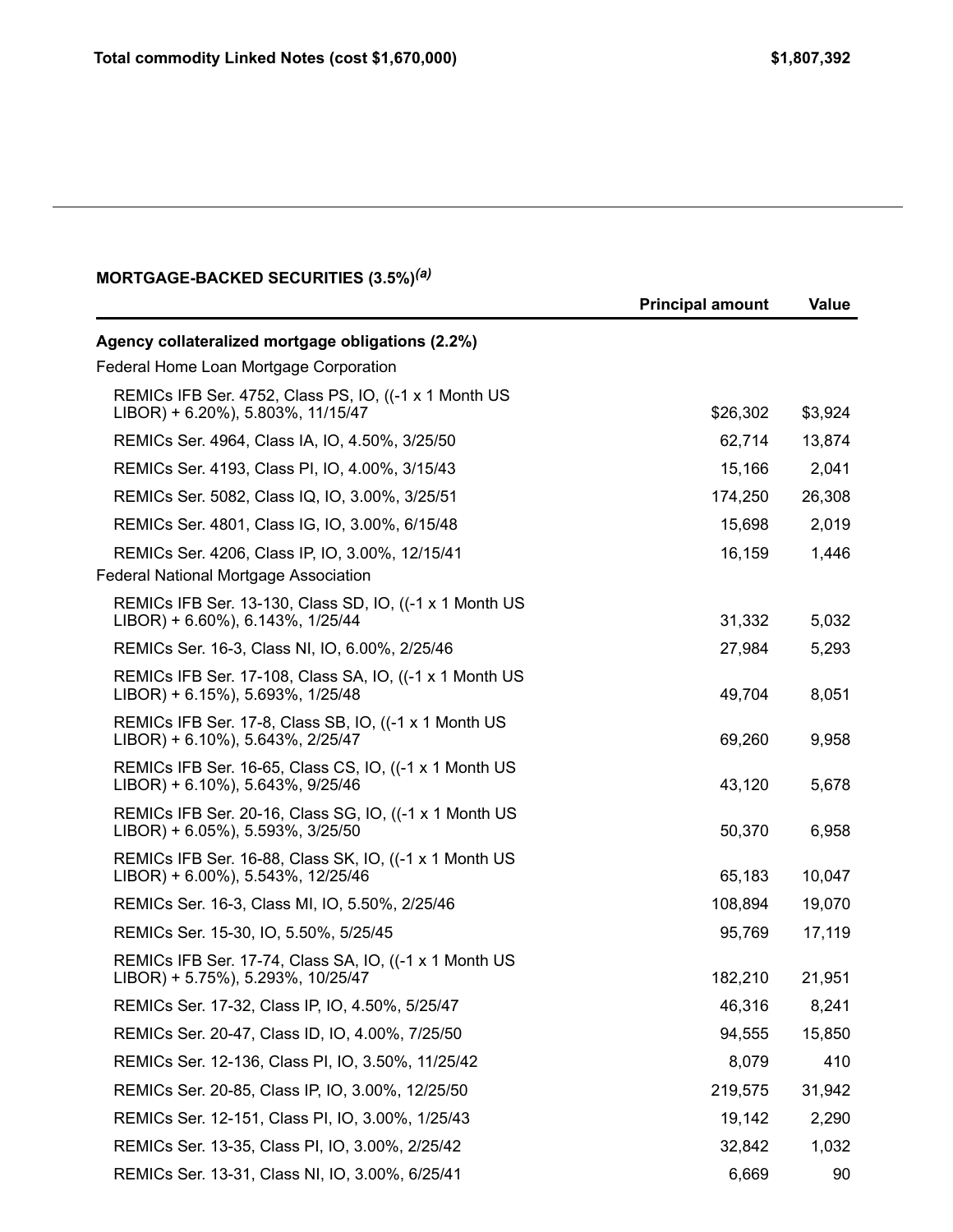| Government National Mortgage Association                                             |         |        |
|--------------------------------------------------------------------------------------|---------|--------|
| IFB Ser. 10-125, Class SD, ((-1 x 1 Month US LIBOR) +<br>6.68%), 6.249%, 1/16/40     | 104,716 | 11,943 |
| IFB Ser. 18-91, Class SJ, IO, ((-1 x 1 Month US LIBOR) +<br>6.25%), 5.801%, 7/20/48  | 55,167  | 6,694  |
| IFB Ser. 18-104, Class SD, IO, ((-1 x 1 Month US LIBOR)<br>+ 6.20%), 5.751%, 8/20/48 | 35,080  | 4,135  |
| IFB Ser. 13-129, Class SN, IO, ((-1 x 1 Month US LIBOR)<br>+ 6.15%), 5.701%, 9/20/43 | 10,671  | 1,529  |
| IFB Ser. 20-33, Class SA, IO, ((-1 x 1 Month US LIBOR) +<br>6.10%), 5.651%, 3/20/50  | 104,092 | 14,685 |
| IFB Ser. 19-121, Class DS, IO, ((-1 x 1 Month US LIBOR)<br>+ 6.10%), 5.651%, 8/20/49 | 35,015  | 3,889  |
| IFB Ser. 11-17, Class S, IO, ((-1 x 1 Month US LIBOR) +<br>6.05%), 5.601%, 2/20/41   | 22,756  | 3,055  |
| Ser. 14-184, Class DI, IO, 5.50%, 12/16/44                                           | 86,435  | 17,723 |
| Ser. 16-150, Class I, IO, 5.00%, 11/20/46                                            | 51,867  | 9,933  |
| Ser. 18-127, Class ID, IO, 5.00%, 7/20/45                                            | 20,969  | 2,980  |
| Ser. 14-146, Class EI, IO, 5.00%, 10/20/44                                           | 23,894  | 4,743  |
| Ser. 14-163, Class NI, IO, 5.00%, 2/20/44                                            | 16,572  | 2,466  |
| Ser. 11-116, Class IB, IO, 5.00%, 10/20/40                                           | 93      | 7      |
| Ser. 10-20, Class UI, IO, 5.00%, 2/20/40                                             | 16,185  | 3,062  |
| Ser. 10-9, Class UI, IO, 5.00%, 1/20/40                                              | 22,992  | 4,555  |
| Ser. 09-121, Class UI, IO, 5.00%, 12/20/39                                           | 16,783  | 3,331  |
| Ser. 15-105, Class LI, IO, 5.00%, 10/20/39                                           | 24,342  | 4,743  |
| Ser. 18-153, Class AI, IO, 4.50%, 9/16/45                                            | 123,303 | 21,901 |
| Ser. 15-80, Class IA, IO, 4.50%, 6/20/45                                             | 31,939  | 5,771  |
| Ser. 15-167, Class BI, IO, 4.50%, 4/16/45                                            | 27,143  | 5,375  |
| Ser. 13-20, Class QI, IO, 4.50%, 12/16/42                                            | 28,772  | 3,477  |
| Ser. 10-35, Class QI, IO, 4.50%, 3/20/40                                             | 5,892   | 1,014  |
| Ser. 15-99, Class LI, IO, 4.00%, 7/20/45                                             | 4,497   | 431    |
| Ser. 15-53, Class MI, IO, 4.00%, 4/16/45                                             | 34,419  | 6,588  |
| Ser. 15-187, Class JI, IO, 4.00%, 3/20/45                                            | 33,179  | 4,765  |
| Ser. 13-24, Class PI, IO, 4.00%, 11/20/42                                            | 12,532  | 1,502  |
| Ser. 16-75, Class EI, IO, 3.50%, 8/20/45                                             | 14,240  | 1,381  |
| Ser. 15-24, Class IA, IO, 3.50%, 2/20/45                                             | 20,108  | 2,216  |
| Ser. 13-100, Class MI, IO, 3.50%, 2/20/43                                            | 5,416   | 356    |
| Ser. 13-157, Class IA, IO, 3.50%, 4/20/40                                            | 5,930   | 51     |
| Ser. 13-79, Class XI, IO, 3.50%, 11/20/39                                            | 12,856  | 542    |
| Ser. 13-6, Class AI, IO, 3.50%, 8/20/39                                              | 46,994  | 3,159  |
| Ser. 20-173, Class MI, IO, 2.50%, 11/20/50                                           | 207,985 | 27,103 |
| Ser. 18-H05, Class AI, IO, 2.261%, 2/20/68(WAC)                                      | 84,480  | 5,861  |
| Ser. 17-H06, Class BI, IO, 2.245%, 2/20/67(WAC)                                      | 71,604  | 4,686  |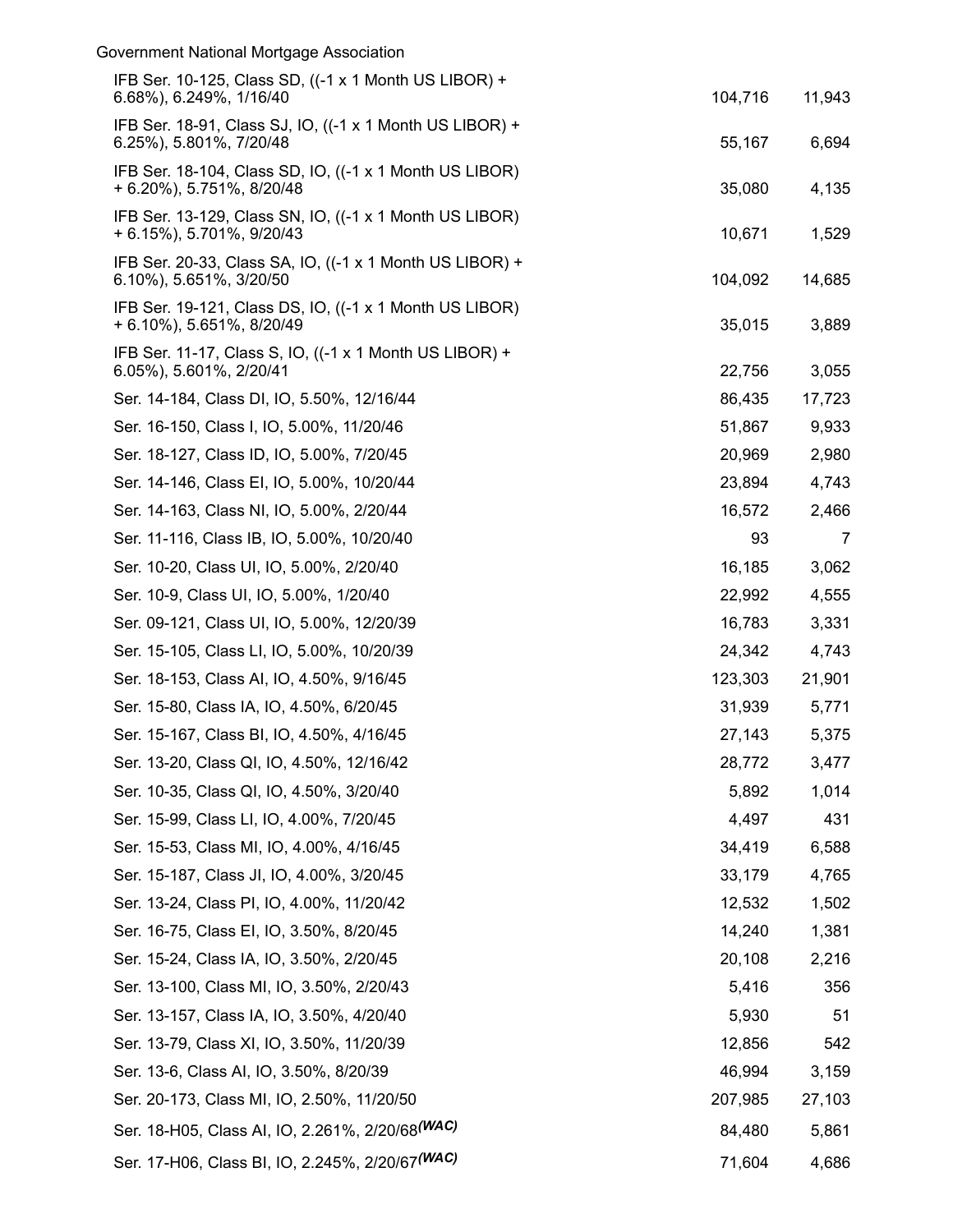| FRB Ser. 16-H16, Class DI, IO, 2.244%, 6/20/66 <sup>(WAC)</sup>                                                                | 56,764  | 3,344   |
|--------------------------------------------------------------------------------------------------------------------------------|---------|---------|
| Ser. 17-H02, Class BI, IO, 2.11%, 1/20/67(WAC)                                                                                 | 93,438  | 5,023   |
| Ser. 15-H24, Class HI, IO, 2.087%, 9/20/65(WAC)                                                                                | 142,119 | 3,548   |
| Ser. 15-H15, Class JI, IO, 1.953%, 6/20/65(WAC)                                                                                | 180,398 | 10,860  |
| Ser. 15-H19, Class NI, IO, 1.905%, 7/20/65 <sup>(WAC)</sup>                                                                    | 118,916 | 6,231   |
| FRB Ser. 15-H16, Class XI, IO, 1.866%, 7/20/65 <sup>(WAC)</sup>                                                                | 60,838  | 3,802   |
| Ser. 15-H20, Class CI, IO, 1.811%, 8/20/65(WAC)                                                                                | 111,597 | 7,589   |
| Ser. 15-H10, Class CI, IO, 1.804%, 4/20/65(WAC)                                                                                | 103,216 | 5,811   |
| Ser. 15-H09, Class AI, IO, 1.734%, 4/20/65 <sup>(WAC)</sup>                                                                    | 130,287 | 4,525   |
| Ser. 16-H03, Class AI, IO, 1.727%, 1/20/66(WAC)                                                                                | 92,504  | 3,483   |
| Ser. 15-H25, Class BI, IO, 1.713%, 10/20/65 <sup>(WAC)</sup>                                                                   | 158,045 | 8,376   |
| Ser. 15-H09, Class BI, IO, 1.674%, 3/20/65(WAC)                                                                                | 131,864 | 5,931   |
| Ser. 16-H02, Class BI, IO, 1.673%, 11/20/65 <sup>(WAC)</sup>                                                                   | 196,333 | 12,506  |
| Ser. 16-H04, Class KI, IO, 1.623%, 2/20/66(WAC)                                                                                | 63,385  | 1,793   |
| Ser. 15-H25, Class AI, IO, 1.612%, 9/20/65 <sup>(WAC)</sup>                                                                    | 185,132 | 8,646   |
| Ser. 14-H21, Class AI, IO, 1.439%, 10/20/64(WAC)                                                                               | 124,265 | 5,566   |
|                                                                                                                                |         | 511,310 |
| Commercial mortgage-backed securities (0.3%)                                                                                   |         |         |
| GS Mortgage Securities Trust 144A FRB Ser. 14-GC24,                                                                            |         |         |
| Class D, 4.533%, 9/10/47 (WAC)                                                                                                 | 27,000  | 18,571  |
| JPMBB Commercial Mortgage Securities Trust 144A FRB<br>Ser. 13-C14, Class E, 4.549%, 8/15/46 (WAC)                             | 16,000  | 11,498  |
| JPMorgan Chase Commercial Mortgage Securities Trust Ser.<br>06-LDP9, Class AMS, 5.337%, 5/15/47                                | 9,071   | 8,635   |
| UBS-Barclays Commercial Mortgage Trust 144A Ser. 12-C2,<br>Class F, 5.00%, 5/10/63 <sup>(WAC)</sup>                            | 17,000  | 366     |
| WF-RBS Commercial Mortgage Trust 144A                                                                                          |         |         |
| Ser. 11-C3, Class E, 5.00%, 3/15/44 (WAC)                                                                                      | 30,000  | 3,081   |
| Ser. 12-C7, Class F, 4.50%, 6/15/45(WAC)                                                                                       | 100,000 | 13,350  |
|                                                                                                                                |         | 55,501  |
| Residential mortgage-backed securities (non-agency) (1.0%)                                                                     |         |         |
| Citigroup Mortgage Loan Trust, Inc. FRB Ser. 07-AR5, Class<br>1A1A, 2.916%, 4/25/37(WAC)                                       | 20,171  | 19,813  |
| Countrywide Home Loans Mortgage Pass-Through Trust<br>FRB Ser. 05-3, Class 1A1, (1 Month US LIBOR + 0.62%),<br>1.077%, 4/25/35 | 5,146   | 4,615   |
| Federal Home Loan Mortgage Corporation 144A                                                                                    |         |         |
| Seasoned Credit Risk Transfer Trust Ser. 19-4, Class M,<br>4.50%, 2/25/59(WAC)                                                 | 29,000  | 28,085  |
| Structured Agency Credit Risk Trust REMICs FRB Ser. 20-<br>HQA2, Class M2, (1 Month US LIBOR + 3.10%), 3.557%,                 |         |         |
| 3/25/50                                                                                                                        | 9,181   | 9,215   |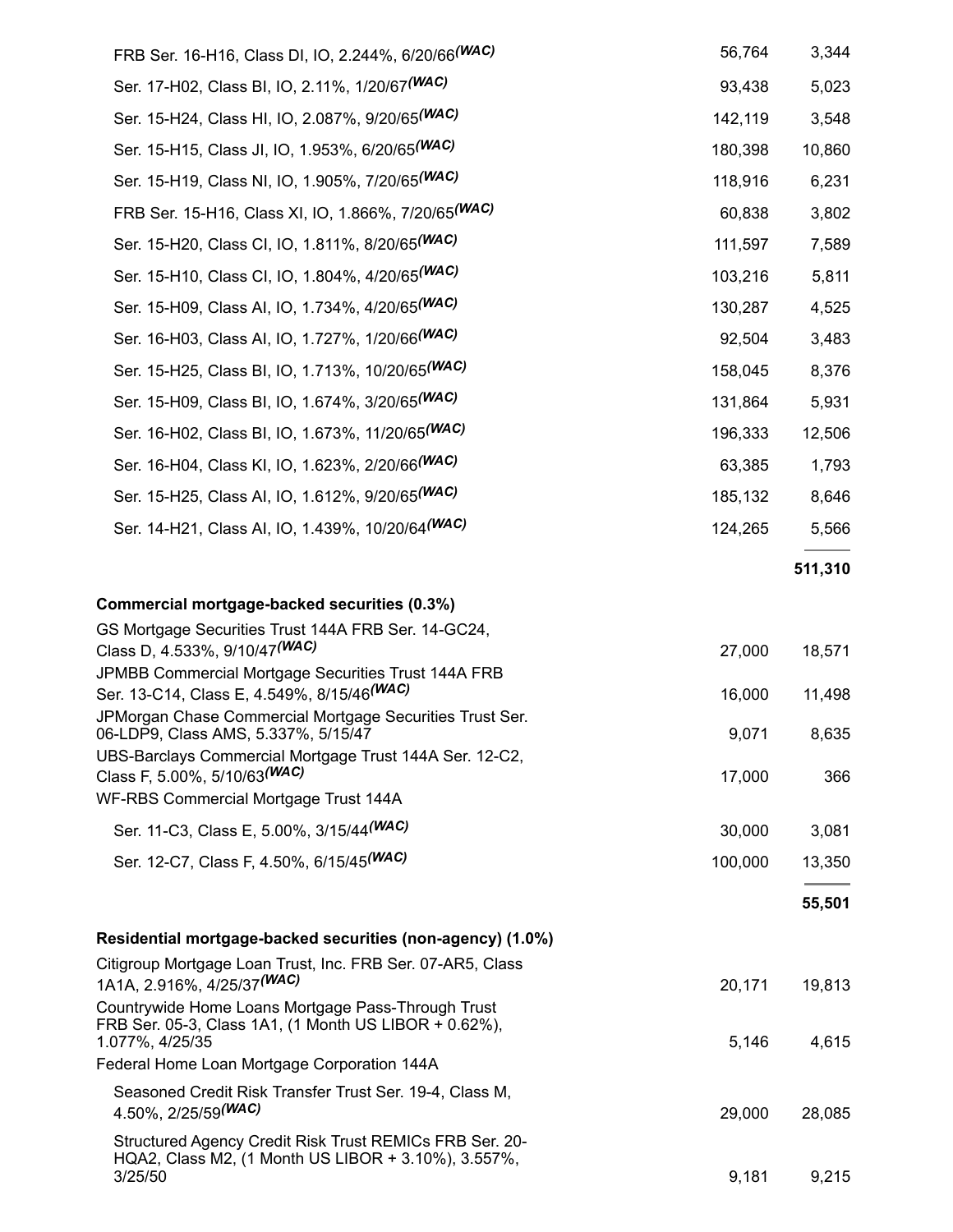| Total mortgage-backed securities (cost \$1,040,787)                                                                                                                      | \$807,791 |
|--------------------------------------------------------------------------------------------------------------------------------------------------------------------------|-----------|
|                                                                                                                                                                          | 240,980   |
| WaMu Mortgage Pass-Through Certificates Trust FRB Ser.<br>04-AR12, Class A2B, (1 Month US LIBOR + 0.92%), 1.377%,<br>10/25/44<br>10,470                                  | 10,123    |
| Connecticut Avenue Securities Trust FRB Ser. 22-R02,<br>Class 2M2, (US 30 Day Average SOFR + 3.00%), 3.099%,<br>1/25/42<br>22,000                                        | 21,340    |
| Connecticut Avenue Securities Trust FRB Ser. 20-R01,<br>Class 1B1, (1 Month US LIBOR + 3.25%), 3.707%, 1/25/40<br>10,000                                                 | 9,302     |
| Connecticut Avenue Securities FRB Ser. 17-C06, Class<br>2M2, (1 Month US LIBOR + 2.80%), 3.257%, 2/25/30<br>5,959<br>Federal National Mortgage Association 144A          | 6,061     |
| Connecticut Avenue Securities FRB Ser. 17-C03, Class<br>1M2, (1 Month US LIBOR + 3.00%), 3.457%, 10/25/29<br>11,484                                                      | 11,711    |
| Connecticut Avenue Securities FRB Ser. 17-C02, Class<br>2B1, (1 Month US LIBOR + 5.50%), 5.957%, 9/25/29<br>10,000                                                       | 10,715    |
| Connecticut Avenue Securities FRB Ser. 15-C04, Class<br>1M2, (1 Month US LIBOR + 5.70%), 6.157%, 4/25/28<br>9,662                                                        | 10,336    |
| Connecticut Avenue Securities FRB Ser. 16-C02, Class<br>1B, (1 Month US LIBOR + 12.25%), 12.707%, 9/25/28<br>59,569                                                      | 66,919    |
| Structured Agency Credit Risk Trust FRB Ser. 19-DNA2,<br>Class M2, (1 Month US LIBOR + 2.45%), 2.907%, 3/25/49<br>32,745<br><b>Federal National Mortgage Association</b> | 32,745    |

#### **WARRANTS (1.1%)** *(a)(NON)*

|                                                 | <b>Expiration</b> |                              |        |          |
|-------------------------------------------------|-------------------|------------------------------|--------|----------|
|                                                 | date              | <b>Strike Price Warrants</b> |        | Value    |
| Bank of Jiangsu Co., Ltd. 144A (China)          | 9/28/22           | \$0.00                       | 41,800 | \$46,481 |
| ENN Natural Gas Co., Ltd. 144A (China)          | 9/16/22           | 0.00                         | 17,200 | 48,046   |
| G-bits Network Technology Xiamen Co., Ltd. 144A |                   |                              |        |          |
| (China)                                         | 10/21/22          | 0.00                         | 100    | 5,686    |
| Sany Heavy Industry Co., Ltd. 144A (China)      | 2/10/23           | 0.00                         | 11,500 | 31,779   |
| Shaanxi Coal Industry Co., Ltd. 144A (China)    | 7/29/22           | 0.00                         | 14,100 | 36,585   |
| Shenzhen Mindray Bio-Medical Electronics Co.,   |                   |                              |        |          |
| Ltd. 144A (China)                               | 1/27/23           | 0.00                         | 700    | 33,924   |
| Youngor Group Co., Ltd. 144A (China)            | 7/29/22           | 0.00                         | 41.400 | 44,274   |
| Zhuzhou Kibing Group Co., Ltd. 144A (China)     | 7/29/22           | 0.00                         | 3,127  | 6,545    |
|                                                 |                   |                              |        |          |

## **Total warrants (cost \$252,469) \$253,320**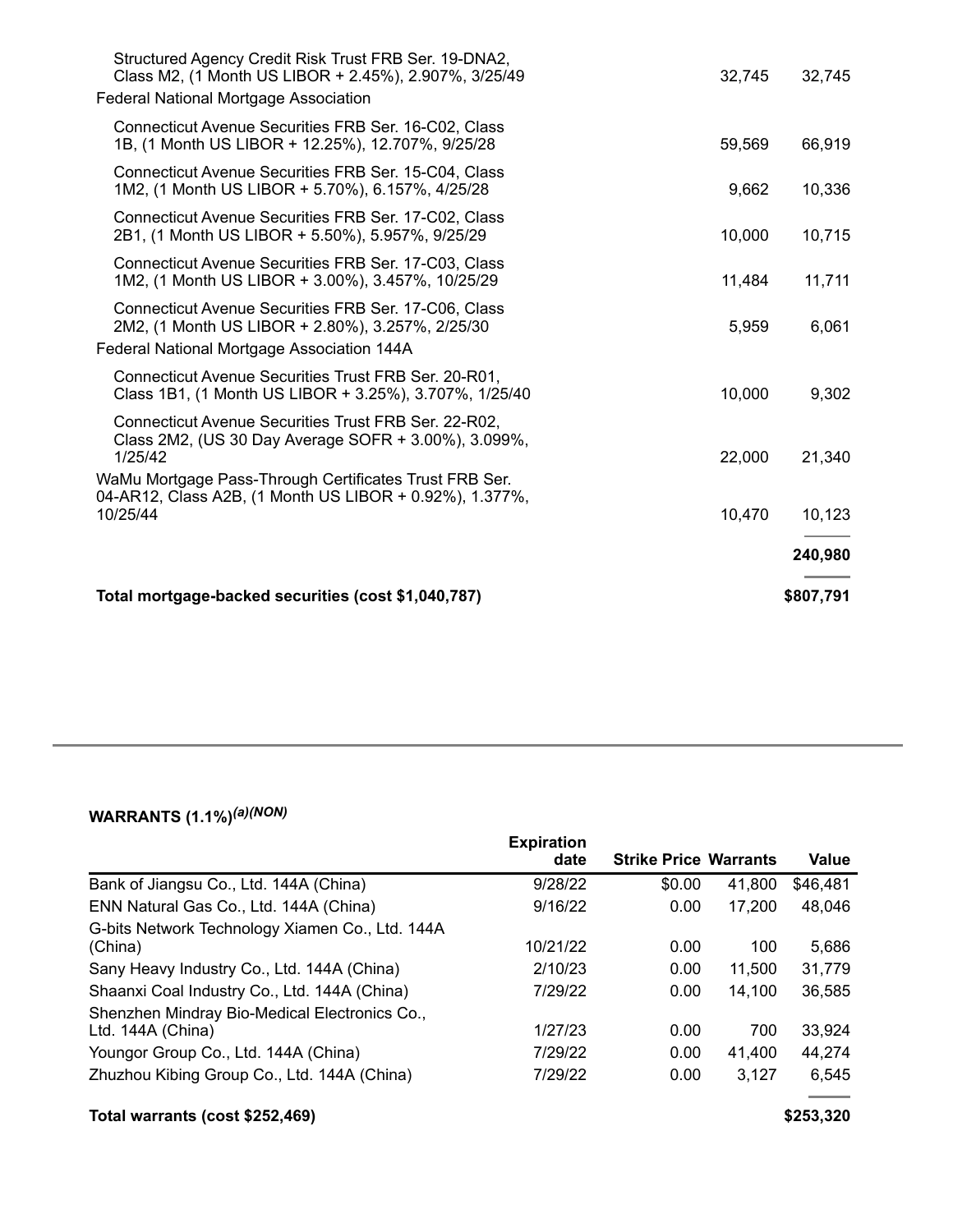| FOREIGN GOVERNMENT AND AGENCY BONDS AND NOTES (0.5%) <sup>(a)</sup>                  |                         |           |  |  |  |
|--------------------------------------------------------------------------------------|-------------------------|-----------|--|--|--|
|                                                                                      | <b>Principal amount</b> | Value     |  |  |  |
| Mexico (Government of) sr. unsec. bonds 5.55%, 1/21/45<br>(Mexico)                   | \$44,000                | \$47.827  |  |  |  |
| Uruguay (Oriental Republic of) sr. unsec. unsub. notes<br>4.375%, 10/27/27 (Uruguay) | \$70,000                | 74.200    |  |  |  |
| Total foreign government and agency bonds and notes (cost<br>\$120,135               |                         | \$122,027 |  |  |  |

## *(a)*

#### **ASSET-BACKED SECURITIES (0.4%)** *(a)*

|                                                                                                                      | <b>Principal amount</b> | <b>Value</b> |
|----------------------------------------------------------------------------------------------------------------------|-------------------------|--------------|
| 1 Sharpe Mortgage Trust 144A FRB Ser. 20-1, Class<br>NOTE, (BBA LIBOR USD 3 Month + 2.90%), 3.025%,<br>7/25/24       | \$25,000                | \$24.938     |
| Mello Warehouse Securitization Trust 144A FRB Ser.<br>20-2, Class A, (1 Month US LIBOR + 0.80%), 1.257%,<br>11/25/53 | 25,000                  | 25,000       |
| <b>Station Place Securitization Trust 144A</b>                                                                       |                         |              |
| FRB Ser. 21-6, Class A, (1 Month US LIBOR +<br>$0.80\%$ , 1.255%, 4/25/22                                            | 25,000                  | 25,000       |
| FRB Ser. 21-10, Class A, (1 Month US LIBOR +<br>0.75%), zero %, 8/8/22                                               | 25,000                  | 25,000       |
| Total asset-backed securities (cost \$100,000)                                                                       |                         | \$99,938     |

#### **CORPORATE BONDS AND NOTES (0.4%)** *(a)*

|                                               | <b>Principal amount</b> | Value    |
|-----------------------------------------------|-------------------------|----------|
| Enbridge, Inc. sr. unsec. unsub. bonds 4.25%, |                         |          |
| 12/1/26 (Canada)                              | \$20,000                | \$20,687 |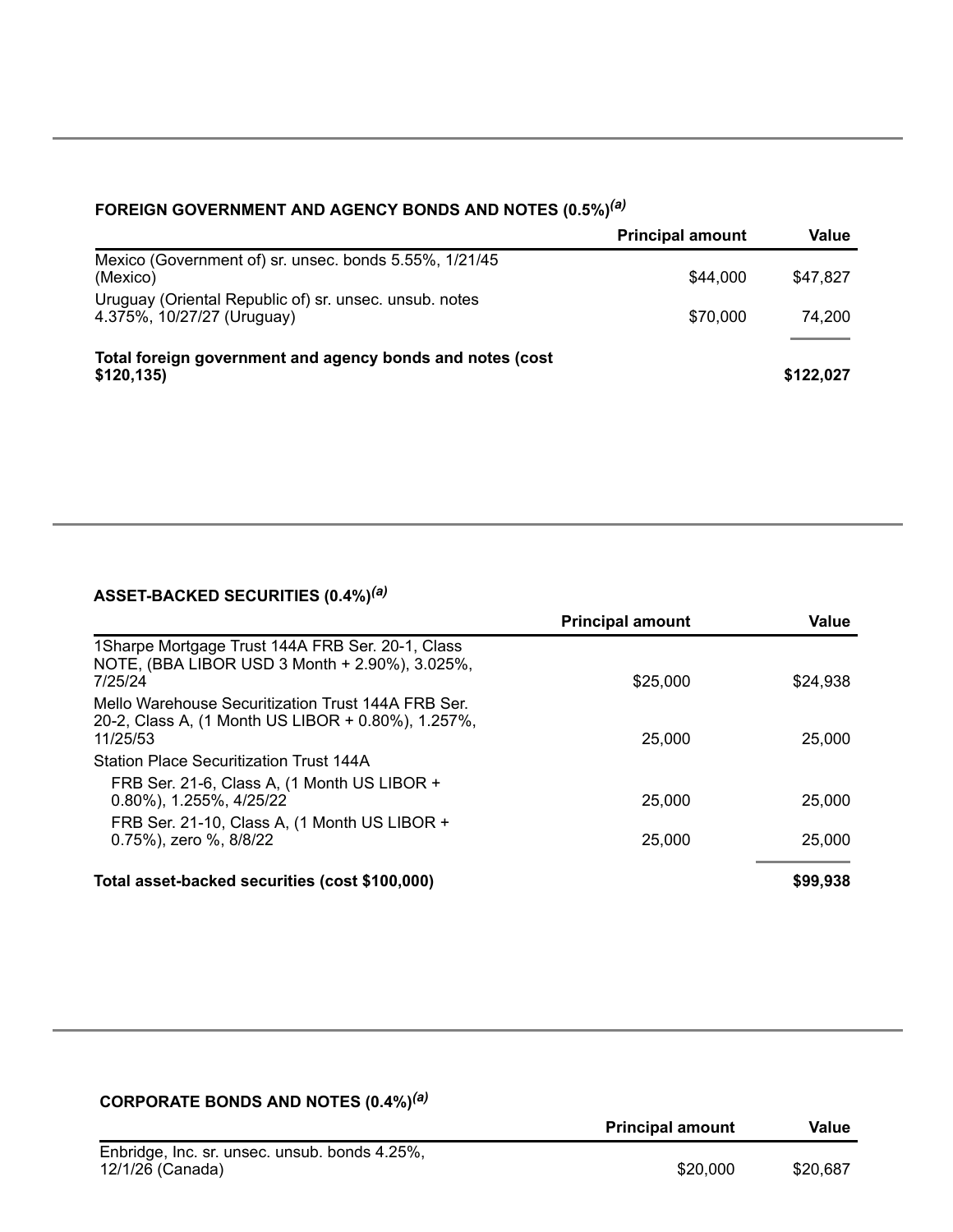| Petrobras Global Finance BV company guaranty sr.<br>unsec. unsub. notes 8.75%, 5/23/26 (Brazil)  | 10,000 | 11,636   |
|--------------------------------------------------------------------------------------------------|--------|----------|
| Petrobras Global Finance BV company guaranty sr.<br>unsec. unsub. notes 6.25%, 3/17/24 (Brazil)  | 21,000 | 22,050   |
| Petrobras Global Finance BV company guaranty sr.<br>unsec. unsub. notes 5.999%, 1/27/28 (Brazil) | 15,000 | 15,750   |
| Petroleos Mexicanos company guaranty sr. unsec.<br>unsub. notes 6.70%, 2/16/32 (Mexico)          | 12,000 | 11,400   |
| Total corporate bonds and notes (cost \$79,051)                                                  |        | \$81,523 |

#### **SHORT-TERM INVESTMENTS (70.1%)** *(a)*

|                                                                                                                                                                                                                                                                                                                                                                                             |               | <b>Principal</b><br>amount/shares | Value        |
|---------------------------------------------------------------------------------------------------------------------------------------------------------------------------------------------------------------------------------------------------------------------------------------------------------------------------------------------------------------------------------------------|---------------|-----------------------------------|--------------|
| Interest in \$384,728,000 joint tri-party repurchase<br>agreement dated 3/31/2022 with BofA Securities, Inc.<br>due 4/1/2022 - maturity value of \$4,931,041 for an<br>effective yield of 0.300% (collateralized by Agency<br>Mortgage-Backed Securities with coupon rates<br>ranging from 2.000% to 4.500% and due dates<br>ranging from 2/1/2042 to 3/1/2052, valued at<br>\$392,422,560) |               | \$4,931,000                       | \$4,931,000  |
| Putnam Cash Collateral Pool, LLC 0.37% (AFF)                                                                                                                                                                                                                                                                                                                                                | <b>Shares</b> | 704,000                           | 704,000      |
| Putnam Short Term Investment Fund Class P 0.39%<br>(AFF)                                                                                                                                                                                                                                                                                                                                    | <b>Shares</b> | 9,500,000                         | 9,500,000    |
| CAFCO, LLC asset backed commercial paper<br>0.230%, 4/22/22                                                                                                                                                                                                                                                                                                                                 |               | \$250,000                         | 249,926      |
| U.S. Treasury Bills 0.396%, 6/9/22(SEG)(SEGSF)<br>(SEGCCS)                                                                                                                                                                                                                                                                                                                                  |               | 200,000                           | 199,856      |
| U.S. Treasury Bills 0.056%, 5/5/22(SEG)(SEGSF)<br>(SEGCCS)                                                                                                                                                                                                                                                                                                                                  |               | 250,000                           | 249,965      |
| U.S. Treasury Bills 0.052%, 5/19/22(SEG)(SEGSF)                                                                                                                                                                                                                                                                                                                                             |               |                                   |              |
| (SEGCCS)                                                                                                                                                                                                                                                                                                                                                                                    |               | 250,000                           | 249,917      |
| U.S. Treasury Bills 0.063%, 4/21/22(SEGSF)                                                                                                                                                                                                                                                                                                                                                  |               | 250,000                           | 249,983      |
| Total short-term investments (cost \$16,334,778)                                                                                                                                                                                                                                                                                                                                            |               |                                   | \$16,334,647 |
| <b>TOTAL INVESTMENTS</b>                                                                                                                                                                                                                                                                                                                                                                    |               |                                   |              |
| Total investments (cost \$29,835,873)                                                                                                                                                                                                                                                                                                                                                       |               |                                   | \$30,371,001 |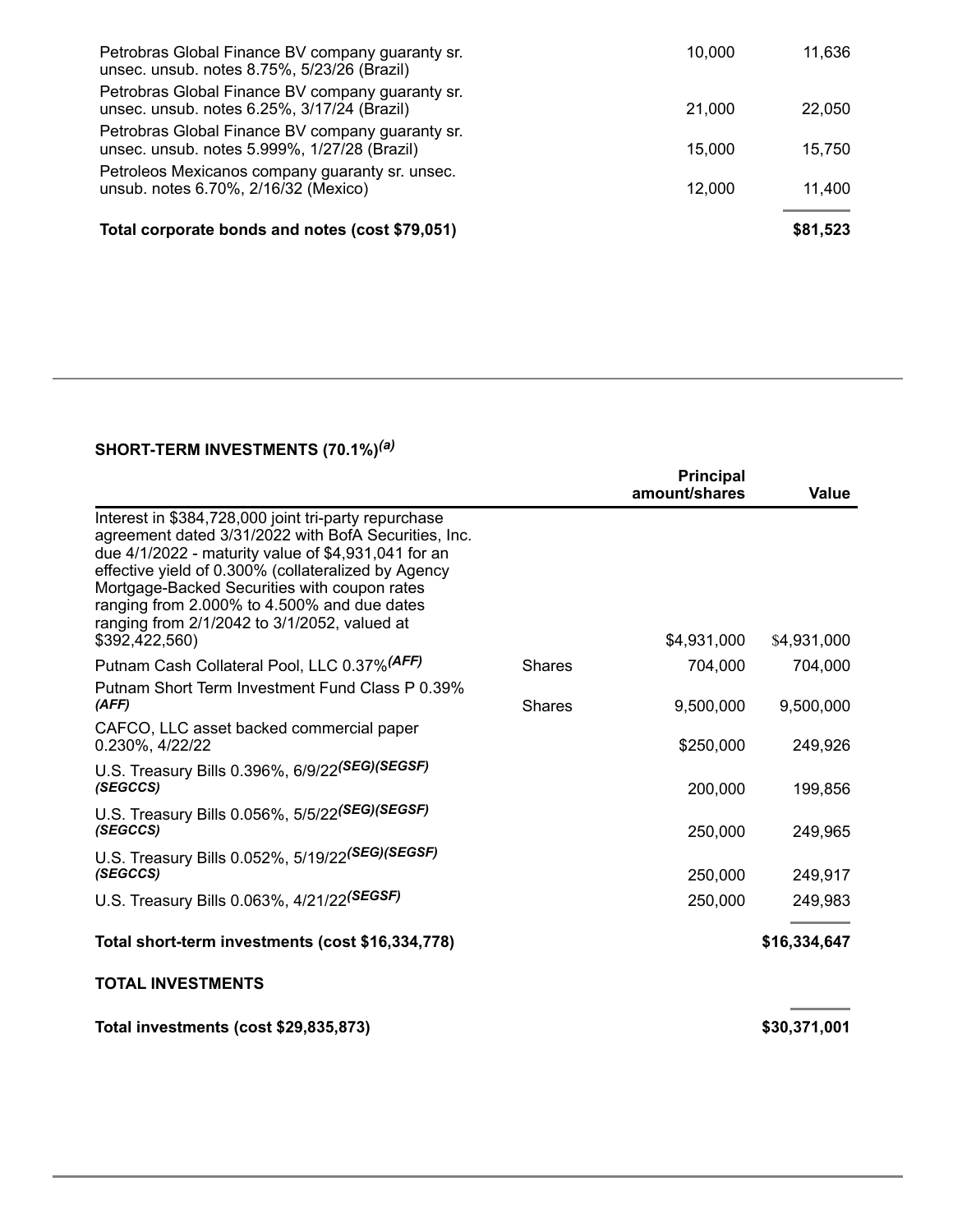#### **FUTURES CONTRACTS OUTSTANDING at 3/31/22 (Unaudited)**

|                                 | Number of<br>contracts | <b>Notional</b><br>amount | Value       | <b>Expiration</b><br>date | Unrealized<br>appreciation/<br>(depreciation) |
|---------------------------------|------------------------|---------------------------|-------------|---------------------------|-----------------------------------------------|
| S&P 500 Index E-Mini (Long)     | 5                      | \$1,132,603               | \$1,132,688 | Jun-22                    | \$31,908                                      |
| U.S. Treasury Note 2 yr (Short) | 14                     | 2,966,906                 | 2,966,906   | $Jun-22$                  | 37,047                                        |
| U.S. Treasury Note 5 yr (Short) | 17                     | 1,949,688                 | 1,949,688   | $Jun-22$                  | 46,181                                        |
| U.S. Treasury Note 10 yr (Long) | 65                     | 7,986,875                 | 7,986,875   | $Jun-22$                  | (217, 648)                                    |
| Unrealized appreciation         |                        |                           |             |                           | 115,136                                       |
| Unrealized (depreciation)       |                        |                           |             |                           | (217, 648)                                    |
| <b>Total</b>                    |                        |                           |             |                           | \$(102, 512)                                  |

| Counterparty Fixed right or obligation %<br>to receive or (pay)/Floating rate<br>index/Maturity date | <b>Expiration</b><br>date/strike | Notional/<br>amount | Premium<br>Contract receivable/<br>(payable) | <b>Unrealized</b><br>appreciation/<br>(depreciation) |
|------------------------------------------------------------------------------------------------------|----------------------------------|---------------------|----------------------------------------------|------------------------------------------------------|
| <b>Bank of America N.A.</b>                                                                          |                                  |                     |                                              |                                                      |
| (1.275)/3 month USD-LIBOR-BBA/Mar-50<br>(Purchased)                                                  | Mar-30/1.275                     | \$4,900             | \$(638)                                      | \$370                                                |
| (2.3075)/3 month USD-LIBOR-BBA/Jun-52<br>(Purchased)                                                 | Jun-22/2.3075                    | 3,700               | (84)                                         | 40                                                   |
| 1.275/3 month USD-LIBOR-BBA/Mar-50<br>(Purchased)                                                    | Mar-30/1.275                     | 4,900               | (638)                                        | (264)                                                |
| 2.3075/3 month USD-LIBOR-BBA/Jun-52<br>(Purchased)                                                   | Jun-22/2.3075                    | 3,700               | (1,740)                                      | (1,581)                                              |
| Citibank, N.A.                                                                                       |                                  |                     |                                              |                                                      |
| 2.194/SOFR/Apr-32 (Purchased)                                                                        | Apr-22/2.194                     | 439,800             | (4,926)                                      | 660                                                  |
| (2.194)/SOFR/Apr-32 (Purchased)                                                                      | Apr-22/2.194                     | 439,800             | (4,926)                                      | (2,023)                                              |
| <b>Goldman Sachs International</b>                                                                   |                                  |                     |                                              |                                                      |
| 2.8175/3 month USD-LIBOR-BBA/Mar-47<br>(Purchased)                                                   | Mar-27/2.8175                    | 1,700               | (215)                                        | 65                                                   |
| (2.8175)/3 month USD-LIBOR-BBA/Mar-<br>47 (Purchased)                                                | Mar-27/2.8175                    | 1,700               | (215)                                        | (74)                                                 |
| <b>Unrealized appreciation</b>                                                                       |                                  |                     |                                              | 1,135                                                |
| Unrealized (depreciation)                                                                            |                                  |                     |                                              | (3,942)                                              |

**FORWARD PREMIUM SWAP OPTION CONTRACTS OUTSTANDING at 3/31/22 (Unaudited)**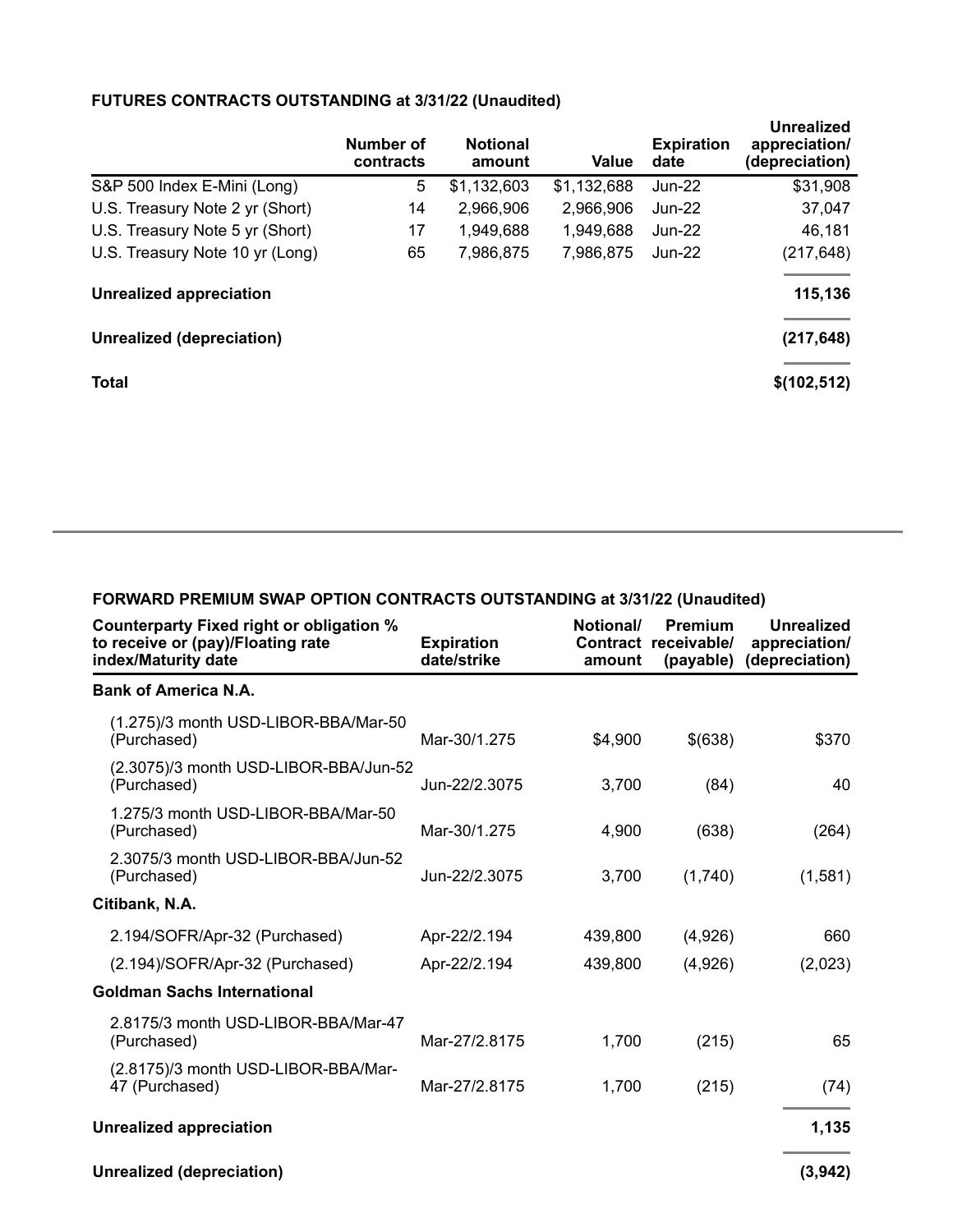## **TBA SALE COMMITMENTS OUTSTANDING at 3/31/22 (proceeds receivable \$5,926,816) (Unaudited)**

| Agency                                               | <b>Principal</b><br>amount | <b>Settlement</b><br>date | <b>Value</b> |
|------------------------------------------------------|----------------------------|---------------------------|--------------|
| Uniform Mortgage-Backed Securities, 4.00%,<br>4/1/52 | \$1,000,000                | 4/13/22                   | \$1,020,547  |
| Uniform Mortgage-Backed Securities, 3.50%,<br>4/1/52 | 1,000,000                  | 4/13/22                   | 1,001,797    |
| Uniform Mortgage-Backed Securities, 3.00%,<br>4/1/52 | 1,000,000                  | 4/13/22                   | 978,359      |
| Uniform Mortgage-Backed Securities, 2.50%,<br>4/1/52 | 2,000,000                  | 4/13/22                   | 1,908,438    |
| Uniform Mortgage-Backed Securities, 2.00%,<br>4/1/52 | 1,000,000                  | 4/13/22                   | 928,141      |
| <b>Total</b>                                         |                            |                           | \$5,837,282  |

### **CENTRALLY CLEARED INTEREST RATE SWAP CONTRACTS OUTSTANDING at 3/31/22 (Unaudited)**

| <b>Notional</b><br>amount | Value   | <b>Upfront</b><br>premium<br>received<br>(paid) | Termi-<br>nation<br>date | <b>Payments made</b><br>by fund                      | <b>Payments</b><br>received by fund                  | Unrealized<br>appreciation/<br>(depreciation) |
|---------------------------|---------|-------------------------------------------------|--------------------------|------------------------------------------------------|------------------------------------------------------|-----------------------------------------------|
| \$31,000                  | \$2,270 | \$4                                             | 12/23/31                 | $1.285%$ —<br>Annually                               | Secured<br>Overnight<br>Financing Rate -<br>Annually | \$2,170                                       |
| 5,000                     | 260     |                                                 | 12/24/26                 | Secured<br>Overnight<br>Financing Rate -<br>Annually | $1.096\%$ —<br>Annually                              | (246)                                         |
| 4,000                     | 293     | (2)                                             | 12/24/31                 | $1.285\%$ —<br>Annually                              | Secured<br>Overnight<br>Financing Rate -<br>Annually | 278                                           |
| 6,000                     | 735     |                                                 | 12/24/51                 | Secured                                              | $1.435%$ —                                           | (711)                                         |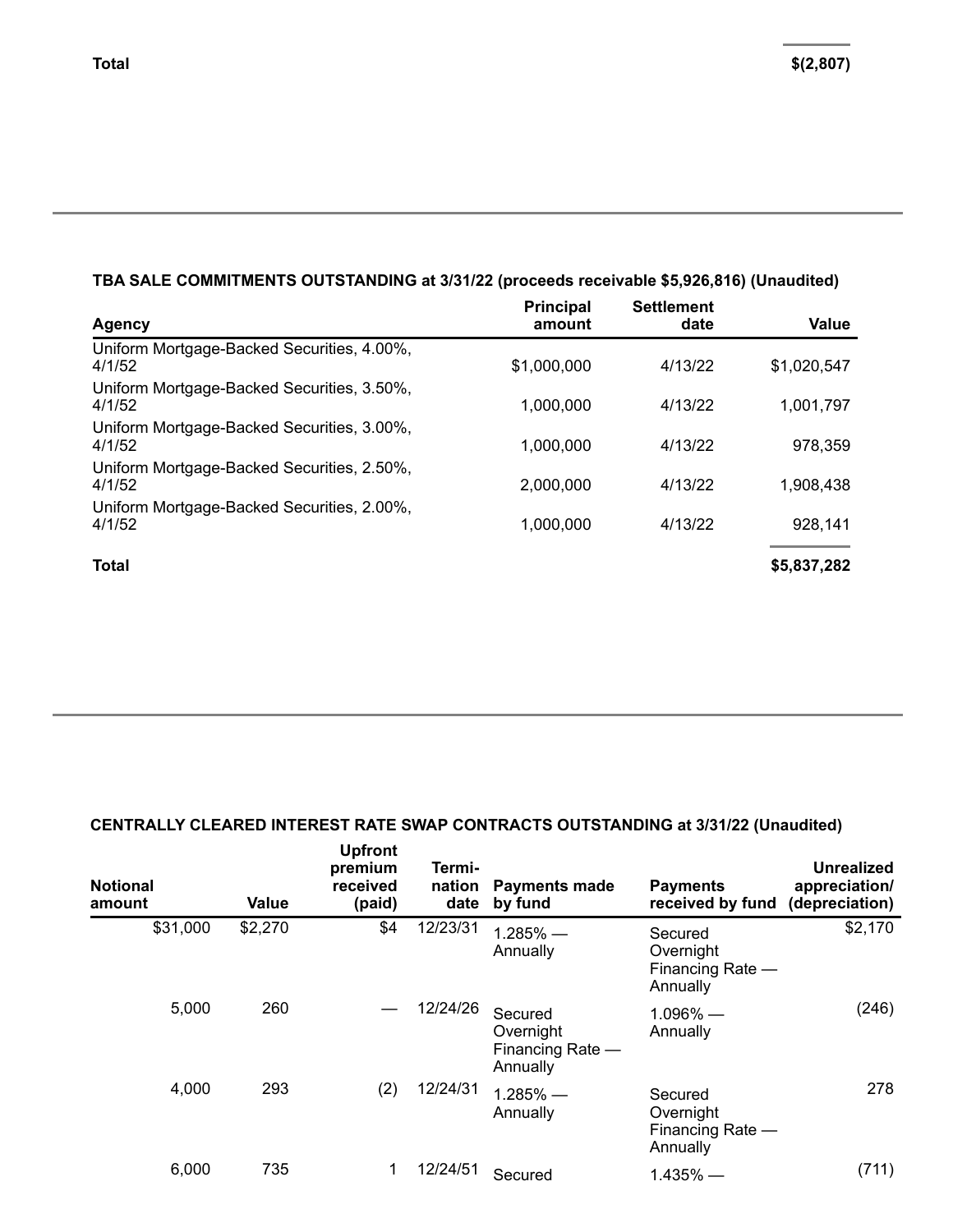|          | Annually                                             | Overnight<br>Financing Rate -<br>Annually            |         |         |                     |           |
|----------|------------------------------------------------------|------------------------------------------------------|---------|---------|---------------------|-----------|
| 37,625   | Secured<br>Overnight<br>Financing Rate -<br>Annually | $1.3265%$ $-$<br>Annually                            | 1/3/32  | (7)     | 39,362              | 564,000   |
| (241)    | 1.86% - Annually                                     | Secured<br>Overnight<br>Financing Rate -<br>Annually | 2/24/52 |         | 258                 | 9,400     |
| (4, 726) | $1.762%$ —<br>Annually                               | Secured<br>Overnight<br>Financing Rate -<br>Annually | 6/15/32 | 382     | 5,109 (E)           | 146,000   |
| 2,128    | 1.80% - Annually                                     | Secured<br>Overnight<br>Financing Rate -<br>Annually | 6/15/24 | 25,190  | 23,062 ( <b>E</b> ) | 1,734,000 |
| (958)    | Secured<br>Overnight<br>Financing Rate -<br>Annually | 1.85% - Annually                                     | 6/15/27 | (9,866) | $8,908$ (E)         | 421,000   |
| 5,048    | 1.95% - Annually                                     | Secured<br>Overnight<br>Financing Rate -<br>Annually | 6/15/32 | 15,933  | 10,884 ( <b>E</b> ) | 601,000   |
| 5,040    | 2.05% - Annually                                     | Secured<br>Overnight<br>Financing Rate -<br>Annually | 6/15/52 | 2,742   | 2,297 ( <b>E</b> )  | 177,000   |
| (745)    | Secured<br>Overnight<br>Financing Rate -<br>Annually | $2.2655\%$ —<br>Annually                             | 3/30/32 | (1)     | 737                 | 54,500    |
| (718)    | Secured<br>Overnight<br>Financing Rate -<br>Annually | 2.26% - Annually                                     | 3/30/32 | (1)     | 711                 | 54,500    |
| (555)    | Secured<br>Overnight<br>Financing Rate -<br>Annually | $2.3535\%$ —<br>Annually                             | 3/30/27 | (1)     | 542                 | 96,000    |
| 113      | $2.3005\%$ –<br>Annually                             | Secured<br>Overnight<br>Financing Rate -<br>Annually | 3/31/24 |         | 107                 | 100,000   |
| (316)    | Secured<br>Overnight<br>Financing Rate -<br>Annually | 2.29325% -<br>Annually                               | 3/31/27 | (1)     | 308                 | 110,000   |
| (359)    | Secured<br>Overnight<br>Financing Rate -<br>Annually | $2.2915%$ $-$<br>Annually                            | 4/1/27  | (1)     | 358                 | 134,000   |
| (84)     | Secured<br>Overnight                                 | $2.247%$ –<br>Annually                               | 4/1/27  | (1)     | 82                  | 147,000   |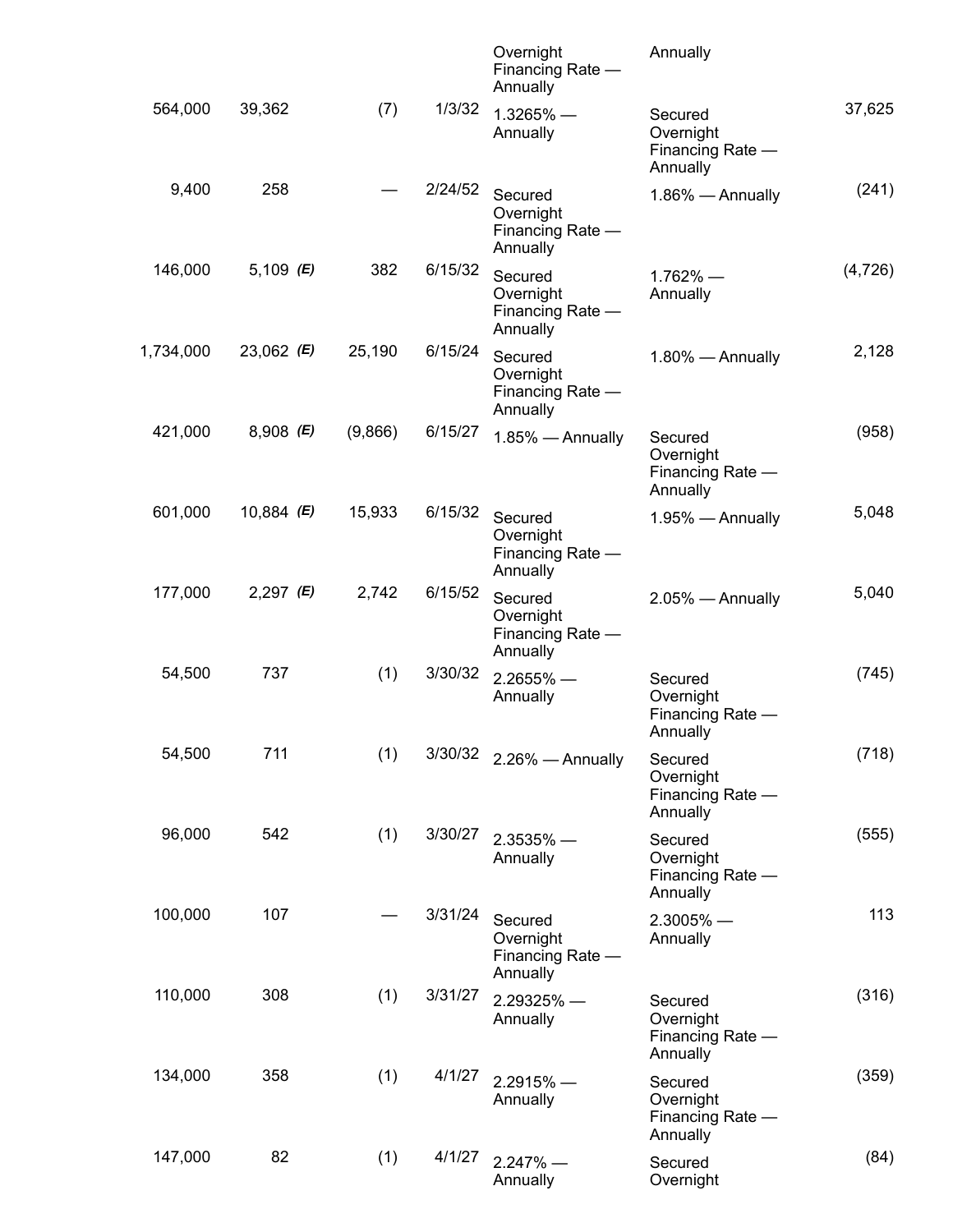| (E) Extended effective date. |              |               |                     |          |         |                                                             |                                                          |           |  |  |
|------------------------------|--------------|---------------|---------------------|----------|---------|-------------------------------------------------------------|----------------------------------------------------------|-----------|--|--|
|                              | <b>Total</b> |               |                     | \$42,384 |         |                                                             |                                                          | \$42,925  |  |  |
|                              | <b>SEK</b>   | 781,000       | 3,295 (E)           | 3,169    | 6/15/32 | 3 month SEK-<br>STIBOR-SIDE -<br>Quarterly                  | $1.497\%$ –<br>Annually                                  | (124)     |  |  |
|                              | <b>NZD</b>   | 289,000       | 5,440 ( <b>E</b> )  | (212)    | 6/15/32 | $3.10\%$ —<br>Semiannually                                  | 3 month NZD-<br>BBR-FRA-<br>Quarterly                    | 5,228     |  |  |
|                              |              | NOK 2,106,000 | $8,377$ (E)         | (588)    | 6/15/32 | $2.355\%$ –<br>Annually                                     | 6 month NOK-<br>NIBOR-NIBR-<br>Semiannually              | 7,789     |  |  |
|                              | <b>GBP</b>   | 129,000       | 3,396 $(E)$         | (361)    | 6/15/32 | $1.455\%$ —<br>Annually                                     | <b>Sterling Overnight</b><br>Index Average -<br>Annually | 3,035     |  |  |
|                              | <b>EUR</b>   | 671,000       | 22,462 (E)          | 4,860    | 6/15/32 | 6 month EUR-<br><b>EURIBOR-</b><br>REUTERS-<br>Semiannually | $0.915%$ —<br>Annually                                   | (17, 650) |  |  |
|                              | <b>CHF</b>   | 278,000       | 10,253 ( <b>E</b> ) | 3,169    | 6/15/32 | <b>Swiss Average</b><br>Rate Overnight -<br>Annually        | $0.565%$ —<br>Annually                                   | (7,085)   |  |  |
|                              | CAD          | 227,000       | $9,658$ (E)         | (903)    | 6/15/32 | $2.325%$ —<br>Semiannually                                  | 3 month CAD-BA-<br>$CDOR$ —<br>Semiannually              | 8,755     |  |  |
|                              | <b>AUD</b>   | 47,000        | 1,512 ( <b>E</b> )  | (1, 120) | 6/15/32 | $2.67\%$ —<br>Semiannually                                  | 6 month AUD-<br>BBR-BBSW-<br>Semiannually                | 392       |  |  |
|                              |              | 107,000       | 156                 | (1)      | 4/4/32  | $2.116\%$ —<br>Annually                                     | Secured<br>Overnight<br>Financing Rate -<br>Annually     | (158)     |  |  |
|                              |              |               |                     |          |         |                                                             | Financing Rate -<br>Annually                             |           |  |  |

## **OTC TOTAL RETURN SWAP CONTRACTS OUTSTANDING at 3/31/22 (Unaudited)**

| Swap<br>counterparty/<br>notional<br>amount | Value | <b>Upfront</b><br>premium<br>received<br>(paid) | Termi-<br>nation<br>date | <b>Payments</b><br>received<br>(paid) by fund                                 | <b>Total return</b><br>received by or<br>paid by fund   | Unrealized<br>appreciation/<br>(depreciation) |
|---------------------------------------------|-------|-------------------------------------------------|--------------------------|-------------------------------------------------------------------------------|---------------------------------------------------------|-----------------------------------------------|
| <b>Bank of America N.A.</b>                 |       |                                                 |                          |                                                                               |                                                         |                                               |
| \$5,282,602 \$5,346,779                     |       | $s-$                                            | 3/24/23                  | (Secured<br>Overnight<br><b>Financing Rate</b><br>plus $0.22%$ ) —<br>Monthly | A basket<br>(MLFCF15) of<br>common stocks -<br>Monthly* | \$64,659                                      |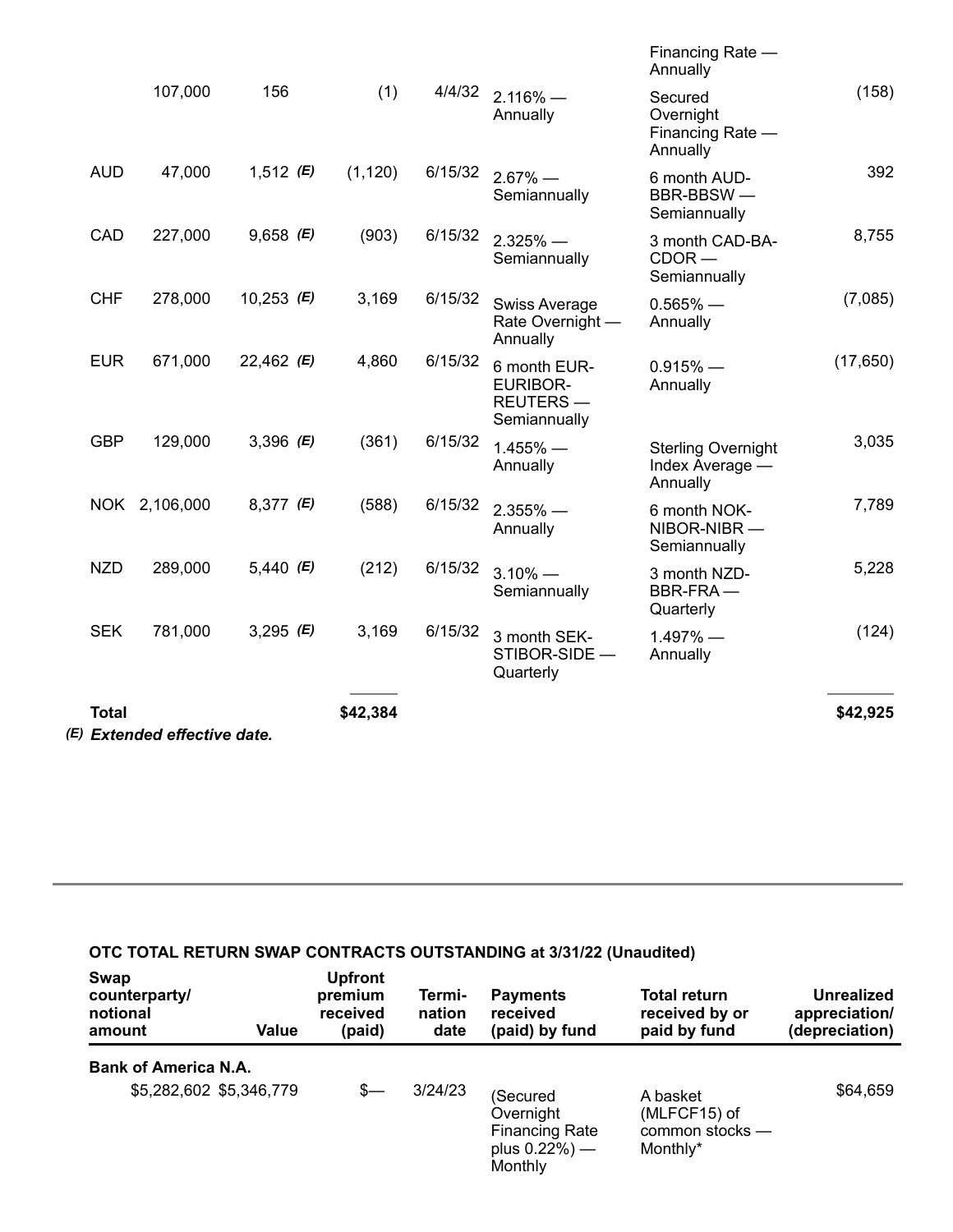| 64,351                   | 65,327    | 6/20/23 | (Secured<br>Overnight<br><b>Financing Rate</b><br>plus $1.00\%$ ) —<br>Monthly | Al Rajhi Bank -<br>Monthly                                                                        | 955       |
|--------------------------|-----------|---------|--------------------------------------------------------------------------------|---------------------------------------------------------------------------------------------------|-----------|
| 5,276,766                | 5,321,749 | 3/24/23 | Secured<br>Overnight<br><b>Financing Rate</b><br>plus 0.05% -<br>Monthly       | Russell 1000 Total<br>Return Index -<br>Monthly                                                   | (54, 947) |
| 6,588                    | 6,771     | 6/20/23 | (Secured<br>Overnight<br><b>Financing Rate</b><br>plus $1.00\%$ ) —<br>Monthly | <b>United Electronics</b><br>$Co.$ - Monthly                                                      | 181       |
| <b>Barclays Bank PLC</b> |           |         |                                                                                |                                                                                                   |           |
| 1,827,899                | 1,811,267 | 5/26/22 | $(0.10\%)$ —<br>Monthly                                                        | <b>Buraschi Barclays</b><br><b>Adaptive Trend</b><br>Strategy EX-<br>Commodities ER -<br>Monthly# | (16, 642) |
| Citibank, N.A.           |           |         |                                                                                |                                                                                                   |           |
| 20,413                   | 20,954    | 7/5/24  | Secured<br>Overnight<br><b>Financing Rate</b><br>minus $0.28\%$ -<br>Monthly   | Aaon Inc. -<br>Monthly                                                                            | (544)     |
| 30,571                   | 33,949    | 7/5/24  | Secured<br>Overnight<br><b>Financing Rate</b><br>minus 0.35% -<br>Monthly      | AAR Corp. —<br>Monthly                                                                            | (3,382)   |
| 14,972                   | 14,958    | 7/5/24  | Secured<br>Overnight<br><b>Financing Rate</b><br>minus 0.28% -<br>Monthly      | <b>ACI Worldwide</b><br>Inc. - Monthly                                                            | 13        |
| 22,906                   | 23,628    | 7/5/24  | Secured<br>Overnight<br><b>Financing Rate</b><br>minus $0.25\%$ —<br>Monthly   | Adapthealth<br>Corp. - Monthly                                                                    | (725)     |
| 35,632                   | 36,632    | 7/5/24  | Secured<br>Overnight<br><b>Financing Rate</b><br>minus 0.35% -<br>Monthly      | Advance Auto<br>Parts - Monthly                                                                   | (1,004)   |
| 9,582                    | 8,661     | 7/5/24  | Secured<br>Overnight<br><b>Financing Rate</b><br>minus $4.50\%$ -<br>Monthly   | B&G Foods Inc. -<br>Monthly                                                                       | 768       |
| 68,783                   | 72,229    | 7/5/24  | Secured<br>Overnight<br>Financing<br>Rate - Monthly                            | <b>Bausch Health Cos</b><br>Inc. — Monthly                                                        | (3, 452)  |
| 28,728                   | 26,561    | 7/5/24  |                                                                                |                                                                                                   | 2,163     |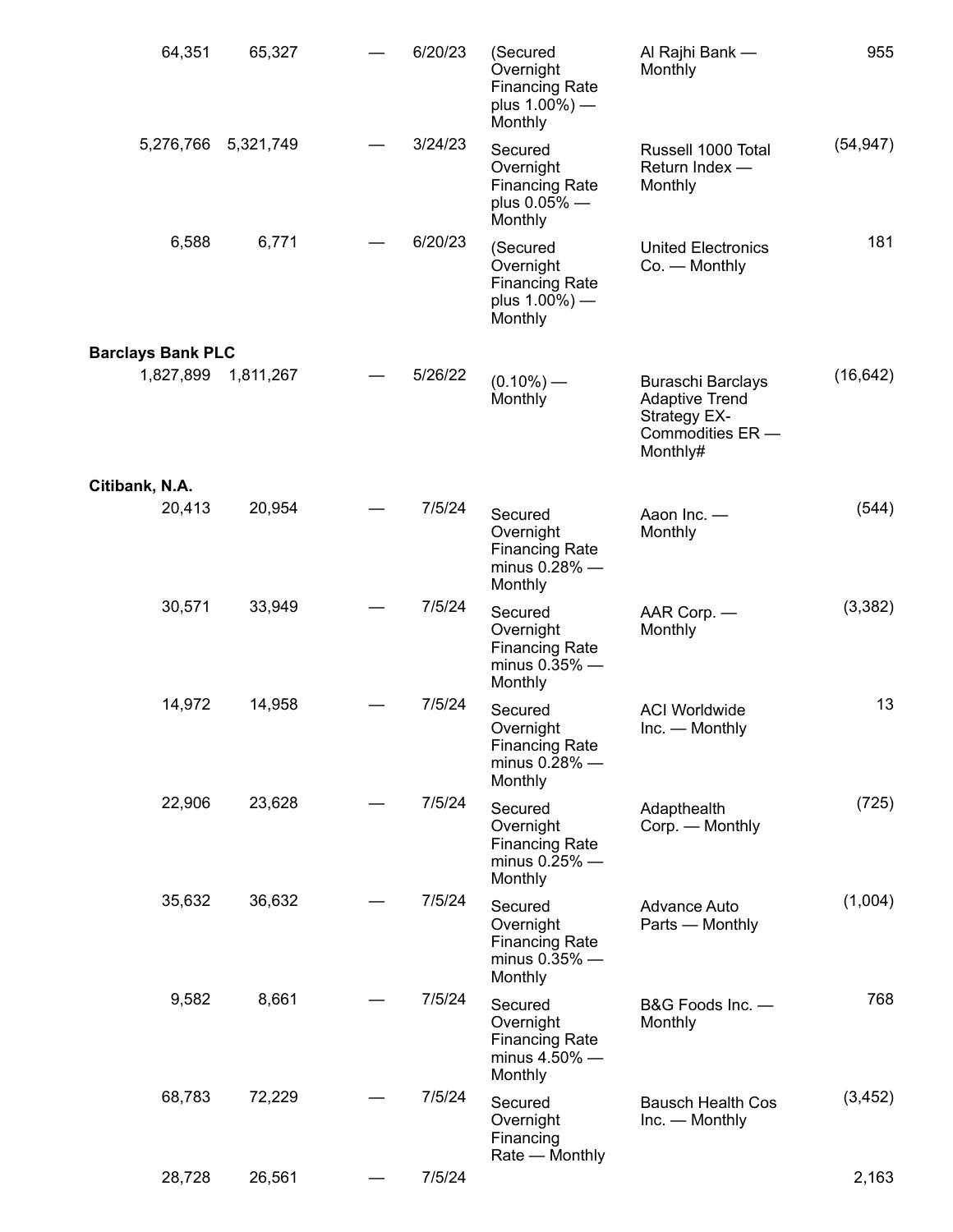|        |        |        | Secured<br>Overnight<br><b>Financing Rate</b><br>minus $0.35\%$ —<br>Monthly | Calix Inc. -<br>Monthly                                   |          |
|--------|--------|--------|------------------------------------------------------------------------------|-----------------------------------------------------------|----------|
| 22,459 | 21,658 | 7/5/24 | Secured<br>Overnight<br><b>Financing Rate</b><br>minus $0.35\%$ -<br>Monthly | <b>Diversey Holdings</b><br>Ltd - Monthly                 | 799      |
| 31,297 | 33,722 | 7/5/24 | Secured<br>Overnight<br><b>Financing Rate</b><br>minus $0.28\%$ —<br>Monthly | Dycom Industries<br>Inc. — Monthly                        | (2, 428) |
| 2,650  | 3,580  | 7/5/24 | Secured<br>Overnight<br><b>Financing Rate</b><br>minus $0.28\%$ -<br>Monthly | Ebix Inc. $-$<br>Monthly                                  | (938)    |
| 50,879 | 51,371 | 7/5/24 | Secured<br>Overnight<br><b>Financing Rate</b><br>minus $0.28\%$ -<br>Monthly | Elanco Animal<br>Health Inc. -<br>Monthly                 | (498)    |
| 28,086 | 28,607 | 7/5/24 | Secured<br>Overnight<br><b>Financing Rate</b><br>minus $0.35\%$ -<br>Monthly | <b>Energizer Holdings</b><br>Inc. — Monthly               | (803)    |
| 14,722 | 15,671 | 7/5/24 | Secured<br>Overnight<br><b>Financing Rate</b><br>minus $0.28\%$ -<br>Monthly | F5 Inc. - Monthly                                         | (951)    |
| 27,156 | 27,290 | 7/5/24 | Secured<br>Overnight<br><b>Financing Rate</b><br>minus $0.35\%$ -<br>Monthly | <b>First Citizens</b><br><b>BCSHS Class A-</b><br>Monthly | (155)    |
| 21,526 | 26,562 | 7/5/24 | Secured<br>Overnight<br><b>Financing Rate</b><br>minus $0.35\%$ —<br>Monthly | <b>Guardant Health</b><br>Inc. — Monthly                  | (5,039)  |
| 22,871 | 26,072 | 7/5/24 | Secured<br>Overnight<br><b>Financing Rate</b><br>minus $0.35\%$ -<br>Monthly | Healthcare<br>Services Group -<br>Monthly                 | (3,500)  |
| 97,737 | 89,698 | 7/5/24 | Secured<br>Overnight<br><b>Financing Rate</b><br>minus $0.28\%$ —<br>Monthly | L3Harris<br>Technologies<br>Inc. — Monthly                | 7,626    |
| 21,979 | 23,194 | 7/5/24 | Secured<br>Overnight<br><b>Financing Rate</b>                                | Lumen<br>Technologies<br>Inc. — Monthly                   | (1,731)  |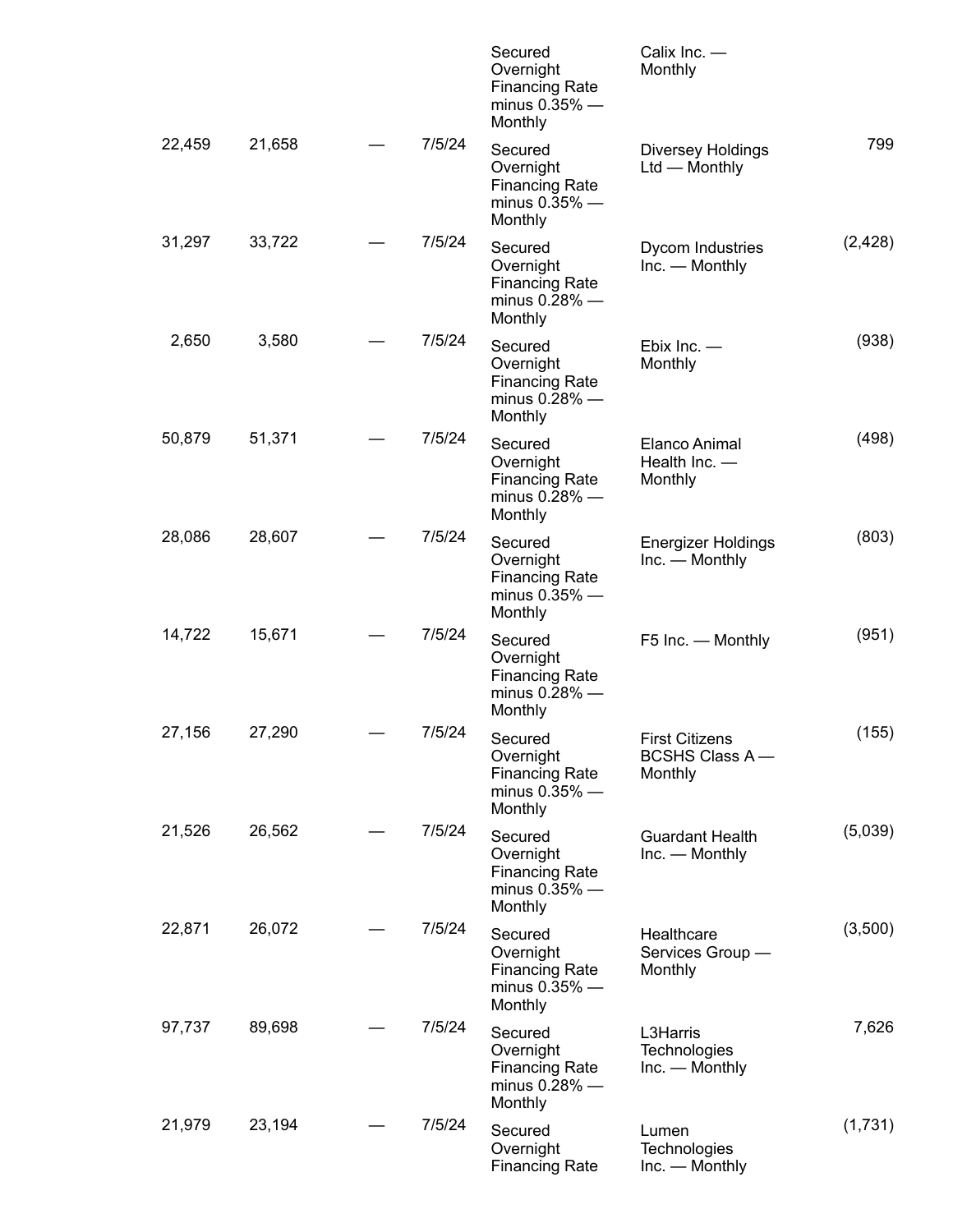|           |                                              | minus $0.28\%$ —<br>Monthly                                                  |        |        |        |
|-----------|----------------------------------------------|------------------------------------------------------------------------------|--------|--------|--------|
| (2,864)   | Penumbra Inc. -<br>Monthly                   | Secured<br>Overnight<br><b>Financing Rate</b><br>minus $0.28\%$ -<br>Monthly | 7/5/24 | 65,528 | 62,670 |
| (1,805)   | Plug Power Inc. -<br>Monthly                 | Secured<br>Overnight<br><b>Financing Rate</b><br>minus $0.28\%$ -<br>Monthly | 7/5/24 | 9,613  | 7,809  |
| 2,024     | <b>Primoris Services</b><br>Corp. — Monthly  | Secured<br>Overnight<br><b>Financing Rate</b><br>minus $0.35\%$ -<br>Monthly | 7/5/24 | 33,777 | 35,890 |
| (8,828)   | Ralph Lauren<br>Corp. - Monthly              | Secured<br>Overnight<br><b>Financing Rate</b><br>minus $0.28\%$ -<br>Monthly | 7/5/24 | 81,563 | 73,237 |
| (513)     | Sanmina-Sci<br>Corp. — Monthly               | Secured<br>Overnight<br><b>Financing Rate</b><br>minus $0.28\%$ —<br>Monthly | 7/5/24 | 15,198 | 14,687 |
| (8,038)   | Shift 4 Payments<br>Inc. Class A-<br>Monthly | Secured<br>Overnight<br><b>Financing Rate</b><br>minus $0.35\%$ —<br>Monthly | 7/5/24 | 22,543 | 14,505 |
| 170       | Stitch Fix Inc. Class<br>$A -$ Monthly       | Secured<br>Overnight<br><b>Financing Rate</b><br>minus $0.35\%$ —<br>Monthly | 7/5/24 | 3,575  | 3,745  |
| (24, 578) | Tesla Inc. -<br>Monthly                      | Secured<br>Overnight<br><b>Financing Rate</b><br>minus $0.28\%$ -<br>Monthly | 7/5/24 | 96,984 | 72,412 |
| (2,574)   | Universal Display<br>Corp. — Monthly         | Secured<br>Overnight<br><b>Financing Rate</b><br>minus $0.35\%$ -<br>Monthly | 7/5/24 | 35,560 | 33,053 |
| (2,323)   | Veeva Systems Inc.<br>Class A - Monthly      | Secured<br>Overnight<br><b>Financing Rate</b><br>minus $0.28\%$ -<br>Monthly | 7/5/24 | 15,935 | 13,613 |
| 461       | Vicor Corp. -<br>Monthly                     | Secured<br>Overnight<br><b>Financing Rate</b><br>minus $0.28\%$ —<br>Monthly | 7/5/24 | 13,263 | 13,726 |
| 900       | WD-40 Corp. -                                | Secured                                                                      | 7/5/24 | 7,329  | 8,230  |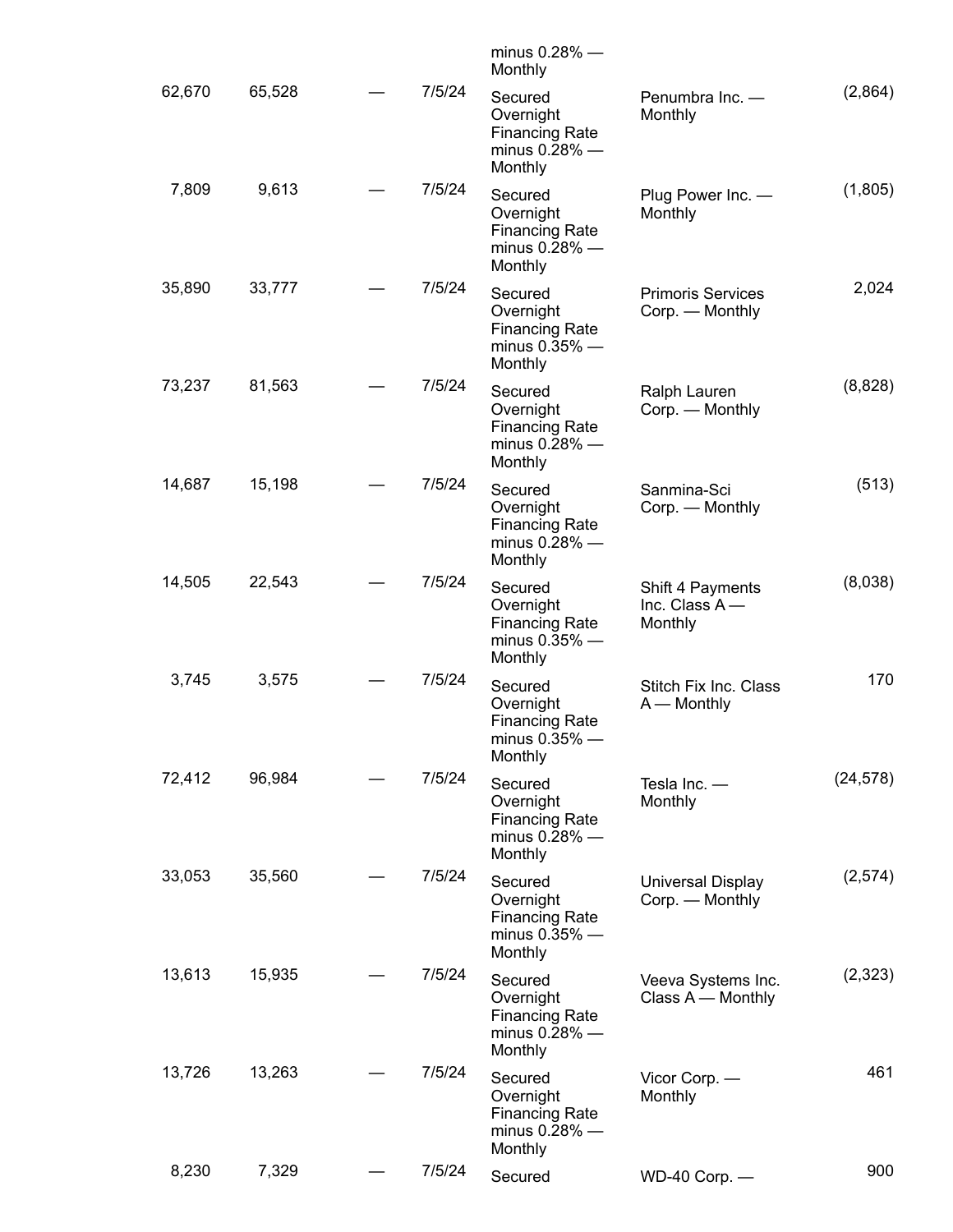|            | Monthly                                                                                                         | Overnight<br><b>Financing Rate</b><br>minus $0.28\%$ -<br>Monthly              |          |                     |                                    |
|------------|-----------------------------------------------------------------------------------------------------------------|--------------------------------------------------------------------------------|----------|---------------------|------------------------------------|
| 2,233      | Whirlpool Corp. -<br>Monthly                                                                                    | Secured<br>Overnight<br><b>Financing Rate</b><br>minus $0.35\%$ -<br>Monthly   | 7/5/24   | 25,226              | 27,717                             |
| (286)      | Zynex Inc. $-$<br>Monthly                                                                                       | Secured<br>Overnight<br><b>Financing Rate</b><br>minus $0.75\%$ —<br>Monthly   | 7/5/24   | 2,698               | 2,412                              |
|            |                                                                                                                 |                                                                                |          |                     | <b>Credit Suisse International</b> |
| 41,567     | <b>MSCI Daily TR Net</b><br><b>Emerging Markets</b><br>USD - Monthly                                            | Secured<br>Overnight<br><b>Financing Rate</b><br>minus $0.05\%$ -<br>Monthly   | 11/2/22  | 1,476,688 1,435,204 |                                    |
|            |                                                                                                                 |                                                                                |          |                     | <b>Goldman Sachs International</b> |
| 184,655    | A basket<br>(GSGLPWDL) of<br>common stocks -<br>Monthly*                                                        | (Secured<br>Overnight<br><b>Financing Rate</b><br>plus $0.40\%$ ) —<br>Monthly | 12/15/25 | 5,608,816 5,777,961 |                                    |
| (183, 902) | A basket<br>(GSGLPWDS) of<br>common stocks -<br>Monthly*                                                        | Secured<br>Overnight<br><b>Financing Rate</b><br>minus $0.25\%$ -<br>Monthly   | 12/15/25 | 5,679,878           | 5,512,067                          |
| (2,516)    | <b>Beyond Meat</b><br>Inc. — Monthly                                                                            | Secured<br>Overnight<br><b>Financing Rate</b><br>minus $2.40\%$ —<br>Monthly   | 12/15/25 | 12,850              | 10,345                             |
| (1,966)    | <b>Bloom Energy</b><br>Corp. $-A$ —<br>Monthly                                                                  | Secured<br>Overnight<br><b>Financing Rate</b><br>minus $0.35\%$ -<br>Monthly   | 12/15/25 | 16,084              | 14,119                             |
| 9          | Evraz PLC-<br>Monthly                                                                                           | (Secured<br>Overnight<br><b>Financing Rate</b><br>plus $0.40\%$ ) —<br>Monthly | 12/15/25 | 2,312               | 2,303                              |
| (2,944)    | First Solar Inc. -<br>Monthly                                                                                   | Secured<br>Overnight<br><b>Financing Rate</b><br>minus $0.35\%$ -<br>Monthly   | 12/15/25 | 28,053              | 25,112                             |
| 2,200      | Goldman Sachs<br><b>Volatility Carry US</b><br>Enhanced 3x<br><b>Excess Return</b><br>$Strategy -$<br>Monthly†† | $(0.45\%)$ —<br>Monthly                                                        | 12/15/25 | 235,424             | 233,180                            |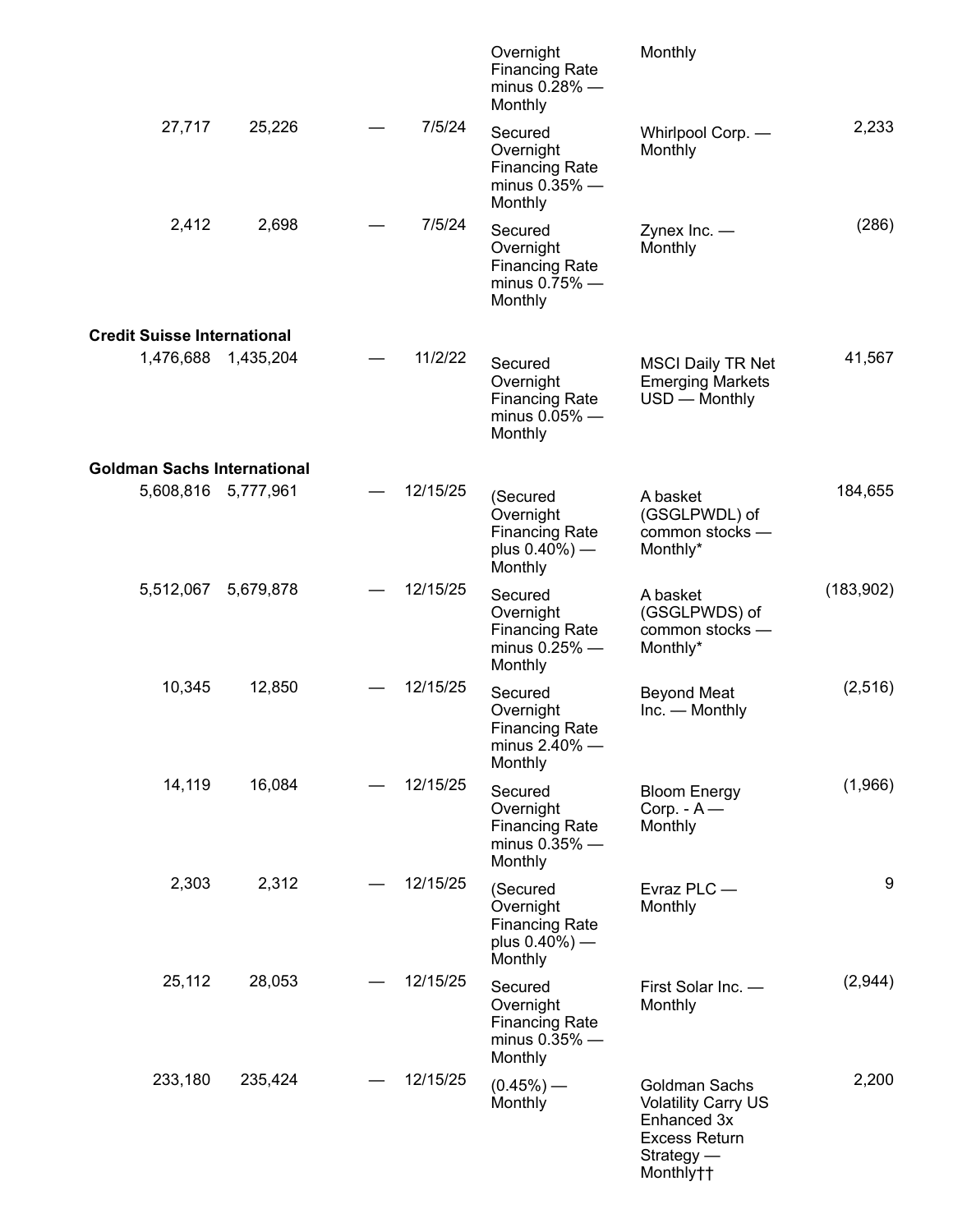|                                       | <b>Upfront premium (paid)</b> |          |                                                                               | <b>Unrealized (depreciation)</b>                                                                                        | (495, 830) |
|---------------------------------------|-------------------------------|----------|-------------------------------------------------------------------------------|-------------------------------------------------------------------------------------------------------------------------|------------|
| <b>Upfront premium received</b>       |                               |          |                                                                               | <b>Unrealized appreciation</b>                                                                                          | 570,506    |
| 8,806,735                             | 8,946,285                     | 5/22/23  | Secured<br>Overnight<br><b>Financing Rate</b><br>plus 0.20% -<br>Monthly      | S&P 500 Total<br>Return 4 Jan 1988<br>Index — Monthly                                                                   | (138, 670) |
| 1,459,940                             | 1,418,927                     | 11/2/22  | Secured<br>Overnight<br><b>Financing Rate</b><br>minus $0.07\%$ -<br>Monthly  | <b>MSCI Daily TR Net</b><br><b>Emerging Markets</b><br>USD - Monthly                                                    | 41,073     |
|                                       | 8,785,770 8,940,231           | 5/22/23  | (Secured<br>Overnight<br><b>Financing Rate</b><br>plus $0.35%$ ) —<br>Monthly | A basket<br>(UBSPUSER) of<br>common stocks -<br>Monthly*                                                                | 155,143    |
| <b>UBS AG</b>                         |                               |          |                                                                               |                                                                                                                         |            |
| JPMorgan Chase Bank N.A.<br>1,102,898 | 1,152,705                     | 3/6/23   | (Secured<br>Overnight<br>Financing Rate<br>plus $0.41\%$ ) —<br>Monthly       | A basket<br>(JPCMPTFL) of<br>common stocks -<br>Monthly*                                                                | 50,322     |
| 4,488                                 | 4,602                         | 12/15/25 | Secured<br>Overnight<br><b>Financing Rate</b><br>minus 0.18% -<br>Monthly     | Sillajen Inc. -<br>Monthly                                                                                              | (147)      |
| 18,169                                | 22,256                        | 12/15/25 | Secured<br>Overnight<br><b>Financing Rate</b><br>minus $0.35\%$ —<br>Monthly  | Progyny, Inc. -<br>Monthly                                                                                              | (4,090)    |
| 23,508                                | 26,752                        | 12/15/25 | Secured<br>Overnight<br><b>Financing Rate</b><br>minus $0.35\%$ -<br>Monthly  | New Relic Inc. -<br>Monthly                                                                                             | (3,246)    |
| 527,376                               | 521,300                       | 12/15/25 | $(0.30\%)$ —<br>Monthly                                                       | Goldman Sachs<br><b>Volatility of Volatility</b><br>Carry Series 69<br><b>Excess Return</b><br>$Strategy -$<br>Monthly† | (6, 142)   |
| 225,810                               | 222,179                       | 12/15/25 | $(0.30\%)$ —<br>Monthly                                                       | Goldman Sachs<br><b>Volatility of Volatility</b><br><b>Carry Excess</b><br>Return Strategy -<br>Monthly+                | (3,659)    |
| 737,579                               | 750,302                       | 12/15/25 | $(0.45\%)$ —<br>Monthly                                                       | Goldman Sachs<br><b>Volatility Carry US</b><br>Series 85 Excess<br>Return Strategy —<br>Monthly††                       | 12,585     |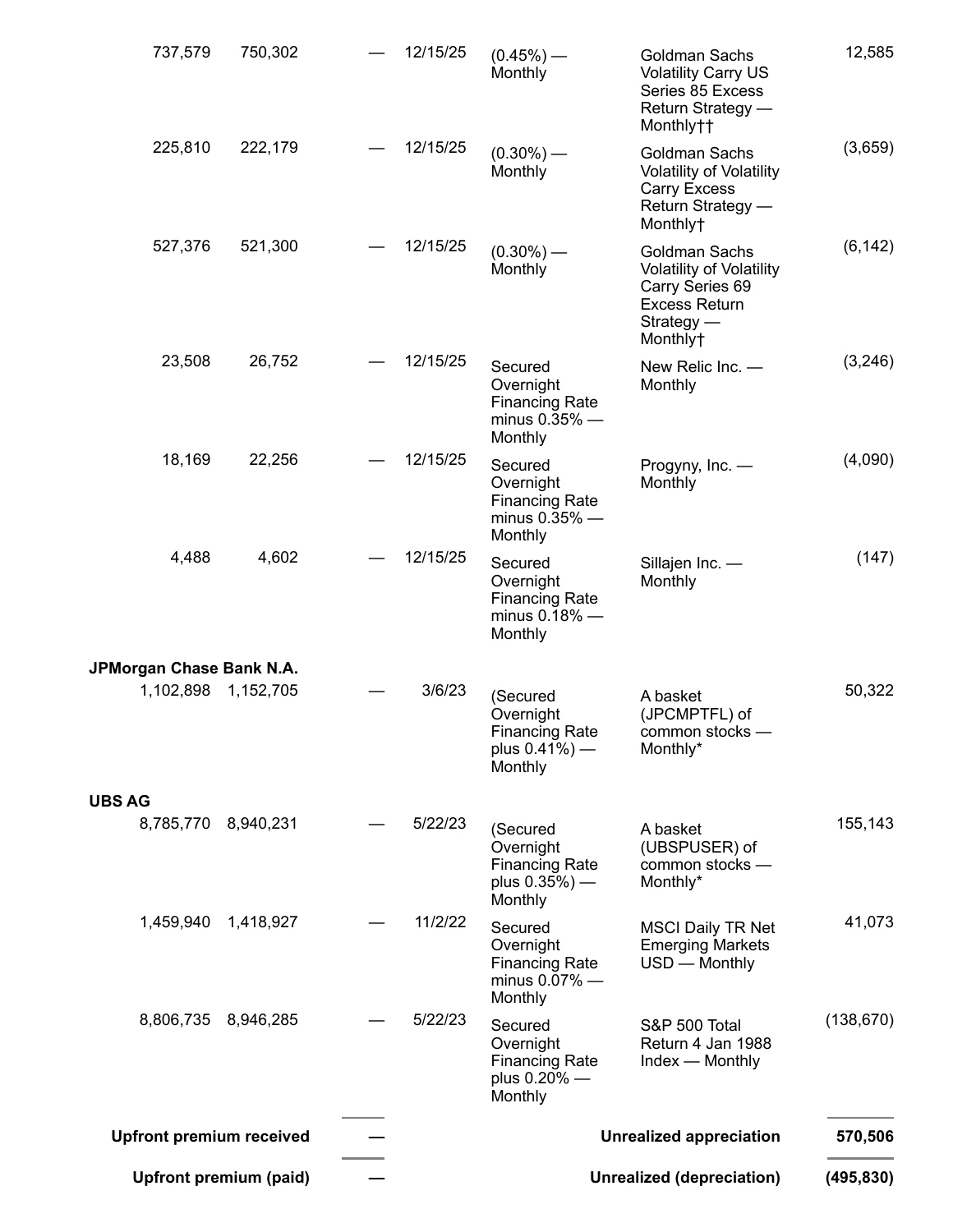- † Replicates exposure to the difference between the implied and the realized volatility risk premium in the *CBOE Volatility Index option market, with a delta hedge overlay.*
- †† Replicates exposure to the difference between the implied and the realized volatility risk premium on the *S&P500 Index, with a delta hedge overlay.*
- *# BEFSBAXD is a trend strategy that invests in global futures (excluding commodities) based on long and short term trends in futures prices.*
- *\* The 50 largest components, and any individual component greater than 1% of basket value, are shown below.*

#### **A BASKET (MLFCF15) OF COMMON STOCKS**

|                                   |                               |               |              | Percentage |
|-----------------------------------|-------------------------------|---------------|--------------|------------|
| <b>Common stocks</b>              | <b>Sector</b>                 | <b>Shares</b> | <b>Value</b> | value      |
| Apple, Inc.                       | Technology                    | 2,192         | \$382,806    | 7.16%      |
| Alphabet, Inc. Class A            | Technology                    | 91            | 253,565      | 4.74%      |
| Microsoft Corp.                   | Technology                    | 799           | 246,379      | 4.61%      |
| Amazon.com, Inc.                  | Consumer cyclicals            | 60            | 194,743      | 3.64%      |
| NVIDIA Corp.                      | Technology                    | 557           | 151,933      | 2.84%      |
| JPMorgan Chase & Co.              | Financials                    | 805           | 109,791      | 2.05%      |
| Accenture PLC Class A             | Technology                    | 282           | 95,075       | 1.78%      |
| Merck & Co., Inc.                 | Health care                   | 1,143         | 93,814       | 1.75%      |
| Walmart, Inc.                     | Consumer cyclicals            | 615           | 91,647       | 1.71%      |
| Qualcomm, Inc.                    | Technology                    | 537           | 82,010       | 1.53%      |
| Tesla, Inc.                       | Consumer cyclicals            | 73            | 79,076       | 1.48%      |
| Intuit, Inc.                      | Technology                    | 158           | 75,853       | 1.42%      |
| <b>Abbott Laboratories</b>        | Health care                   | 593           | 70,198       | 1.31%      |
| Goldman Sachs Group, Inc. (The)   | Financials                    | 200           | 66,171       | 1.24%      |
| Vertex Pharmaceuticals, Inc.      | Health care                   | 226           | 58,926       | 1.10%      |
| Cisco Systems, Inc./Delaware      | Technology                    | 1,042         | 58,076       | 1.09%      |
| Citigroup, Inc.                   | Financials                    | 1,081         | 57,705       | 1.08%      |
| Adobe, Inc.                       | Technology                    | 126           | 57,311       | 1.07%      |
| Philip Morris International, Inc. | Consumer staples              | 598           | 56,189       | 1.05%      |
| Procter & Gamble Co. (The)        | Consumer staples              | 365           | 55,832       | 1.04%      |
| Coca-Cola Co. (The)               | Consumer staples              | 864           | 53,538       | 1.00%      |
| AbbVie, Inc.                      | Health care                   | 323           | 52,295       | 0.98%      |
| Target Corp.                      | Consumer cyclicals            | 245           | 51,894       | 0.97%      |
| MetLife, Inc.                     | Financials                    | 712           | 50,057       | 0.94%      |
| Synopsys, Inc.                    | Technology                    | 148           | 49,253       | 0.92%      |
| CSX Corp.                         | Transportation                | 1,312         | 49,132       | 0.92%      |
| AT&T, Inc.                        | <b>Communication services</b> | 2,040         | 48,212       | 0.90%      |
| O'Reilly Automotive, Inc.         | Consumer cyclicals            | 70            | 48,010       | 0.90%      |
| AutoZone, Inc.                    | Consumer cyclicals            | 23            | 47,820       | 0.89%      |
| Ford Motor Co.                    | Consumer cyclicals            | 2,730         | 46,167       | 0.86%      |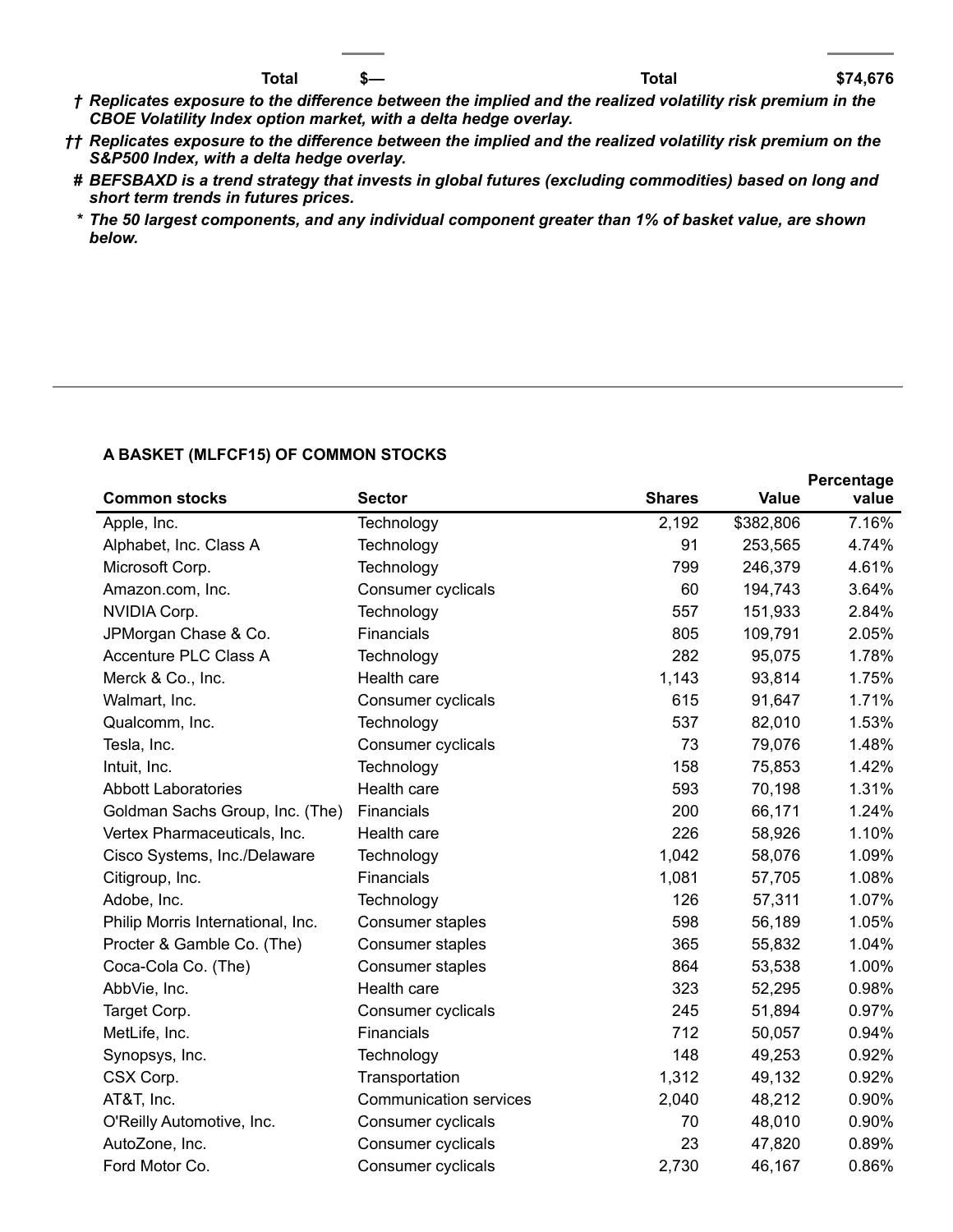| Consumer staples       |     | 44,871 | 0.84%                                                                                                                             |
|------------------------|-----|--------|-----------------------------------------------------------------------------------------------------------------------------------|
| Technology             |     | 40,611 | 0.76%                                                                                                                             |
| Capital goods          |     | 39,733 | 0.74%                                                                                                                             |
| Energy                 |     | 39,685 | 0.74%                                                                                                                             |
| Technology             |     | 39,510 | 0.74%                                                                                                                             |
| Technology             |     | 38,274 | 0.72%                                                                                                                             |
| Energy                 |     | 36,147 | 0.68%                                                                                                                             |
| Communication services |     | 35,982 | 0.67%                                                                                                                             |
| Utilities and power    |     | 35,831 | 0.67%                                                                                                                             |
| Financials             |     | 34,188 | 0.64%                                                                                                                             |
| Health care            |     | 33,997 | 0.64%                                                                                                                             |
| Health care            |     | 33,705 | 0.63%                                                                                                                             |
| Consumer cyclicals     |     | 31,611 | 0.59%                                                                                                                             |
| Consumer cyclicals     |     | 31,368 | 0.59%                                                                                                                             |
| Consumer staples       |     | 31,339 | 0.59%                                                                                                                             |
| Health care            |     | 30,603 | 0.57%                                                                                                                             |
| Health care            |     | 30,265 | 0.57%                                                                                                                             |
| Conglomerates          |     | 30,153 | 0.56%                                                                                                                             |
| Communication services |     | 29,953 | 0.56%                                                                                                                             |
| Capital goods          | 461 | 28,066 | 0.52%                                                                                                                             |
|                        |     |        | 592<br>177<br>165<br>481<br>240<br>172<br>222<br>706<br>359<br>114<br>289<br>304<br>106<br>178<br>127<br>591<br>106<br>226<br>162 |

## **A BASKET (GSGLPWDL) OF COMMON STOCKS**

|                                         |                        |               |          | Percentage |
|-----------------------------------------|------------------------|---------------|----------|------------|
| <b>Common stocks</b>                    | <b>Sector</b>          | <b>Shares</b> | Value    | value      |
| Diageo PLC (United Kingdom)             | Consumer staples       | 769           | \$39,106 | 0.68%      |
| Exxon Mobil Corp.                       | Energy                 | 462           | 38,122   | 0.66%      |
| <b>ConocoPhillips</b>                   | Energy                 | 380           | 38,030   | 0.66%      |
| PepsiCo, Inc.                           | Consumer staples       | 225           | 37,644   | 0.65%      |
| Verisk Analytics, Inc.                  | Consumer cyclicals     | 175           | 37,608   | 0.65%      |
| MSCI, Inc.                              | Technology             | 74            | 37,361   | 0.65%      |
| FactSet Research Systems, Inc.          | Consumer cyclicals     | 86            | 37,305   | 0.65%      |
| SEI Investments Co.                     | <b>Financials</b>      | 616           | 37,111   | 0.64%      |
| Eiffage SA (France)                     | <b>Basic materials</b> | 357           | 36,988   | 0.64%      |
| Keysight Technologies, Inc.             | Technology             | 232           | 36,684   | 0.63%      |
| Secom Co., Ltd. (Japan)                 | Consumer cyclicals     | 496           | 36,250   | 0.63%      |
| Exor NV (Netherlands)                   | Financials             | 462           | 35,764   | 0.62%      |
| Hershey Co. (The)                       | Consumer staples       | 163           | 35,263   | 0.61%      |
| GlaxoSmithKline PLC (United<br>Kingdom) | Health care            | 1,517         | 32,898   | 0.57%      |
| Colgate-Palmolive Co.                   | Consumer staples       | 420           | 31,828   | 0.55%      |
| Baloise Holding AG (Switzerland)        | Financials             | 172           | 30,910   | 0.53%      |
| Aristocrat Leisure, Ltd. (Australia)    | Consumer cyclicals     | 1,109         | 30,568   | 0.53%      |
| AT&T, Inc.                              | Communication services | 1,281         | 30,280   | 0.52%      |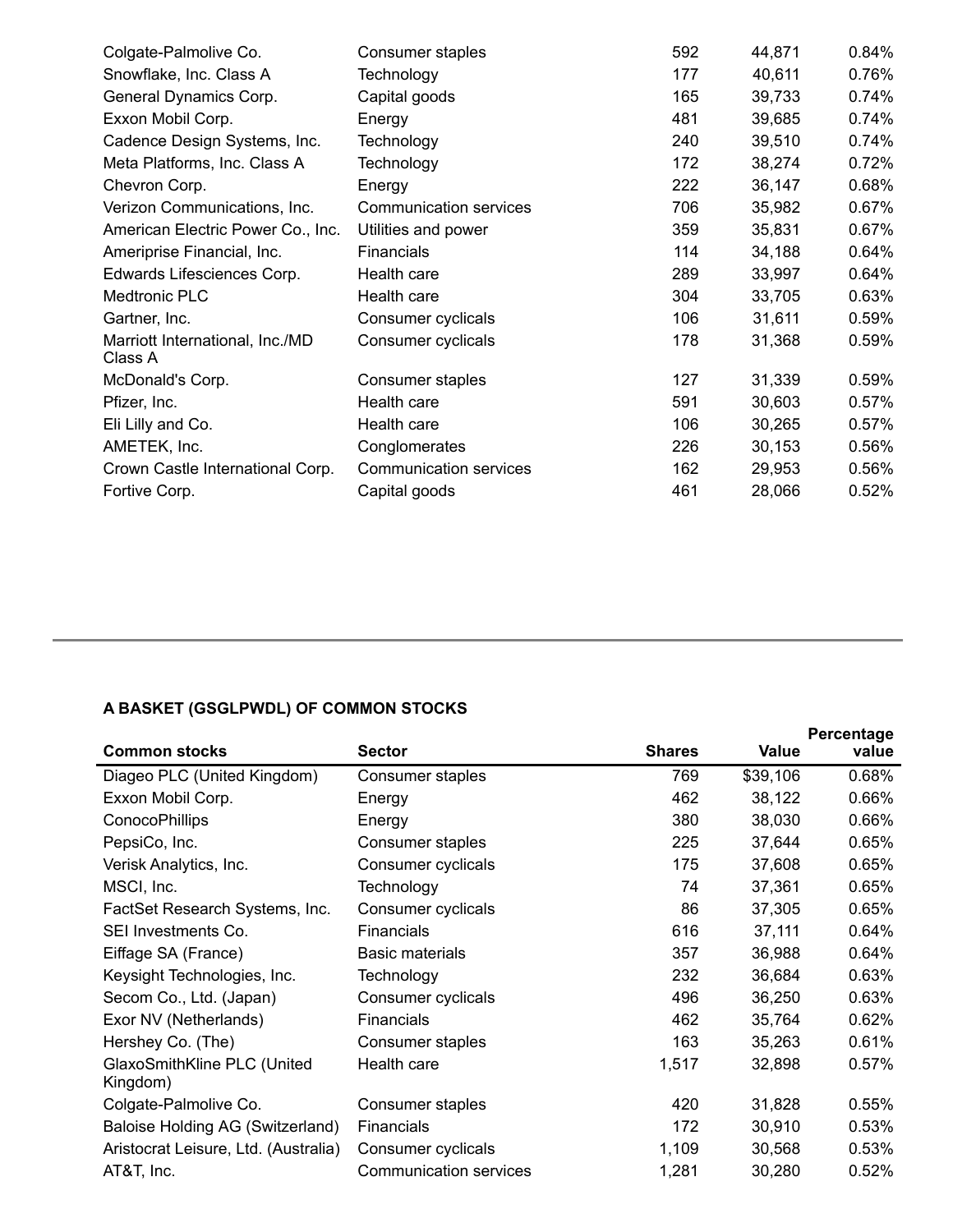| Textron, Inc.                                  | Capital goods                 | 395   | 29,369 | 0.51% |
|------------------------------------------------|-------------------------------|-------|--------|-------|
| Marubeni Corp. (Japan)                         | Conglomerates                 | 2,498 | 29,343 | 0.51% |
| IA Financial Corp., Inc. (Canada)              | Financials                    | 479   | 29,130 | 0.50% |
| Fortive Corp.                                  | Capital goods                 | 476   | 28,976 | 0.50% |
| Osaka Gas Co., Ltd. (Japan)                    | Utilities and power           | 1,681 | 28,966 | 0.50% |
| Avery Dennison Corp.                           | <b>Basic materials</b>        | 164   | 28,555 | 0.49% |
| Dover Corp.                                    | Capital goods                 | 181   | 28,432 | 0.49% |
| Bank Hapoalim MB (Israel)                      | Financials                    | 2,850 | 28,355 | 0.49% |
| Toronto-Dominion Bank (Canada)                 | Financials                    | 355   | 28,171 | 0.49% |
| Weyerhaeuser Co.                               | <b>Basic materials</b>        | 742   | 28,135 | 0.49% |
| Chevron Corp.                                  | Energy                        | 172   | 28,066 | 0.49% |
| 3M Co.                                         | Conglomerates                 | 184   | 27,343 | 0.47% |
| Brenntag SE (Germany)                          | <b>Basic materials</b>        | 335   | 27,337 | 0.47% |
| Bank Leumi Le-Israel BM (Israel)               | Financials                    | 2,518 | 27,258 | 0.47% |
| Zebra Technologies Corp. Class<br>A            | Technology                    | 65    | 27,091 | 0.47% |
| Cummins, Inc.                                  | Capital goods                 | 131   | 26,894 | 0.47% |
| Synopsys, Inc.                                 | Technology                    | 80    | 26,662 | 0.46% |
| Tokyo Gas Co., Ltd. (Japan)                    | Utilities and power           | 1,442 | 26,514 | 0.46% |
| MetLife, Inc.                                  | Financials                    | 376   | 26,431 | 0.46% |
| Canadian Imperial Bank of<br>Commerce (Canada) | Financials                    | 216   | 26,222 | 0.45% |
| Edenred (France)                               | Consumer cyclicals            | 519   | 25,943 | 0.45% |
| Cadence Design Systems, Inc.                   | Technology                    | 158   | 25,932 | 0.45% |
| Hologic, Inc.                                  | Health care                   | 337   | 25,926 | 0.45% |
| Sumitomo Corp. (Japan)                         | Consumer staples              | 1,485 | 25,924 | 0.45% |
| VeriSign, Inc.                                 | Technology                    | 116   | 25,885 | 0.45% |
| Fidelity National Financial, Inc.              | Financials                    | 530   | 25,881 | 0.45% |
| AMETEK, Inc.                                   | Conglomerates                 | 192   | 25,565 | 0.44% |
| Telefonica SA (Spain)                          | <b>Communication services</b> | 5,210 | 25,441 | 0.44% |
| George weston, Ltd. (Canada)                   | Consumer staples              | 203   | 25,042 | 0.43% |
| Fairfax Financial Holdings, Ltd.<br>(Canada)   | Financials                    | 46    | 24,885 | 0.43% |
| Repsol SA (Spain)                              | Energy                        | 1,863 | 24,716 | 0.43% |
| Sonic Healthcare, Ltd. (Australia)             | Health care                   | 926   | 24,678 | 0.43% |

### **A BASKET (GSGLPWDS) OF COMMON STOCKS**

|                                    |                    |               |          | Percentage |
|------------------------------------|--------------------|---------------|----------|------------|
| <b>Common stocks</b>               | <b>Sector</b>      | <b>Shares</b> | Value    | value      |
| Assicurazioni Generali SpA (Italy) | <b>Financials</b>  | 1,726         | \$39,668 | 0.70%      |
| Air Liquide SA (France)            | Basic materials    | 216           | 38.041   | 0.67%      |
| AXA SA (France)                    | <b>Financials</b>  | 1,281         | 37,644   | 0.66%      |
| S&P Global, Inc.                   | Consumer cyclicals | 91            | 37,272   | 0.66%      |
| Allianz SE (Germany)               | <b>Financials</b>  | 153           | 36,746   | 0.65%      |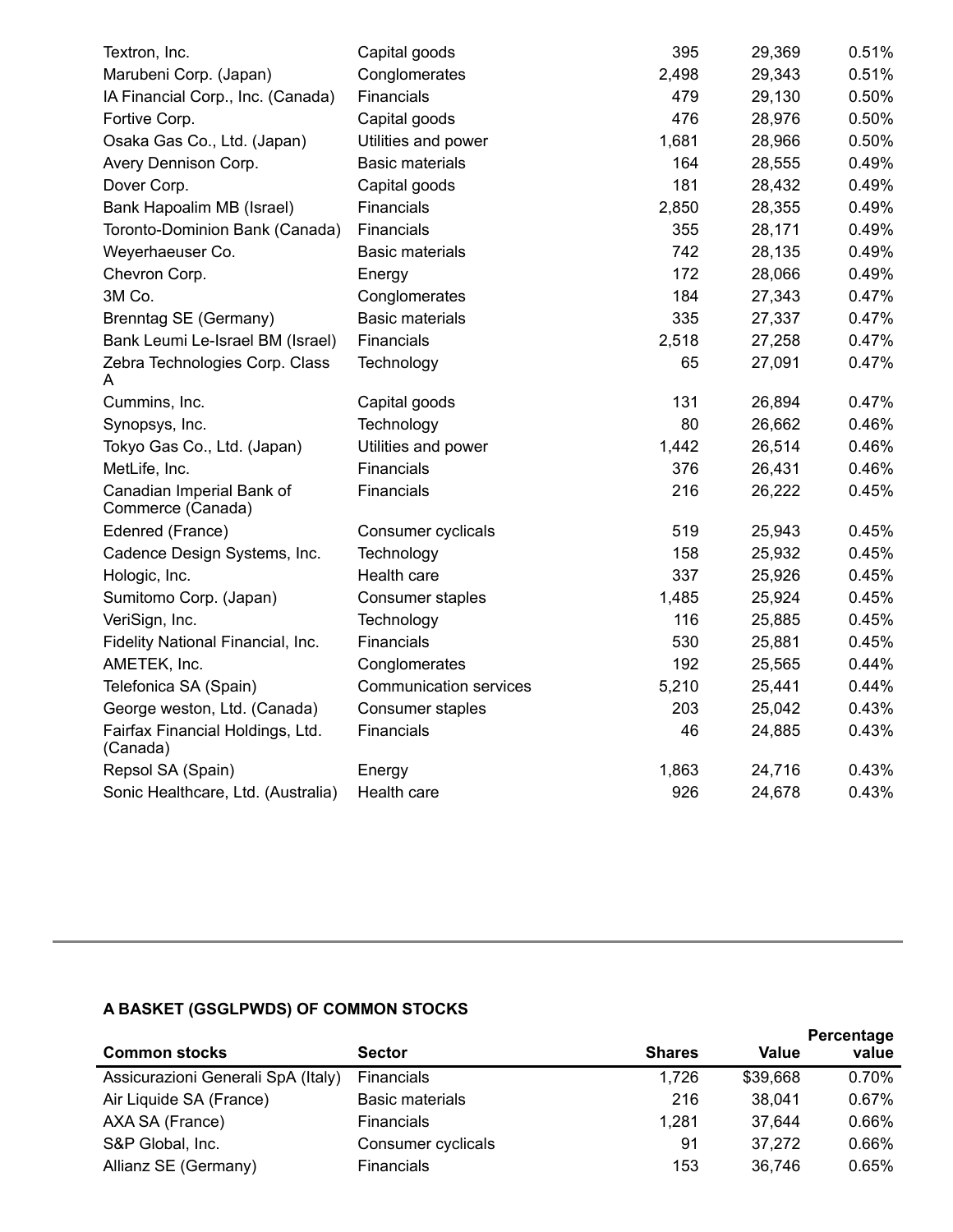| <b>STERIS PLC</b>                               | Health care                   | 151   | 36,609 | 0.64% |
|-------------------------------------------------|-------------------------------|-------|--------|-------|
| Berkshire Hathaway, Inc. Class B                | Financials                    | 103   | 36,362 | 0.64% |
| BHP Group, Ltd. (Australia)                     | <b>Basic materials</b>        | 913   | 35,364 | 0.62% |
| Visa, Inc. Class A                              | Financials                    | 154   | 34,245 | 0.60% |
| Waste Management, Inc.                          | Capital goods                 | 215   | 34,018 | 0.60% |
| Heineken NV (Netherlands)                       | Consumer staples              | 340   | 32,611 | 0.57% |
| Ceridian HCM Holding, Inc.                      | Technology                    | 464   | 31,692 | 0.56% |
| Kimco Realty Corp.                              | Financials                    | 1,272 | 31,424 | 0.55% |
| Pioneer Natural Resources Co.                   | Energy                        | 123   | 30,636 | 0.54% |
| SoftBank Corp.                                  | Communication services        | 2,534 | 29,726 | 0.52% |
| Bouygues SA (France)                            | Conglomerates                 | 845   | 29,581 | 0.52% |
| Tokio Marine Holdings, Inc.<br>(Japan)          | Financials                    | 503   | 29,450 | 0.52% |
| <b>BNP Paribas SA (France)</b>                  | Financials                    | 512   | 29,401 | 0.52% |
| Atmos Energy Corp.                              | Utilities and power           | 246   | 29,397 | 0.52% |
| Imperial Brands PLC (United<br>Kingdom)         | Consumer staples              | 1,377 | 29,134 | 0.51% |
| Toyota Motor Corp. (Japan)                      | Consumer cyclicals            | 1,594 | 29,101 | 0.51% |
| Alexandria Real Estate Equities,<br>Inc.        | Financials                    | 143   | 28,817 | 0.51% |
| Cooper Cos., Inc. (The)                         | Health care                   | 68    | 28,562 | 0.50% |
| TOTO, Ltd.                                      | <b>Basic materials</b>        | 691   | 28,042 | 0.49% |
| TransCanada Corp. (Canada)                      | Energy                        | 479   | 27,028 | 0.48% |
| Waste Connections, Inc.                         | Capital goods                 | 193   | 26,997 | 0.48% |
| Trend Micro, Inc. (Japan)                       | Technology                    | 457   | 26,904 | 0.47% |
| Enbridge, Inc. (Canada)                         | Utilities and power           | 584   | 26,903 | 0.47% |
| Dollar General Corp.                            | Consumer cyclicals            | 120   | 26,823 | 0.47% |
| Fastenal Co.                                    | Consumer staples              | 448   | 26,610 | 0.47% |
| ORIX Corp. (Japan)                              | Financials                    | 1,318 | 26,496 | 0.47% |
| Saputo, Inc. (Canada)                           | Consumer staples              | 1,115 | 26,419 | 0.47% |
| Avantor, Inc.                                   | Health care                   | 779   | 26,329 | 0.46% |
| Mitsubishi UFJ Financial Group,<br>Inc. (Japan) | Financials                    | 4,211 | 26,296 | 0.46% |
| Orange SA (France)                              | Communication services        | 2,215 | 26,223 | 0.46% |
| Molson Coors Beverage Co.<br>Class B            | Consumer staples              | 491   | 26,221 | 0.46% |
| Naturgy Energy Group SA<br>(Spain)              | Utilities and power           | 866   | 26,019 | 0.46% |
| Reed Elsevier (United Kingdom)                  | Consumer cyclicals            | 795   | 24,876 | 0.44% |
| Rollins, Inc.                                   | Consumer cyclicals            | 705   | 24,724 | 0.44% |
| Hang Seng Bank, Ltd. (Hong<br>Kong)             | Financials                    | 1,267 | 24,464 | 0.43% |
| International Paper Co.                         | <b>Basic materials</b>        | 529   | 24,391 | 0.43% |
| Moody's Corp.                                   | Consumer cyclicals            | 72    | 24,277 | 0.43% |
| ONEOK, Inc.                                     | Energy                        | 341   | 24,087 | 0.42% |
| Venture Corp., Ltd. (Singapore)                 | Technology                    | 1,847 | 23,948 | 0.42% |
| Bunzl PLC (United Kingdom)                      | Consumer staples              | 614   | 23,940 | 0.42% |
| CGI Group, Inc. Class A<br>(Canada)             | Technology                    | 299   | 23,820 | 0.42% |
| Telus Corp. (Canada)                            | <b>Communication services</b> | 911   | 23,796 | 0.42% |
| Enel SpA (Italy)                                | Utilities and power           | 3,513 | 23,578 | 0.42% |
| MTR Corp. (Hong Kong)                           | Transportation                | 4,326 | 23,387 | 0.41% |
| Swisscom AG (Switzerland)                       | Communication services        | 39    | 23,243 | 0.41% |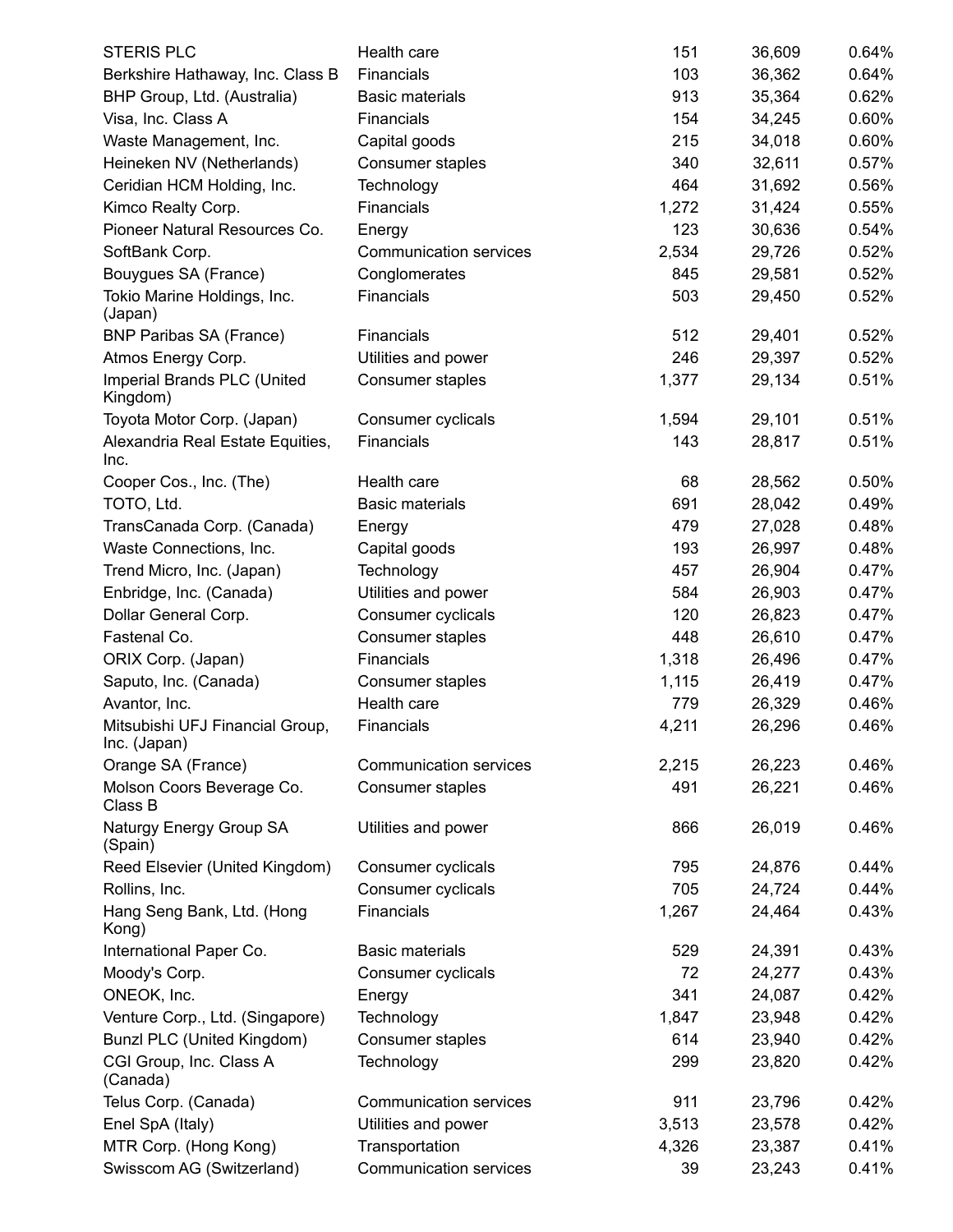### **A BASKET (JPCMPTFL) OF COMMON STOCKS**

|                                       |                        |               |          | Percentage |
|---------------------------------------|------------------------|---------------|----------|------------|
| <b>Common stocks</b>                  | <b>Sector</b>          | <b>Shares</b> | Value    | value      |
| Signify Health, Inc. Class A          | Health care            | 1,003         | \$18,208 | 1.58%      |
| Bristol-Myers Squibb Co.              | Health care            | 238           | 17,393   | 1.51%      |
| Amedisys, Inc.                        | Health care            | 83            | 14,332   | 1.24%      |
| Hexcel Corp.                          | Capital goods          | 238           | 14,183   | 1.23%      |
| Columbia Sportswear Co.               | Consumer cyclicals     | 154           | 13,910   | 1.21%      |
| Catalent, Inc.                        | Health care            | 118           | 13,047   | 1.13%      |
| <b>AECOM</b>                          | Capital goods          | 166           | 12,763   | 1.11%      |
| Hanesbrands, Inc.                     | Consumer cyclicals     | 847           | 12,607   | 1.09%      |
| Coty, Inc. Class A                    | Consumer staples       | 1,395         | 12,540   | 1.09%      |
| General Motors Co.                    | Consumer cyclicals     | 286           | 12,497   | 1.08%      |
| BorgWarner, Inc.                      | Capital goods          | 310           | 12,060   | 1.05%      |
| Ford Motor Co.                        | Consumer cyclicals     | 705           | 11,916   | 1.03%      |
| Driven Brands Holdings, Inc.          | Consumer cyclicals     | 435           | 11,424   | 0.99%      |
| ChargePoint Holdings, Inc.            | Capital goods          | 573           | 11,384   | 0.99%      |
| Merck & Co., Inc.                     | Health care            | 138           | 11,344   | 0.98%      |
| Zoetis, Inc.                          | Health care            | 56            | 10,471   | 0.91%      |
| Dentsply Sirona, Inc.                 | Health care            | 206           | 10,135   | 0.88%      |
| Lululemon Athletica, Inc.<br>(Canada) | Consumer cyclicals     | 27            | 9,986    | 0.87%      |
| Royalty Pharma PLC Class A            | Health care            | 246           | 9,582    | 0.83%      |
| Arista Networks, Inc.                 | Technology             | 69            | 9,528    | 0.83%      |
| Mercury Systems, Inc.                 | Technology             | 146           | 9,387    | 0.81%      |
| BWX Technologies, Inc.                | Capital goods          | 172           | 9,270    | 0.80%      |
| Carter's, Inc.                        | Consumer cyclicals     | 98            | 9,001    | 0.78%      |
| Thor Industries, Inc.                 | Consumer cyclicals     | 114           | 8,949    | 0.78%      |
| Boston Scientific Corp.               | Health care            | 201           | 8,890    | 0.77%      |
| Petco Health & Wellness Co., Inc.     | Consumer cyclicals     | 448           | 8,760    | 0.76%      |
| Quanta Services, Inc.                 | Capital goods          | 66            | 8,679    | 0.75%      |
| CommScope Holding Co., Inc.           | Technology             | 1,097         | 8,642    | 0.75%      |
| Jazz Pharmaceuticals PLC              | Health care            | 55            | 8,626    | 0.75%      |
| Virgin Galactic Holdings, Inc.        | Consumer cyclicals     | 869           | 8,583    | 0.74%      |
| Tandem Diabetes Care, Inc.            | Health care            | 74            | 8,571    | 0.74%      |
| Skechers USA, Inc. Class A            | Consumer cyclicals     | 205           | 8,373    | 0.73%      |
| Harley-Davidson, Inc.                 | Consumer cyclicals     | 212           | 8,357    | 0.72%      |
| Monolithic Power Systems, Inc.        | Technology             | 17            | 8,324    | 0.72%      |
| Teladoc Health, Inc.                  | Health care            | 114           | 8,234    | 0.71%      |
| Comerica, Inc.                        | Financials             | 91            | 8,214    | 0.71%      |
| Timken Co. (The)                      | <b>Basic materials</b> | 135           | 8,178    | 0.71%      |
| Change Healthcare, Inc.               | Health care            | 372           | 8,113    | 0.70%      |
| Darling Ingredients, Inc.             | Consumer staples       | 101           | 8,106    | 0.70%      |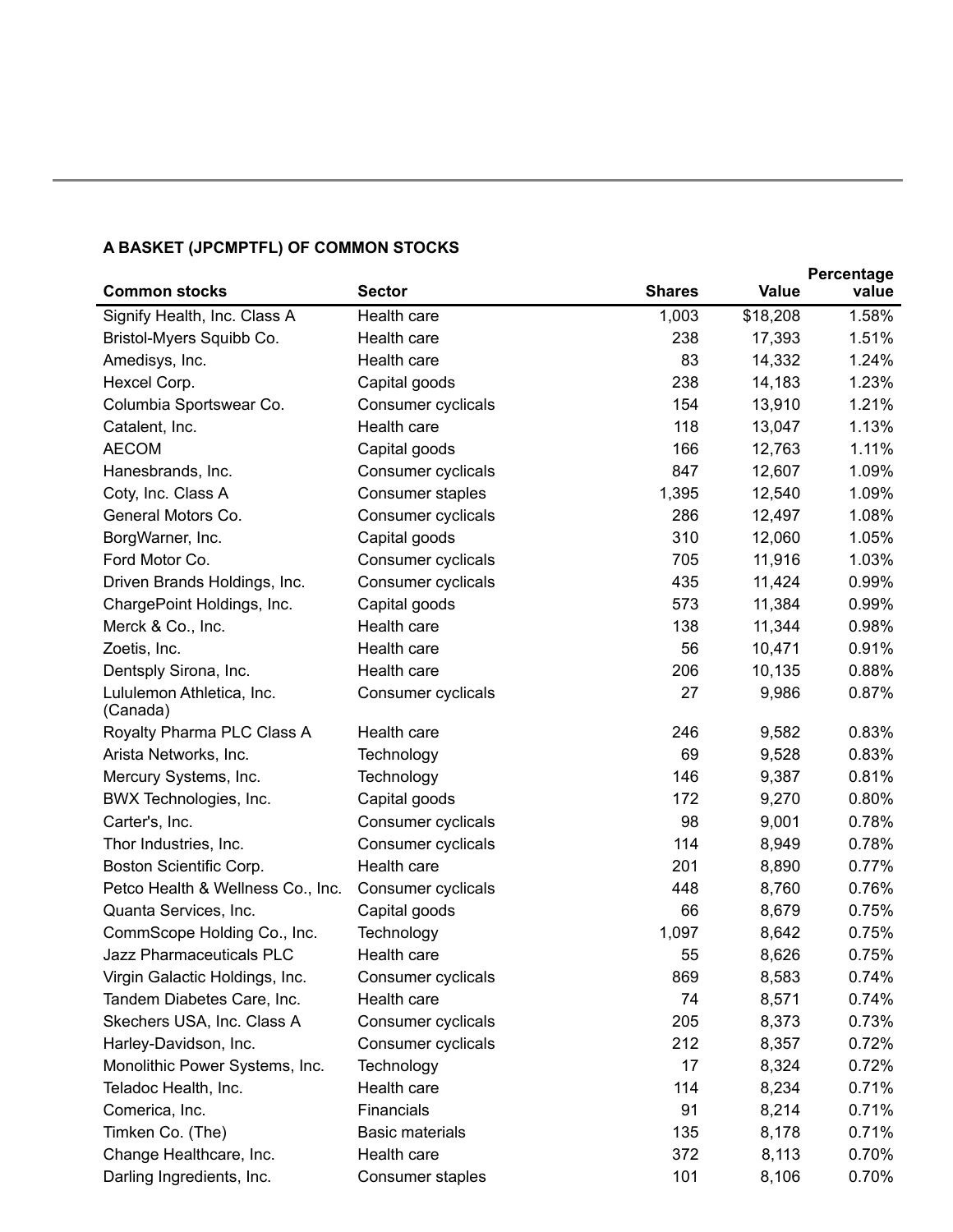| Perrigo Co. PLC                              | Health care        | 210 | 8,077 | 0.70% |
|----------------------------------------------|--------------------|-----|-------|-------|
| QuantumScape Corp.                           | Capital goods      | 400 | 8,003 | 0.69% |
| Boeing Co. (The)                             | Capital goods      | 41  | 7,930 | 0.69% |
| Axon Enterprise, Inc.                        | Capital goods      | 57  | 7,914 | 0.69% |
| United Rentals, Inc.                         | Consumer cyclicals | 22  | 7,908 | 0.69% |
| Qorvo, Inc.                                  | Technology         | 64  | 7,907 | 0.69% |
| PVH Corp.                                    | Consumer cyclicals | 101 | 7,768 | 0.67% |
| Newell Brands, Inc.                          | Consumer staples   | 360 | 7,712 | 0.67% |
| Spirit AeroSystems Holdings, Inc.<br>Class A | Capital goods      | 153 | 7,476 | 0.65% |
| Datto Holding Corp.                          | Technology         | 278 | 7,425 | 0.64% |
| American Airlines Group, Inc.                | Transportation     | 394 | 7,198 | 0.62% |

## **A BASKET (UBSPUSER) OF COMMON STOCKS**

|                                              |                               |               |           | Percentage |
|----------------------------------------------|-------------------------------|---------------|-----------|------------|
| <b>Common stocks</b>                         | <b>Sector</b>                 | <b>Shares</b> | Value     | value      |
| Microsoft Corp.                              | Technology                    | 2,309         | \$711,892 | 7.96%      |
| Apple, Inc.                                  | Technology                    | 2,898         | 506,050   | 5.66%      |
| Amazon.com, Inc.                             | Consumer cyclicals            | 115           | 373,567   | 4.18%      |
| Alphabet, Inc. Class C                       | Technology                    | 98            | 273,162   | 3.06%      |
| Tesla, Inc.                                  | Consumer cyclicals            | 200           | 215,353   | 2.41%      |
| NVIDIA Corp.                                 | Technology                    | 647           | 176,550   | 1.97%      |
| Union Pacific Corp.                          | Transportation                | 639           | 174,622   | 1.95%      |
| Walmart, Inc.                                | Consumer cyclicals            | 950           | 141,546   | 1.58%      |
| Bank of America Corp.                        | Financials                    | 3,420         | 140,966   | 1.58%      |
| Danaher Corp.                                | Health care                   | 471           | 138,151   | 1.55%      |
| Northrop Grumman Corp.                       | Capital goods                 | 297           | 132,798   | 1.49%      |
| JPMorgan Chase & Co.                         | Financials                    | 945           | 128,763   | 1.44%      |
| AbbVie, Inc.                                 | Health care                   | 782           | 126,710   | 1.42%      |
| Mastercard, Inc. Class A                     | Consumer cyclicals            | 348           | 124,431   | 1.39%      |
| ConocoPhillips                               | Energy                        | 1,182         | 118,197   | 1.32%      |
| O'Reilly Automotive, Inc.                    | Consumer cyclicals            | 168           | 114,831   | 1.28%      |
| Regeneron Pharmaceuticals, Inc.              | Health care                   | 164           | 114,483   | 1.28%      |
| Anthem, Inc.                                 | Health care                   | 232           | 113,992   | 1.28%      |
| Visa, Inc. Class A                           | Financials                    | 481           | 106,612   | 1.19%      |
| American Tower Corp.                         | <b>Communication services</b> | 424           | 106,463   | 1.19%      |
| Adobe, Inc.                                  | Technology                    | 232           | 105,493   | 1.18%      |
| Johnson Controls International<br><b>PLC</b> | Capital goods                 | 1,604         | 105,175   | 1.18%      |
| UnitedHealth Group, Inc.                     | Health care                   | 202           | 102,962   | 1.15%      |
| Citigroup, Inc.                              | Financials                    | 1,762         | 94,078    | 1.05%      |
| Procter & Gamble Co. (The)                   | Consumer staples              | 612           | 93,484    | 1.05%      |
| Thermo Fisher Scientific, Inc.               | Health care                   | 155           | 91,717    | 1.03%      |
| McKesson Corp.                               | Health care                   | 296           | 90,563    | 1.01%      |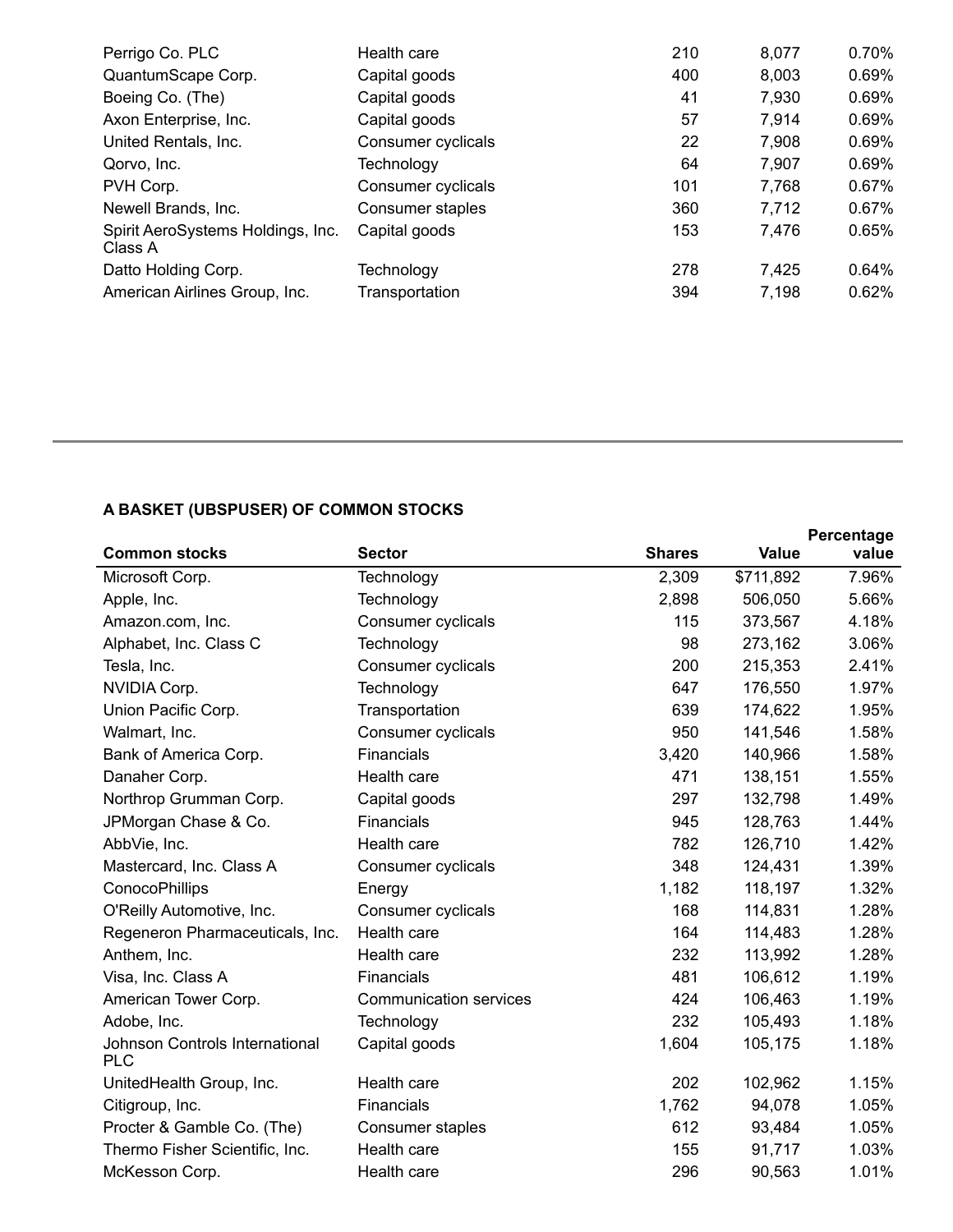| Merck & Co., Inc.                     | Health care            | 1,091 | 89,492 | 1.00% |
|---------------------------------------|------------------------|-------|--------|-------|
| Qualcomm, Inc.                        | Technology             | 558   | 85,349 | 0.95% |
| Valero Energy Corp.                   | Energy                 | 837   | 85,030 | 0.95% |
| Johnson & Johnson                     | Health care            | 473   | 83,803 | 0.94% |
| Intuit, Inc.                          | Technology             | 169   | 81,459 | 0.91% |
| Freeport-McMoRan, Inc.<br>(Indonesia) | <b>Basic materials</b> | 1,601 | 79,623 | 0.89% |
| Exxon Mobil Corp.                     | Energy                 | 920   | 76,021 | 0.85% |
| Deere & Co.                           | Capital goods          | 183   | 75,828 | 0.85% |
| HCA Healthcare, Inc.                  | Health care            | 299   | 74,874 | 0.84% |
| Southwest Airlines Co.                | Transportation         | 1,605 | 73,506 | 0.82% |
| Goldman Sachs Group, Inc. (The)       | <b>Financials</b>      | 210   | 69,287 | 0.78% |
| Meta Platforms, Inc. Class A          | Technology             | 304   | 67,503 | 0.76% |
| Nike, Inc. Class B                    | Consumer cyclicals     | 498   | 67,022 | 0.75% |
| TJX Cos., Inc. (The)                  | Consumer cyclicals     | 1,103 | 66,807 | 0.75% |
| DexCom, Inc.                          | Health care            | 125   | 64,059 | 0.72% |
| Accenture PLC Class A                 | Technology             | 188   | 63,388 | 0.71% |
| Corteva, Inc.                         | <b>Basic materials</b> | 1,085 | 62,364 | 0.70% |
| NRG Energy, Inc.                      | Utilities and power    | 1,572 | 60,296 | 0.67% |
| Hilton Worldwide Holdings, Inc.       | Consumer cyclicals     | 390   | 59,182 | 0.66% |
| Costco Wholesale Corp.                | Consumer staples       | 103   | 59,170 | 0.66% |
| Home Depot, Inc. (The)                | Consumer cyclicals     | 192   | 57,365 | 0.64% |
| Cadence Design Systems, Inc.          | Technology             | 343   | 56,369 | 0.63% |
| Advanced Micro Devices, Inc.          | Technology             | 514   | 56,148 | 0.63% |

## **CENTRALLY CLEARED TOTAL RETURN SWAP CONTRACTS OUTSTANDING at 3/31/22 (Unaudited)**

| <b>Notional</b><br>amount | Value              | <b>Upfront</b><br>premium<br>received<br>(paid) | Termi-<br>nation<br>date | <b>Payments</b><br>received<br>(paid) by fund | <b>Total return</b><br>received by or paid<br>by fund                                 | Unrealized<br>appreciation/<br>(depreciation) |
|---------------------------|--------------------|-------------------------------------------------|--------------------------|-----------------------------------------------|---------------------------------------------------------------------------------------|-----------------------------------------------|
|                           | \$509,000 \$41,076 | \$(9)                                           | 1/15/32                  | $2.78\% - At$<br>maturity                     | USA Non-revised<br><b>Consumer Price</b><br>Index- Urban (CPI-<br>$U$ ) — At maturity | \$(41,085)                                    |
| 1,595,000                 | 98,396             | (16)                                            | 9/13/26                  | $2.7375%$ - At<br>maturity                    | USA Non-revised<br><b>Consumer Price</b><br>Index- Urban (CPI-<br>$U$ ) — At maturity | (98, 412)                                     |
| <b>Total</b>              |                    | \$(25)                                          |                          |                                               |                                                                                       | \$(139,497)                                   |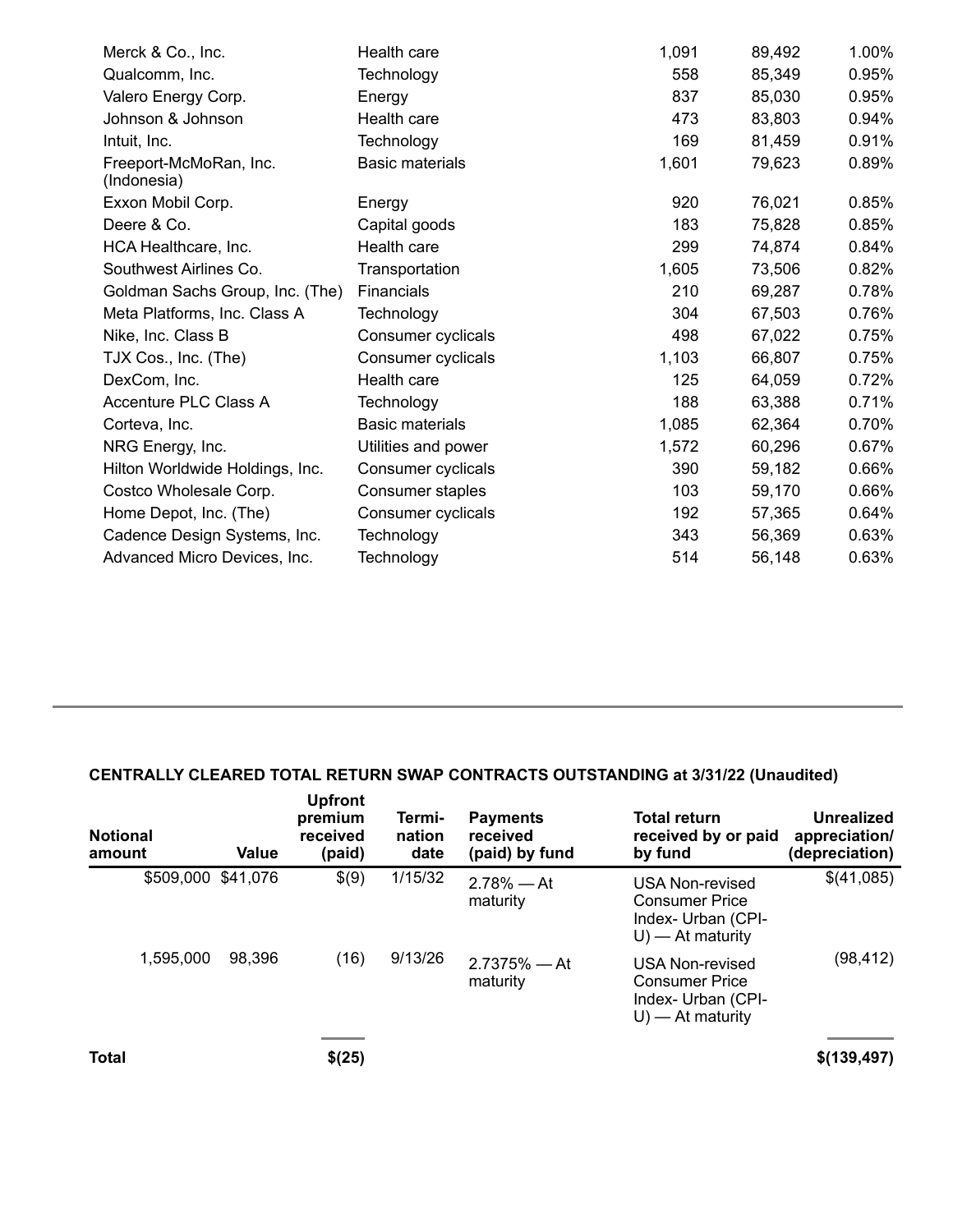| Swap counterparty/<br>referenced debt* | Rating*** | <b>Upfront</b><br>premium<br>received<br>(paid)** | <b>Notional</b><br>amount | Value  | Termi-<br>nation<br>date | <b>Payments</b><br>received by fund | <b>Unrealized</b><br>appreciation/<br>(depreciation) |
|----------------------------------------|-----------|---------------------------------------------------|---------------------------|--------|--------------------------|-------------------------------------|------------------------------------------------------|
| <b>Bank of America N.A.</b>            |           |                                                   |                           |        |                          |                                     |                                                      |
| CMBX NA BBB-.6<br>Index                | $B+/P$    | \$68                                              | \$956                     | \$233  | 5/11/63                  | 300 bp - Monthly                    | \$(165)                                              |
| CMBX NA BBB-.6<br>Index                | $B+/P$    | 121                                               | 1,913                     | 467    | 5/11/63                  | 300 bp - Monthly                    | (345)                                                |
| CMBX NA BBB-.6<br>Index                | $B+/P$    | 228                                               | 3,826                     | 934    | 5/11/63                  | 300 bp - Monthly                    | (704)                                                |
| CMBX NA BBB-.6<br>Index                | $B+/P$    | 247                                               | 3,826                     | 934    | 5/11/63                  | 300 bp - Monthly                    | (685)                                                |
| <b>Barclays Bank PLC</b>               |           |                                                   |                           |        |                          |                                     |                                                      |
| CMBX NA BBB-.6<br>Index                | $B+/P$    | 887                                               | 7,652                     | 1,868  | 5/11/63                  | 300 bp - Monthly                    | (976)                                                |
| CMBX NA BBB-.7<br>Index                | BB-/P     | 141                                               | 25,000                    | 4,495  | 1/17/47                  | 300 bp - Monthly                    | (4, 340)                                             |
| <b>Citigroup Global Markets, Inc.</b>  |           |                                                   |                           |        |                          |                                     |                                                      |
| CMBX NA BB.6<br>Index                  | CCC+/P    | 2,439                                             | 16,169                    | 6,805  | 5/11/63                  | 500 bp - Monthly                    | (4, 351)                                             |
| CMBX NA BB.7<br>Index                  | B/P       | 459                                               | 9,000                     | 2,797  | 1/17/47                  | 500 bp - Monthly                    | (2,329)                                              |
| CMBX NA BBB-.6<br>Index                | $B+/P$    | 25,281                                            | 379,722                   | 92,690 | 5/11/63                  | 300 bp - Monthly                    | (67, 188)                                            |
| <b>Credit Suisse International</b>     |           |                                                   |                           |        |                          |                                     |                                                      |
| CMBX NA A.6<br>Index                   | BBB+/P    | (32)                                              | 26,917                    | 2,180  | 5/11/63                  | 200 bp - Monthly                    | (2,202)                                              |
| CMBX NA BBB-.6<br>Index                | $B+/P$    | 74,418                                            | 757,532 184,913           |        | 5/11/63                  | 300 bp - Monthly                    | (110, 053)                                           |
| CMBX NA BBB-.7<br>Index                | BB-/P     | 3,952                                             | 50,000                    | 8,990  | 1/17/47                  | 300 bp - Monthly                    | (5,009)                                              |
| CMBX NA BBB-.7<br>Index                | BB-/P     | 7,909                                             | 107,000                   | 19,239 | 1/17/47                  | 300 bp - Monthly                    | (11, 267)                                            |
| <b>Goldman Sachs International</b>     |           |                                                   |                           |        |                          |                                     |                                                      |
| CMBX NA A.6<br>Index                   | BBB+/P    | 309                                               | 5,569                     | 451    | 5/11/63                  | 200 bp - Monthly                    | (140)                                                |
| CMBX NA A.6<br>Index                   | BBB+/P    | 419                                               | 7,425                     | 601    | 5/11/63                  | 200 bp - Monthly                    | (179)                                                |
| CMBX NA A.6<br>Index                   | BBB+/P    | 1,018                                             | 18,564                    | 1,504  | 5/11/63                  | 200 bp - Monthly                    | (479)                                                |
| CMBX NA A.6                            | BBB+/P    | 3,977                                             | 57,547                    | 4,661  | 5/11/63                  | 200 bp - Monthly                    | (662)                                                |

#### **OTC CREDIT DEFAULT CONTRACTS OUTSTANDING — PROTECTION SOLD at 3/31/22 (Unaudited)**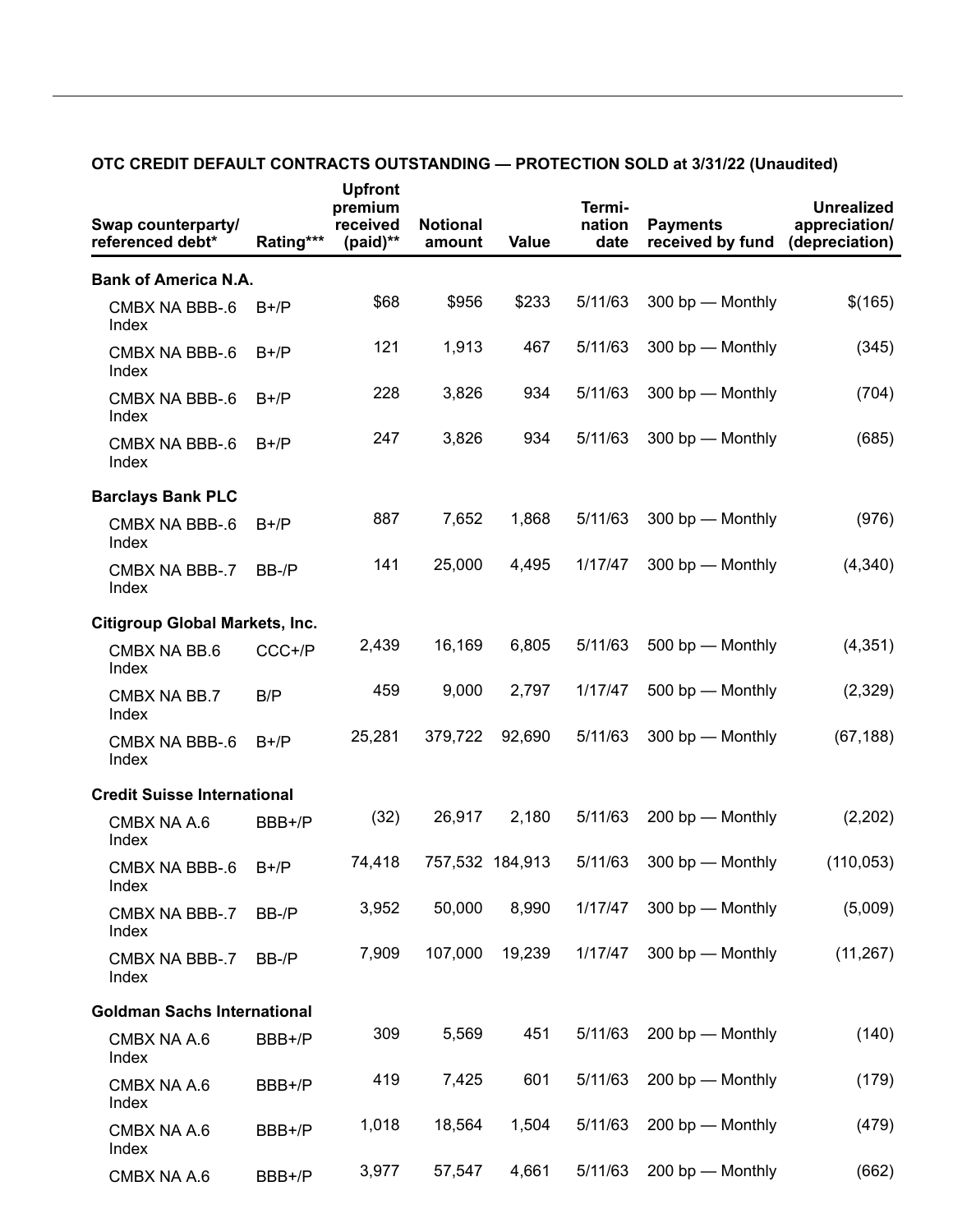| Index                              |        |         |         |                 |         |                  |          |
|------------------------------------|--------|---------|---------|-----------------|---------|------------------|----------|
| CMBX NA BBB-.6<br>Index            | $B+/P$ | 260     | 2,869   | 700             | 5/11/63 | 300 bp - Monthly | (439)    |
| CMBX NA BBB-.6<br>Index            | $B+/P$ | 259     | 2,869   | 700             | 5/11/63 | 300 bp - Monthly | (440)    |
| CMBX NA BBB-.6<br>Index            | $B+/P$ | 422     | 4,782   | 1,167           | 5/11/63 | 300 bp - Monthly | (743)    |
| CMBX NA BBB-.6<br>Index            | $B+/P$ | 661     | 5,739   | 1,401           | 5/11/63 | 300 bp - Monthly | (736)    |
| CMBX NA BBB-.6<br>Index            | $B+/P$ | 591     | 6,695   | 1,634           | 5/11/63 | 300 bp - Monthly | (1,040)  |
| CMBX NA BBB-.6<br>Index            | $B+/P$ | 365     | 6,695   | 1,634           | 5/11/63 | 300 bp - Monthly | (1,265)  |
| CMBX NA BBB-.6<br>Index            | $B+/P$ | 633     | 7,652   | 1,868           | 5/11/63 | 300 bp - Monthly | (1, 230) |
| CMBX NA BBB-.6<br>Index            | $B+/P$ | 990     | 8,608   | 2,101           | 5/11/63 | 300 bp - Monthly | (1, 106) |
| CMBX NA BBB-.6<br>Index            | $B+/P$ | 435     | 8,608   | 2,101           | 5/11/63 | 300 bp - Monthly | (1,661)  |
| CMBX NA BBB-.6<br>Index            | $B+/P$ | 1,218   | 9,565   | 2,335           | 5/11/63 | 300 bp - Monthly | (1, 112) |
| CMBX NA BBB-.6<br>Index            | $B+/P$ | 1,160   | 13,391  | 3,269           | 5/11/63 | 300 bp - Monthly | (2, 101) |
| CMBX NA BBB-.6<br>Index            | $B+/P$ | 1,671   | 14,347  | 3,502           | 5/11/63 | 300 bp - Monthly | (1,822)  |
| CMBX NA BBB-.6<br>Index            | $B+/P$ | 2,221   | 15,304  | 3,736           | 5/11/63 | 300 bp - Monthly | (1,505)  |
| CMBX NA BBB-.6<br>Index            | $B+/P$ | 1,090   | 15,304  | 3,736           | 5/11/63 | 300 bp - Monthly | (2,637)  |
| CMBX NA BBB-.6<br>Index            | $B+/P$ | 878     | 17,217  | 4,203           | 5/11/63 | 300 bp - Monthly | (3,315)  |
| CMBX NA BBB-.6<br>Index            | $B+/P$ | 2,923   | 25,825  | 6,304           | 5/11/63 | 300 bp - Monthly | (3,366)  |
| CMBX NA BBB-.6<br>Index            | $B+/P$ | 3,376   | 34,433  | 8,405           | 5/11/63 | 300 bp - Monthly | (5,009)  |
| CMBX NA BBB-.6<br>Index            | $B+/P$ | 4,360   | 55,476  | 13,542          | 5/11/63 | 300 bp - Monthly | (9, 149) |
| CMBX NA BBB-.7<br>Index            | BB-/P  | 695     | 8,000   | 1,438           | 1/17/47 | 300 bp - Monthly | (739)    |
| CMBX NA BBB-.7<br>Index            | BB-/P  | 1,448   | 17,000  | 3,057           | 1/17/47 | 300 bp - Monthly | (1,599)  |
| CMBX NA BBB-.7<br>Index            | BB-/P  | 1,478   | 20,000  | 3,596           | 1/17/47 | 300 bp - Monthly | (2, 106) |
| <b>JPMorgan Securities LLC</b>     |        |         |         |                 |         |                  |          |
| CMBX NA BBB-.6<br>Index            | $B+/P$ | 241,695 |         | 723,098 176,508 | 5/11/63 | 300 bp - Monthly | 65,608   |
| <b>Merrill Lynch International</b> |        |         |         |                 |         |                  |          |
| CMBX NA BBB-.6<br>Index            | $B+/P$ | 51,465  | 182,688 | 44,594          | 5/11/63 | 300 bp - Monthly | 6,977    |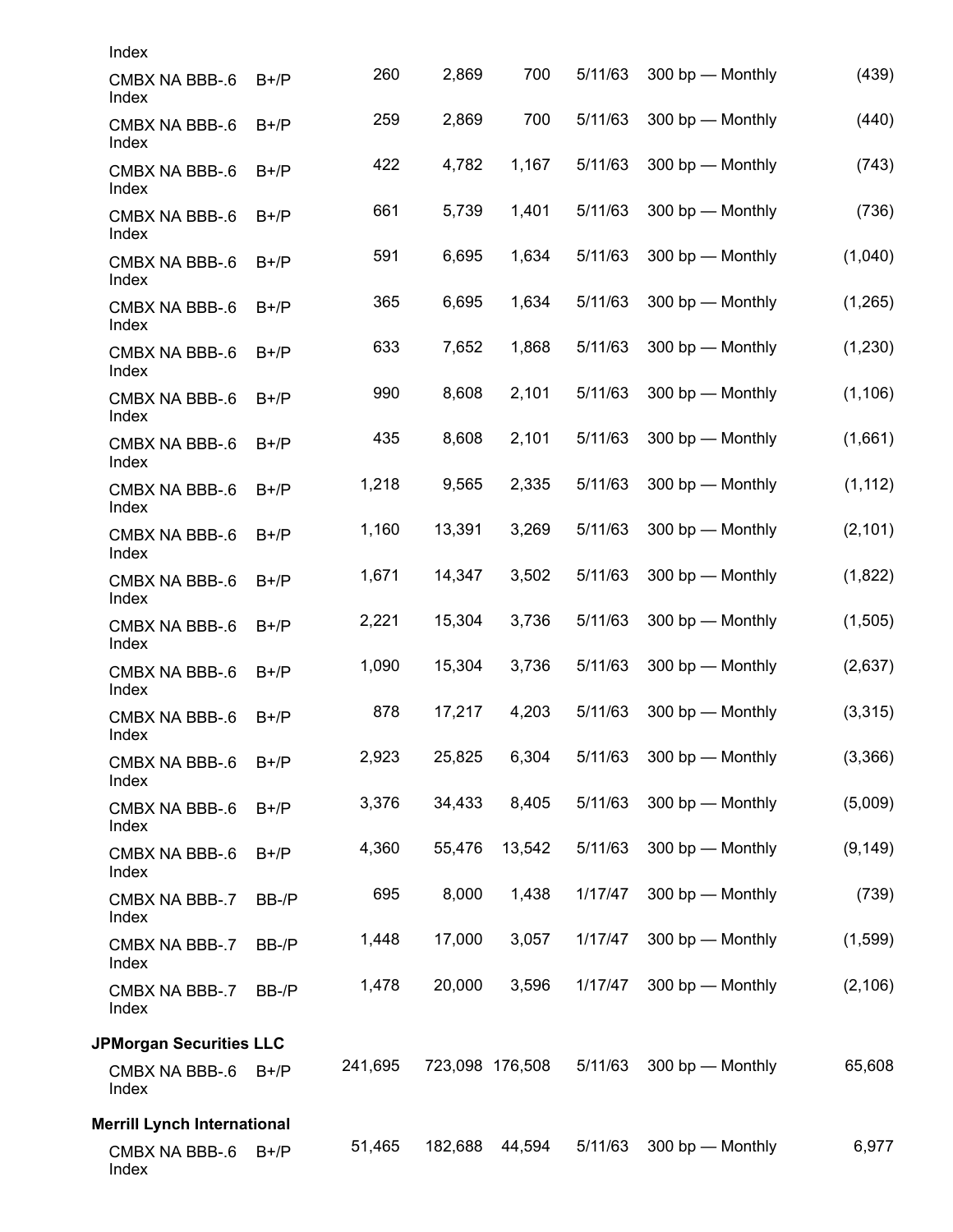| Morgan Stanley & Co. International PLC |           |        |                           |         |                                |             |
|----------------------------------------|-----------|--------|---------------------------|---------|--------------------------------|-------------|
| CMBX NA BBB-.6<br>$B+/P$<br>Index      | 4,307     | 62.171 | 15,176                    | 5/11/63 | 300 bp — Monthly               | (10, 831)   |
| <b>Upfront premium received</b>        | 446.474   |        |                           |         | <b>Unrealized appreciation</b> | 72,585      |
| Upfront premium (paid)                 | (32)      |        | Unrealized (depreciation) |         | (265, 025)                     |             |
| <b>Total</b>                           | \$446,442 |        |                           |         | Total                          | \$(192,440) |

*\* Payments related to the referenced debt are made upon a credit default event.*

\*\* Upfront premium is based on the difference between the original spread on issue and the market spread *on day of execution.*

\*\*\* Ratings for an underlying index represent the average of the ratings of all the securities included in that *index. The Moody's, Standard & Poor's or Fitch ratings are believed to be the most recent ratings* available at March 31, 2022. Securities rated by Fitch are indicated by "/F." Securities rated by Putnam are *indicated by "/P." The Putnam rating categories are comparable to the Standard & Poor's classifications.*

| Swap counterparty/<br>referenced debt* | <b>Upfront</b><br>premium<br>received<br>(paid)** | <b>Notional</b><br>amount | <b>Value</b> | Termi-<br>nation<br>date | Payments (paid) by<br>fund | <b>Unrealized</b><br>appreciation/<br>(depreciation) |
|----------------------------------------|---------------------------------------------------|---------------------------|--------------|--------------------------|----------------------------|------------------------------------------------------|
| <b>Citigroup Global Markets, Inc.</b>  |                                                   |                           |              |                          |                            |                                                      |
| CMBX NA BB.10<br>Index                 | \$(313)                                           | \$3,000                   | \$837        | 11/17/59                 | $(500 bp)$ - Monthly       | \$521                                                |
| CMBX NA BB.10<br>Index                 | (329)                                             | 3,000                     | 837          | 11/17/59                 | $(500 bp)$ — Monthly       | 505                                                  |
| CMBX NA BB.11<br>Index                 | (1, 166)                                          | 9,000                     | 959          | 11/18/54                 | $(500 bp)$ – Monthly       | (215)                                                |
| CMBX NA BB.11<br>Index                 | (283)                                             | 3,000                     | 320          | 11/18/54                 | $(500 bp)$ – Monthly       | 34                                                   |
| CMBX NA BB.8<br>Index                  | (176)                                             | 966                       | 340          | 10/17/57                 | $(500 bp)$ – Monthly       | 164                                                  |
| CMBX NA BB.9<br>Index                  | (3,716)                                           | 36,000                    | 8,525        | 9/17/58                  | $(500 bp)$ – Monthly       | 4,774                                                |
| <b>Credit Suisse International</b>     |                                                   |                           |              |                          |                            |                                                      |
| CMBX NA BB.10<br>Index                 | (714)                                             | 6,000                     | 1,674        | 11/17/59                 | $(500 bp)$ - Monthly       | 955                                                  |
| CMBX NA BB.10<br>Index                 | (801)                                             | 6,000                     | 1,674        | 11/17/59                 | $(500 bp)$ - Monthly       | 868                                                  |
| CMBX NA BB.7<br>Index                  | (300)                                             | 16,169                    | 6,805        | 5/11/63                  | $(500 bp)$ - Monthly       | 6,490                                                |

#### **OTC CREDIT DEFAULT CONTRACTS OUTSTANDING — PROTECTION PURCHASED at 3/31/22 (Unaudited)**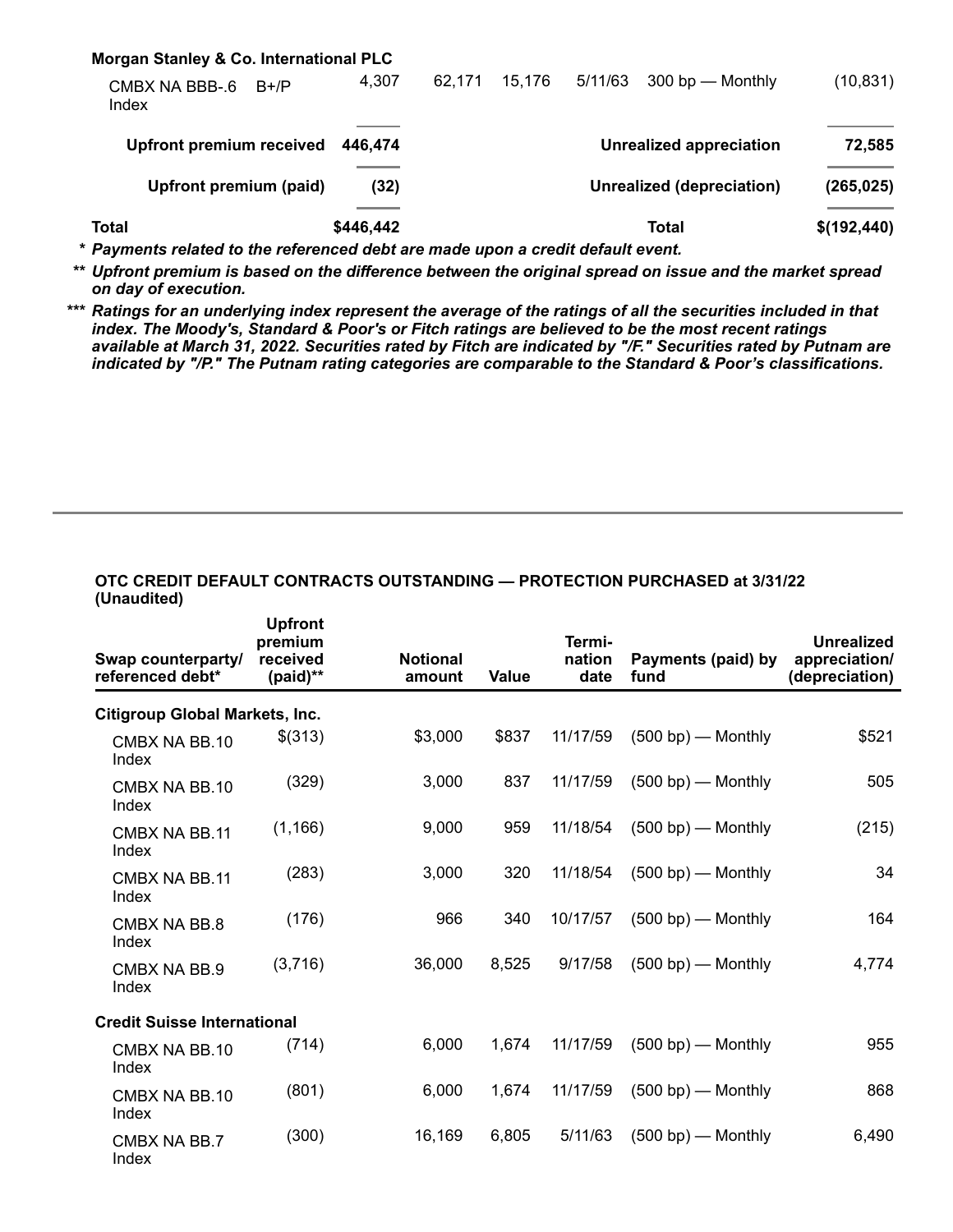| <b>Total</b>                           | \$(75,861) |         |        | <b>Total</b><br>* Payments related to the referenced debt are made upon a credit default event. |                                  |           |  |
|----------------------------------------|------------|---------|--------|-------------------------------------------------------------------------------------------------|----------------------------------|-----------|--|
| <b>Upfront premium (paid)</b>          | (75, 861)  |         |        |                                                                                                 | <b>Unrealized (depreciation)</b> | (13, 433) |  |
| <b>Upfront premium</b><br>received     |            |         |        |                                                                                                 | <b>Unrealized appreciation</b>   | 34,302    |  |
| CMBX NA BB.9<br>Index                  | (364)      | 3,000   | 710    | 9/17/58                                                                                         | $(500 bp)$ - Monthly             | 344       |  |
| CMBX NA BB.9<br>Index                  | (728)      | 6,000   | 1,421  |                                                                                                 | 9/17/58 (500 bp) — Monthly       | 687       |  |
| CMBX NA BB.10<br>Index                 | (315)      | 3,000   | 837    | 11/17/59                                                                                        | $(500 bp)$ - Monthly             | 519       |  |
| <b>CMBX NA</b><br>BBB-.7 Index         | (3,869)    | 38,000  | 6,832  | 1/17/47                                                                                         | $(300 bp)$ – Monthly             | 2,938     |  |
| Morgan Stanley & Co. International PLC |            |         |        |                                                                                                 |                                  |           |  |
| CMBX NA BB.9<br>Index                  | (351)      | 9,000   | 2,131  | 9/17/58                                                                                         | $(500 bp)$ - Monthly             | 1,772     |  |
| CMBX NA BB.11<br>Index                 | (3,460)    | 7,000   | 746    | 11/18/54                                                                                        | $(500 bp)$ - Monthly             | (2,720)   |  |
| CMBX NA BB.10<br>Index                 | (341)      | 6,000   | 1,674  | 11/17/59                                                                                        | $(500 bp)$ – Monthly             | 1,327     |  |
| <b>Merrill Lynch International</b>     |            |         |        |                                                                                                 |                                  |           |  |
| <b>CMBX NA</b><br>BBB-.7 Index         | (44, 370)  | 189,000 | 33,982 |                                                                                                 | $1/17/47$ (300 bp) — Monthly     | (10, 498) |  |
| <b>JPMorgan Securities LLC</b>         |            |         |        |                                                                                                 |                                  |           |  |
| CMBX NA BB.9<br>Index                  | (361)      | 3,000   | 710    | 9/17/58                                                                                         | $(500 bp)$ – Monthly             | 346       |  |
| CMBX NA BB.9<br>Index                  | (357)      | 3,000   | 710    | 9/17/58                                                                                         | $(500 bp)$ - Monthly             | 350       |  |
| CMBX NA BB.7<br>Index                  | (2,738)    | 15,000  | 4,662  | 1/17/47                                                                                         | $(500 bp)$ – Monthly             | 1,909     |  |
| CMBX NA BB.7<br>Index                  | (9, 130)   | 54,000  | 16,783 | 1/17/47                                                                                         | $(500 bp)$ – Monthly             | 7,601     |  |
| <b>Goldman Sachs International</b>     |            |         |        |                                                                                                 |                                  |           |  |
| CMBX NA BB.9<br>Index                  | (1,504)    | 15,000  | 3,552  | 9/17/58                                                                                         | $(500 bp)$ - Monthly             | 2,034     |  |
| CMBX NA BB.8<br>Index                  | (175)      | 966     | 340    |                                                                                                 | 10/17/57 (500 bp) — Monthly      | 164       |  |

\*\* Upfront premium is based on the difference between the original spread on issue and the market spread *on day of execution.*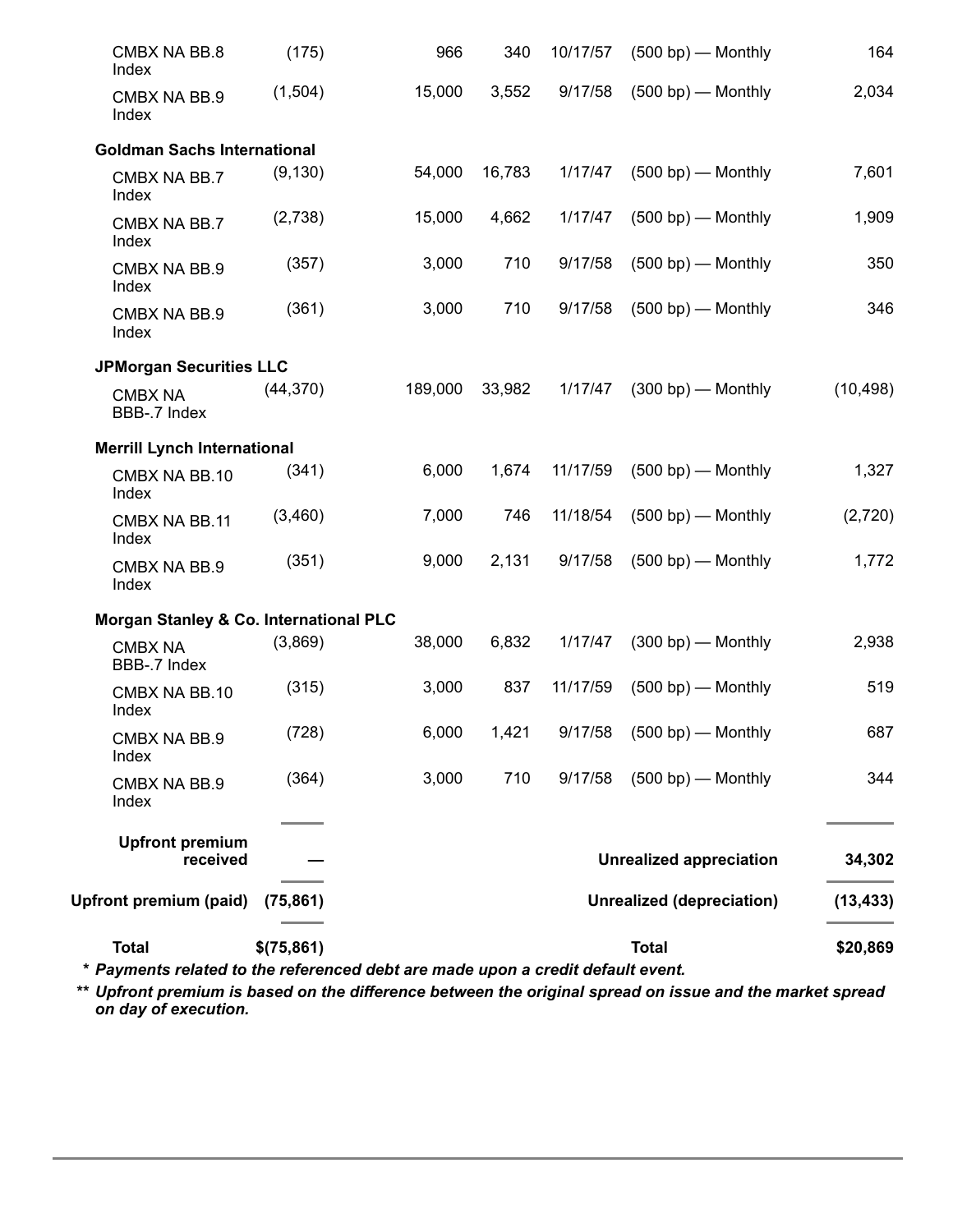#### **CENTRALLY CLEARED CREDIT DEFAULT CONTRACTS OUTSTANDING — PROTECTION PURCHASED at 3/31/22 (Unaudited)**

| Referenced debt*         | <b>Upfront</b><br>premium<br>received<br>(paid)** | <b>Notional</b><br>amount | Value | Termi-<br>nation<br>date | Payments (paid)<br>by fund | <b>Unrealized</b><br>appreciation/<br>(depreciation) |
|--------------------------|---------------------------------------------------|---------------------------|-------|--------------------------|----------------------------|------------------------------------------------------|
| NA HY Series 37<br>Index | \$81,561                                          | \$864,000 \$54,499        |       | 12/20/26                 | $(500 bp)$ —<br>Quarterly  | \$25,742                                             |
| <b>Total</b>             | \$81,561                                          |                           |       |                          |                            | \$25,742                                             |

*\* Payments related to the referenced debt are made upon a credit default event.*

Upfront premium is based on the difference between the original spread on issue and the market spread *on day of execution.*

## *Key to holding's currency abbreviations*

- AUD Australian Dollar
- CAD Canadian Dollar
- CHF Swiss Franc

EUR Euro

- GBP British Pound
- NOK Norwegian Krone
- NZD New Zealand Dollar
- SEK Swedish Krona

## *Key to holding's abbreviations*

- ADR American Depository Receipts: Represents ownership of foreign securities on deposit with a custodian bank.
- FRB Floating Rate Bonds: The rate shown is the current interest rate at the close of the reporting period. Rates may be subject to a cap or floor. For certain securities, the rate may represent a fixed rate currently in place at the close of the reporting period.
- IFB Inverse Floating Rate Bonds, which are securities that pay interest rates that vary inversely to changes in the market interest rates. As interest rates rise, inverse floaters produce less current income. The rate shown is the current interest rate at the close of the reporting period. Rates may be subject to a cap or floor.
- IO Interest Only
- LIBOR London Interbank Offered Rate
- SOFR Secured Overnight Financing Rate
- SPDR S&P Depository Receipts
	- TBA To Be Announced Commitments

## **Notes to the fund's portfolio**

Unless noted otherwise, the notes to the fund's portfolio are for the close of the fund's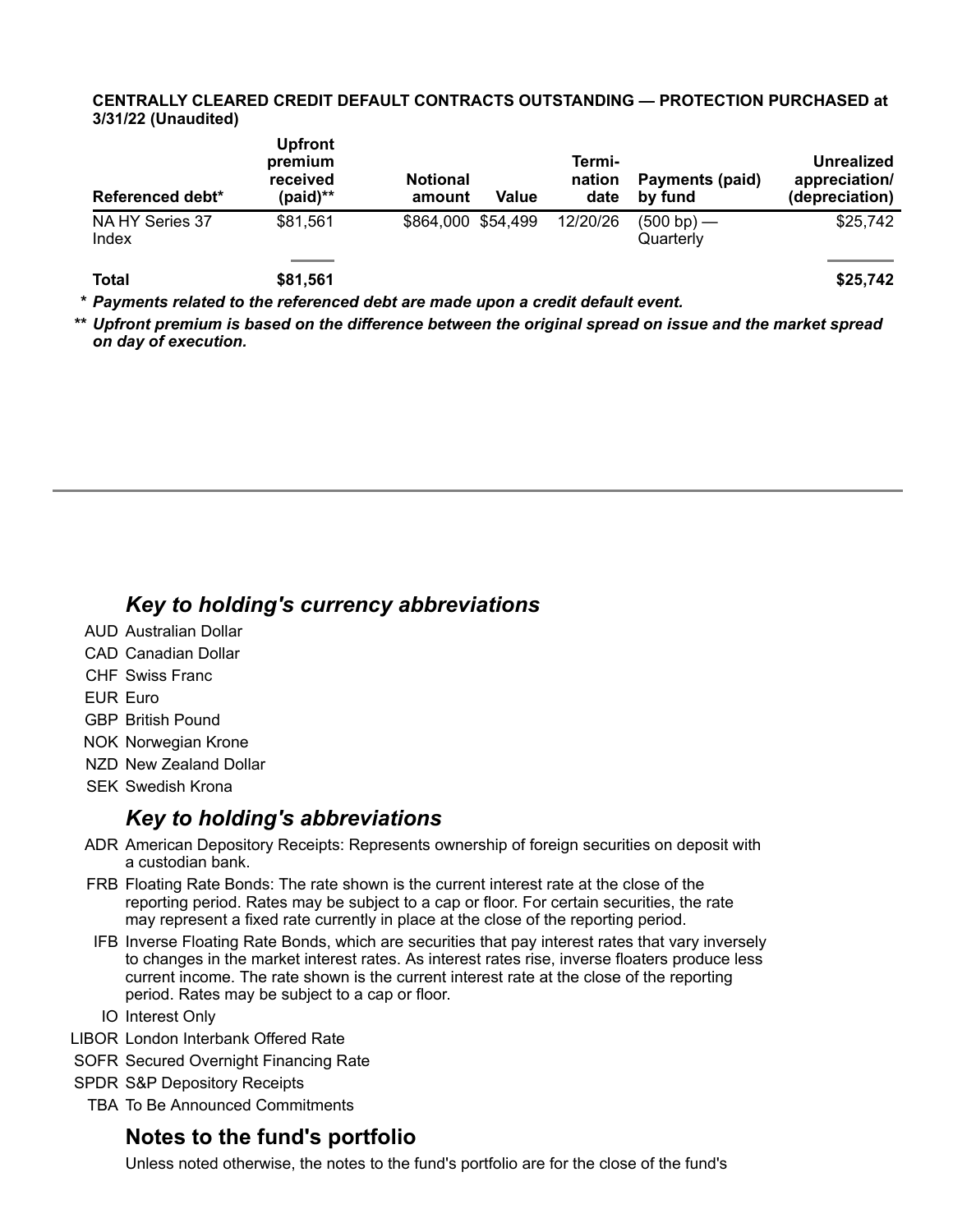reporting period, which ran from January 1, 2022 through March 31, 2022 (the reporting period). Within the following notes to the portfolio, references to "Putnam Management" represent Putnam Investment Management, LLC, the fund's manager, an indirect whollyowned subsidiary of Putnam Investments, LLC, references to "ASC 820" represent Accounting Standards Codification 820 *Fair Value Measurements and Disclosures* and references to "OTC", if any, represent over-the-counter.

- *(a)* Percentages indicated are based on net assets of \$23,290,487.
- *(CLN)* The value of the commodity linked notes, which are marked to market daily, may be based on a multiple of the performance of the index. The multiple (or leverage) will increase the volatility of the note's value relative to the change in the underlying index.
- *(NON)* This security is non-income-producing.
- *(AFF)* Affiliated company. For investments in Putnam Cash Collateral Pool, LLC and Putnam Short Term Investment Fund, the rate quoted in the security description is the annualized 7-day yield of the fund at the close of the reporting period. Transactions during the period with any company which is under common ownership or control were as follows:

| Name of affiliate                      | <b>Fair value</b><br>as of<br>12/31/21 | <b>Purchase</b><br>cost | proceeds    | Sale Investment<br>income | OHAI CS<br>outstanding<br>and fair<br>value as of<br>3/31/22 |
|----------------------------------------|----------------------------------------|-------------------------|-------------|---------------------------|--------------------------------------------------------------|
| <b>Short-term</b><br>investments       |                                        |                         |             |                           |                                                              |
| Putnam Cash<br>Collateral Pool,        |                                        |                         |             |                           |                                                              |
| $LLC^*$                                | \$942.055                              | \$6,632,850             | \$6,870,905 | \$175                     | \$704,000                                                    |
| Putnam Short Term<br>Investment Fund** | 9,968,560                              | 9,500,000               | 9,968,560   | 3.411                     | 9,500,000                                                    |
|                                        |                                        |                         |             |                           |                                                              |

## **Total Short-term**

**investments \$10,910,615 \$16,132,850 \$16,839,465 \$3,586 \$10,204,000**

**Shares**

\* The fund may lend securities, through its agent, to qualified borrowers in order to earn additional income. The loans are collateralized by cash in an amount at least equal to the fair value of the securities loaned. The fair value of securities loaned is determined daily and any additional required collateral is allocated to the fund on the next business day. The remaining maturities of the securities lending transactions are considered overnight and continuous. The risk of borrower default will be borne by the fund's agent; the fund will bear the risk of loss with respect to the investment of the cash collateral. The fund receives cash collateral, which is invested in Putnam Cash Collateral Pool, LLC, a limited liability company managed by an affiliate of Putnam Management. Investments in Putnam Cash Collateral Pool, LLC are valued at its closing net asset value each business day. There are no management fees charged to Putnam Cash Collateral Pool, LLC and there were no realized or unrealized gains or losses during the period.

# At the close of the reporting period, the fund received cash collateral of \$704,000 for securities loaned. The rate quoted in the security description is the annualized 7-day yield at the close of the reporting period. At the close of the reporting period, the value of securities loaned amounted to \$681,512.

\*\* Management fees charged to Putnam Short Term Investment Fund have been waived by Putnam Management. There were no realized or unrealized gains or losses during the period.

- *(SEG)* This security, in part or in entirety, was pledged and segregated with the broker to cover margin requirements for futures contracts at the close of the reporting period. Collateral at period end totaled \$177,936.
- *(SEGSF)* This security, in part or in entirety, was pledged and segregated with the custodian for collateral on certain derivative contracts at the close of the reporting period. Collateral at period end totaled \$618,782.
- *(SEGCCS)* This security, in part or in entirety, was pledged and segregated with the custodian for collateral on the initial margin on certain centrally cleared derivative contracts at the close of the reporting period. Collateral at period end totaled \$124,951.
	- *(F)* This security is valued by Putnam Management at fair value following procedures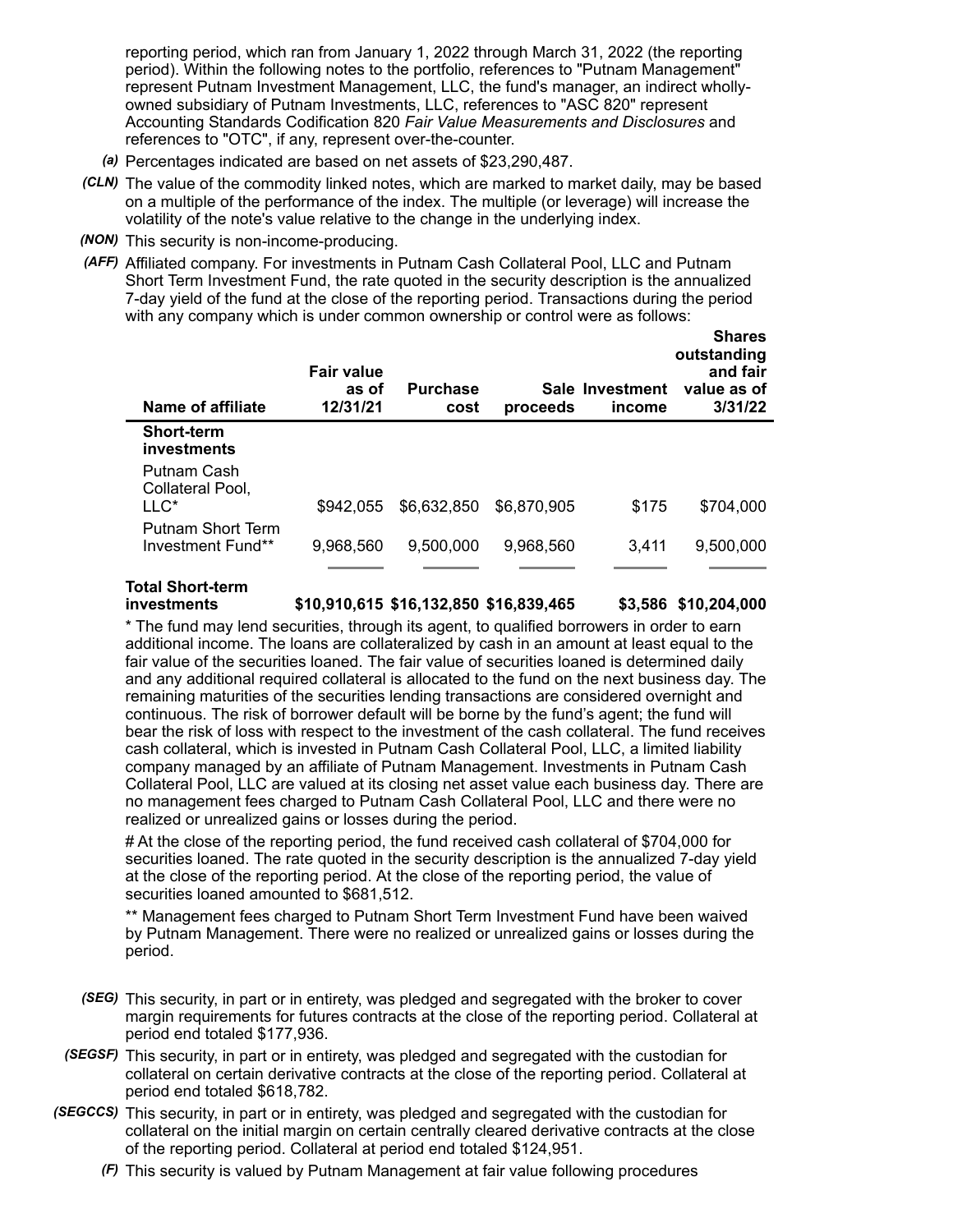approved by the Trustees. Securities are classified as Level 3 for ASC 820 based on the securities' valuation inputs. At the close of the reporting period, fair value pricing was also used for certain foreign securities in the portfolio.

- *(S)* This security is on loan, in part or in entirety, at the close of the reporting period.
- *(WAC)* The rate shown represents the weighted average coupon associated with the underlying mortgage pools. Rates may be subject to a cap or floor.

At the close of the reporting period, the fund maintained liquid assets totaling \$9,108,480 to cover certain derivative contracts and delayed delivery securities.

Unless otherwise noted, the rates quoted in Short-term investments security descriptions represent the weighted average yield to maturity.

Debt obligations are considered secured unless otherwise indicated.

144A after the name of an issuer represents securities exempt from registration under Rule 144A of the Securities Act of 1933, as amended. These securities may be resold in transactions exempt from registration, normally to qualified institutional buyers.

The dates shown on debt obligations are the original maturity dates.

**Security valuation:** Portfolio securities and other investments are valued using policies and procedures adopted by the Board of Trustees. The Trustees have formed a Pricing Committee to oversee the implementation of these procedures and have delegated responsibility for valuing the fund's assets in accordance with these procedures to Putnam Management. Putnam Management has established an internal Valuation Committee that is responsible for making fair value determinations, evaluating the effectiveness of the pricing policies of the fund and reporting to the Pricing Committee.

Investments for which market quotations are readily available are valued at the last reported sales price on their principal exchange, or official closing price for certain markets, and are classified as Level 1 securities under ASC 820. If no sales are reported, as in the case of some securities that are traded OTC, a security is valued at its last reported bid price and is generally categorized as a Level 2 security.

Investments in open-end investment companies (excluding exchange-traded funds), if any, which can be classified as Level 1 or Level 2 securities, are valued based on their net asset value. The net asset value of such investment companies equals the total value of their assets less their liabilities and divided by the number of their outstanding shares.

Market quotations are not considered to be readily available for certain debt obligations (including short-term investments with remaining maturities of 60 days or less) and other investments; such investments are valued on the basis of valuations furnished by an independent pricing service approved by the Trustees or dealers selected by Putnam Management. Such services or dealers determine valuations for normal institutional-size trading units of such securities using methods based on market transactions for comparable securities and various relationships, generally recognized by institutional traders, between securities (which consider such factors as security prices, yields, maturities and ratings). These securities will generally be categorized as Level 2.

Many securities markets and exchanges outside the U.S. close prior to the scheduled close of the New York Stock Exchange and therefore the closing prices for securities in such markets or on such exchanges may not fully reflect events that occur after such close but before the scheduled close of the New York Stock Exchange. Accordingly, on certain days, the fund will fair value certain foreign equity securities and total return swap contracts taking into account multiple factors including movements in the U.S. securities markets, currency valuations and comparisons to the valuation of American Depository Receipts, exchange-traded funds and futures contracts. The foreign equity securities, which would generally be classified as Level 1 securities, will be transferred to Level 2 of the fair value hierarchy when they are valued at fair value. The number of days on which fair value prices will be used will depend on market activity and it is possible that fair value prices will be used by the fund to a significant extent. At the close of the reporting period, fair value pricing was used for certain foreign securities in the portfolio. Securities quoted in foreign currencies, if any, are translated into U.S. dollars at the current exchange rate.

To the extent a pricing service or dealer is unable to value a security or provides a valuation that Putnam Management does not believe accurately reflects the security's fair value, the security will be valued at fair value by Putnam Management in accordance with policies and procedures approved by the Trustees. Certain investments, including certain restricted and illiquid securities and derivatives, are also valued at fair value following procedures approved by the Trustees. These valuations consider such factors as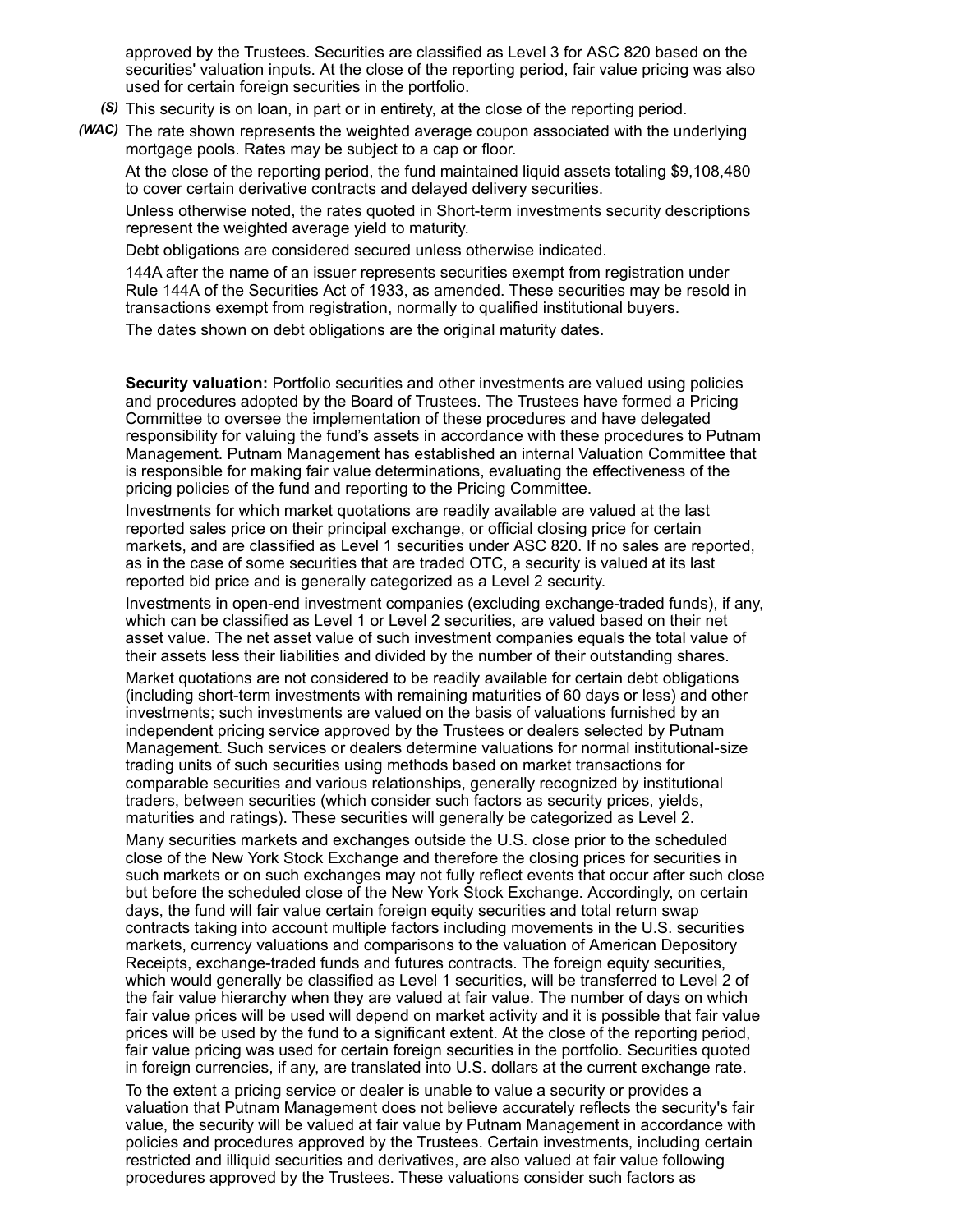significant market or specific security events such as interest rate or credit quality changes, various relationships with other securities, discount rates, U.S. Treasury, U.S. swap and credit yields, index levels, convexity exposures, recovery rates, sales and other multiples and resale restrictions. These securities are classified as Level 2 or as Level 3 depending on the priority of the significant inputs.

To assess the continuing appropriateness of fair valuations, the Valuation Committee reviews and affirms the reasonableness of such valuations on a regular basis after considering all relevant information that is reasonably available. Such valuations and procedures are reviewed periodically by the Trustees. Certain securities may be valued on the basis of a price provided by a single source. The fair value of securities is generally determined as the amount that the fund could reasonably expect to realize from an orderly disposition of such securities over a reasonable period of time. By its nature, a fair value price is a good faith estimate of the value of a security in a current sale and does not reflect an actual market price, which may be different by a material amount.

**Repurchase agreements:** The fund, or any joint trading account, through its custodian, receives delivery of the underlying securities, the fair value of which at the time of purchase is required to be in an amount at least equal to the resale price, including accrued interest. Collateral for certain tri-party repurchase agreements, which totaled \$5,029,620 at the end of the reporting period, is held at the counterparty's custodian in a segregated account for the benefit of the fund and the counterparty. Putnam Management is responsible for determining that the value of these underlying securities is at all times at least equal to the resale price, including accrued interest. In the event of default or bankruptcy by the other party to the agreement, retention of the collateral may be subject to legal proceedings.

**Stripped securities:** The fund may invest in stripped securities which represent a participation in securities that may be structured in classes with rights to receive different portions of the interest and principal. Interest-only securities receive all of the interest and principal-only securities receive all of the principal. If the interest-only securities experience greater than anticipated prepayments of principal, the fund may fail to recoup fully its initial investment in these securities. Conversely, principal-only securities increase in value if prepayments are greater than anticipated and decline if prepayments are slower than anticipated. The fair value of these securities is highly sensitive to changes in interest rates.

**Options contracts:** The fund used options contracts to hedge duration and convexity, to isolate prepayment risk, to gain exposure to interest rates, to hedge against changes in values of securities it owns, owned or expects to own, to hedge prepayment risk, to generate additional income for the portfolio, to enhance returns on securities owned, to enhance the return on a security owned, to gain exposure to securities and to manage downside risks.

The potential risk to the fund is that the change in value of options contracts may not correspond to the change in value of the hedged instruments. In addition, losses may arise from changes in the value of the underlying instruments if there is an illiquid secondary market for the contracts, if interest or exchange rates move unexpectedly or if the counterparty to the contract is unable to perform. Realized gains and losses on purchased options are included in realized gains and losses on investment securities. If a written call option is exercised, the premium originally received is recorded as an addition to sales proceeds. If a written put option is exercised, the premium originally received is recorded as a reduction to the cost of investments.

Exchange-traded options are valued at the last sale price or, if no sales are reported, the last bid price for purchased options and the last ask price for written options. OTC traded options are valued using prices supplied by dealers.

Options on swaps are similar to options on securities except that the premium paid or received is to buy or grant the right to enter into a previously agreed upon interest rate or credit default contract. Forward premium swap options contracts include premiums that have extended settlement dates. The delayed settlement of the premiums is factored into the daily valuation of the option contracts. In the case of interest rate cap and floor contracts, in return for a premium, ongoing payments between two parties are based on interest rates exceeding a specified rate, in the case of a cap contract, or falling below a specified rate in the case of a floor contract.

For the fund's average contract amount on options contracts, see the appropriate table at the end of these footnotes.

**Futures contracts:** The fund used futures contracts to hedge prepayment risk, to hedge interest rate risk, to gain exposure to interest rates and to equitize cash.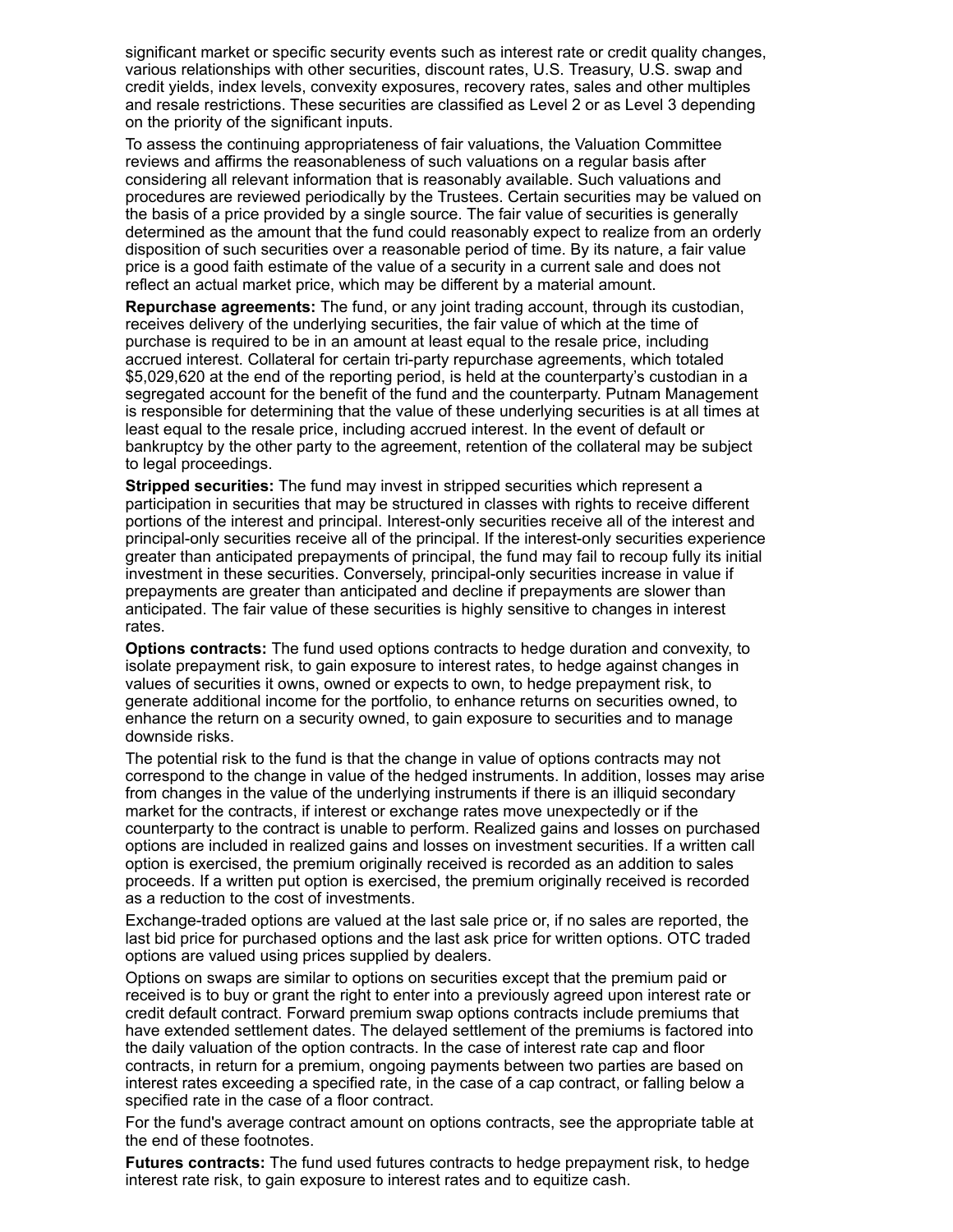The potential risk to the fund is that the change in value of futures contracts may not correspond to the change in value of the hedged instruments. In addition, losses may arise from changes in the value of the underlying instruments, if there is an illiquid secondary market for the contracts, if interest or exchange rates move unexpectedly or if the counterparty to the contract is unable to perform. With futures, there is minimal counterparty credit risk to the fund since futures are exchange traded and the exchange's clearinghouse, as counterparty to all exchange traded futures, guarantees the futures against default. When the contract is closed, the fund records a realized gain or loss equal to the difference between the value of the contract at the time it was opened and the value at the time it was closed.

Futures contracts are valued at the quoted daily settlement prices established by the exchange on which they trade. The fund and the broker agree to exchange an amount of cash equal to the daily fluctuation in the value of the futures contract. Such receipts or payments are known as "variation margin".

For the fund's average number of futures contracts, see the appropriate table at the end of these footnotes.

**Interest rate swap contracts:** The fund entered into OTC and/or centrally cleared interest rate swap contracts, which are arrangements between two parties to exchange cash flows based on a notional principal amount, to hedge interest rate risk, to gain exposure on interest rates and to hedge prepayment risk.

An OTC and centrally cleared interest rate swap can be purchased or sold with an upfront premium. For OTC interest rate swap contracts, an upfront payment received by the fund is recorded as a liability on the fund's books. An upfront payment made by the fund is recorded as an asset on the fund's books. OTC and centrally cleared interest rate swap contracts are marked to market daily based upon quotations from an independent pricing service or market makers. Any change is recorded as an unrealized gain or loss on OTC interest rate swaps. Daily fluctuations in the value of centrally cleared interest rate swaps are settled through a central clearing agent and are recorded as unrealized gain or loss. Payments, including upfront premiums, received or made are recorded as realized gains or losses at the reset date or the closing of the contract. Certain OTC and centrally cleared interest rate swap contracts may include extended effective dates. Payments related to these swap contracts are accrued based on the terms of the contract.

The fund could be exposed to credit or market risk due to unfavorable changes in the fluctuation of interest rates or if the counterparty defaults, in the case of OTC interest rate contracts, or the central clearing agency or a clearing member defaults, in the case of centrally cleared interest rate swap contracts, on its respective obligation to perform under the contract. The fund's maximum risk of loss from counterparty risk or central clearing risk is the fair value of the contract. This risk may be mitigated for OTC interest rate swap contracts by having a master netting arrangement between the fund and the counterparty and for centrally cleared interest rate swap contracts through the daily exchange of variation margin. There is minimal counterparty risk with respect to centrally cleared interest rate swap contracts due to the clearinghouse guarantee fund and other resources that are available in the event of a clearing member default.

For the fund's average notional amount on interest rate swap contracts, see the appropriate table at the end of these footnotes.

**Total return swap contracts:** The fund entered into OTC and/or centrally cleared total return swap contracts, which are arrangements to exchange a market-linked return for a periodic payment, both based on a notional principal amount, to hedge sector exposure, to manage exposure to specific sectors or industries, to manage exposure to specific securities, to gain exposure to a basket of securities, to gain exposure to specific markets or countries and to gain exposure to specific sectors or industries.

To the extent that the total return of the security, index or other financial measure underlying the transaction exceeds or falls short of the offsetting interest rate obligation, the fund will receive a payment from or make a payment to the counterparty. OTC and/or centrally cleared total return swap contracts are marked to market daily based upon quotations from an independent pricing service or market maker. Any change is recorded as an unrealized gain or loss on OTC total return swaps. Daily fluctuations in the value of centrally cleared total return swaps are settled through a central clearing agent and are recorded as unrealized gain or loss. Payments received or made are recorded as realized gains or losses. Certain OTC and/or centrally cleared total return swap contracts may include extended effective dates. Payments related to these swap contracts are accrued based on the terms of the contract. The fund could be exposed to credit or market risk due to unfavorable changes in the fluctuation of interest rates or in the price of the underlying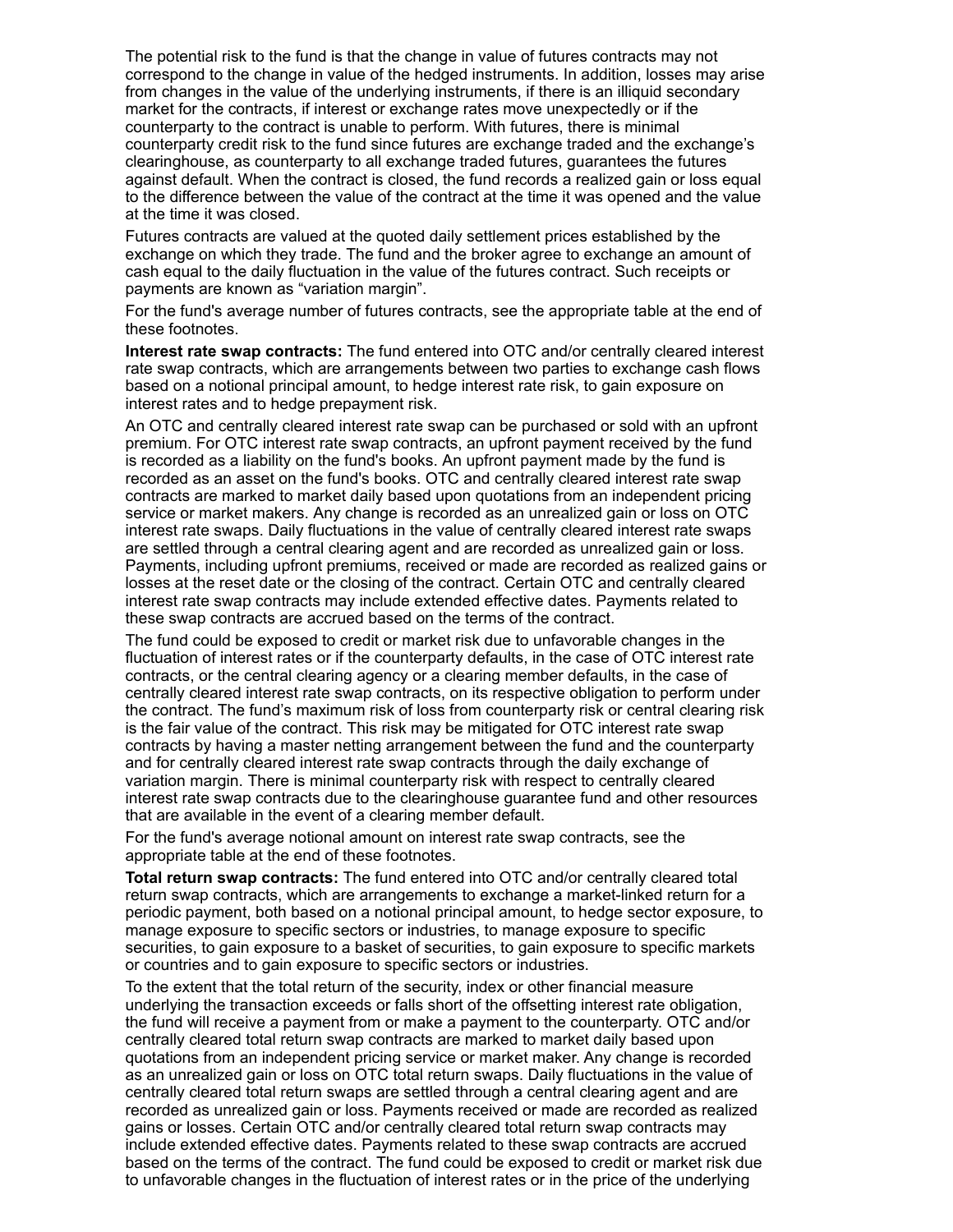security or index, the possibility that there is no liquid market for these agreements or that the counterparty may default on its obligation to perform. The fund's maximum risk of loss from counterparty risk or central clearing risk is the fair value of the contract. This risk may be mitigated for OTC total return swap contracts by having a master netting arrangement between the fund and the counterparty and for centrally cleared total return swap contracts through the daily exchange of variation margin. There is minimal counterparty risk with respect to centrally cleared total return swap contracts due to the clearinghouse guarantee fund and other resources that are available in the event of a clearing member default.

For the fund's average notional amount on total return swap contracts, see the appropriate table at the end of these footnotes.

**Credit default contracts:** The fund entered into OTC and/or centrally cleared credit default contracts to hedge credit risk, to hedge market risk and to gain exposure on individual names and/or baskets of securities.

In OTC and centrally cleared credit default contracts, the protection buyer typically makes a periodic stream of payments to a counterparty, the protection seller, in exchange for the right to receive a contingent payment upon the occurrence of a credit event on the reference obligation or all other equally ranked obligations of the reference entity. Credit events are contract specific but may include bankruptcy, failure to pay, restructuring and obligation acceleration. For OTC credit default contracts, an upfront payment received by the fund is recorded as a liability on the fund's books. An upfront payment made by the fund is recorded as an asset on the fund's books. Centrally cleared credit default contracts provide the same rights to the protection buyer and seller except the payments between parties, including upfront premiums, are settled through a central clearing agent through variation margin payments. Upfront and periodic payments received or paid by the fund for OTC and centrally cleared credit default contracts are recorded as realized gains or losses at the reset date or close of the contract. The OTC and centrally cleared credit default contracts are marked to market daily based upon quotations from an independent pricing service or market makers. Any change in value of OTC credit default contracts is recorded as an unrealized gain or loss. Daily fluctuations in the value of centrally cleared credit default contracts are recorded as unrealized gain or loss. Upon the occurrence of a credit event, the difference between the par value and fair value of the reference obligation, net of any proportional amount of the upfront payment, is recorded as a realized gain or loss.

In addition to bearing the risk that the credit event will occur, the fund could be exposed to market risk due to unfavorable changes in interest rates or in the price of the underlying security or index or the possibility that the fund may be unable to close out its position at the same time or at the same price as if it had purchased the underlying reference obligations. In certain circumstances, the fund may enter into offsetting OTC and centrally cleared credit default contracts which would mitigate its risk of loss. The fund's maximum risk of loss from counterparty risk, either as the protection seller or as the protection buyer, is the fair value of the contract. This risk may be mitigated for OTC credit default contracts by having a master netting arrangement between the fund and the counterparty and for centrally cleared credit default contracts through the daily exchange of variation margin. Counterparty risk is further mitigated with respect to centrally cleared credit default swap contracts due to the clearinghouse guarantee fund and other resources that are available in the event of a clearing member default. Where the fund is a seller of protection, the maximum potential amount of future payments the fund may be required to make is equal to the notional amount.

For the fund's average notional amount on credit default contracts, see the appropriate table at the end of these footnotes.

**TBA commitments:** The fund may enter into TBA (to be announced) commitments to purchase securities for a fixed unit price at a future date beyond customary settlement time. Although the unit price and par amount have been established, the actual securities have not been specified. However, it is anticipated that the amount of the commitments will not significantly differ from the principal amount. The fund holds, and maintains until settlement date, cash or high-grade debt obligations in an amount sufficient to meet the purchase price, or the fund may enter into offsetting contracts for the forward sale of other securities it owns. Income on the securities will not be earned until settlement date.

The fund may also enter into TBA sale commitments to hedge its portfolio positions to sell mortgage-backed securities it owns under delayed delivery arrangements or to take a short position in mortgage-backed securities. Proceeds of TBA sale commitments are not received until the contractual settlement date. During the time a TBA sale commitment is outstanding, either equivalent deliverable securities, or an offsetting TBA purchase commitment deliverable on or before the sale commitment date, are held as "cover" for the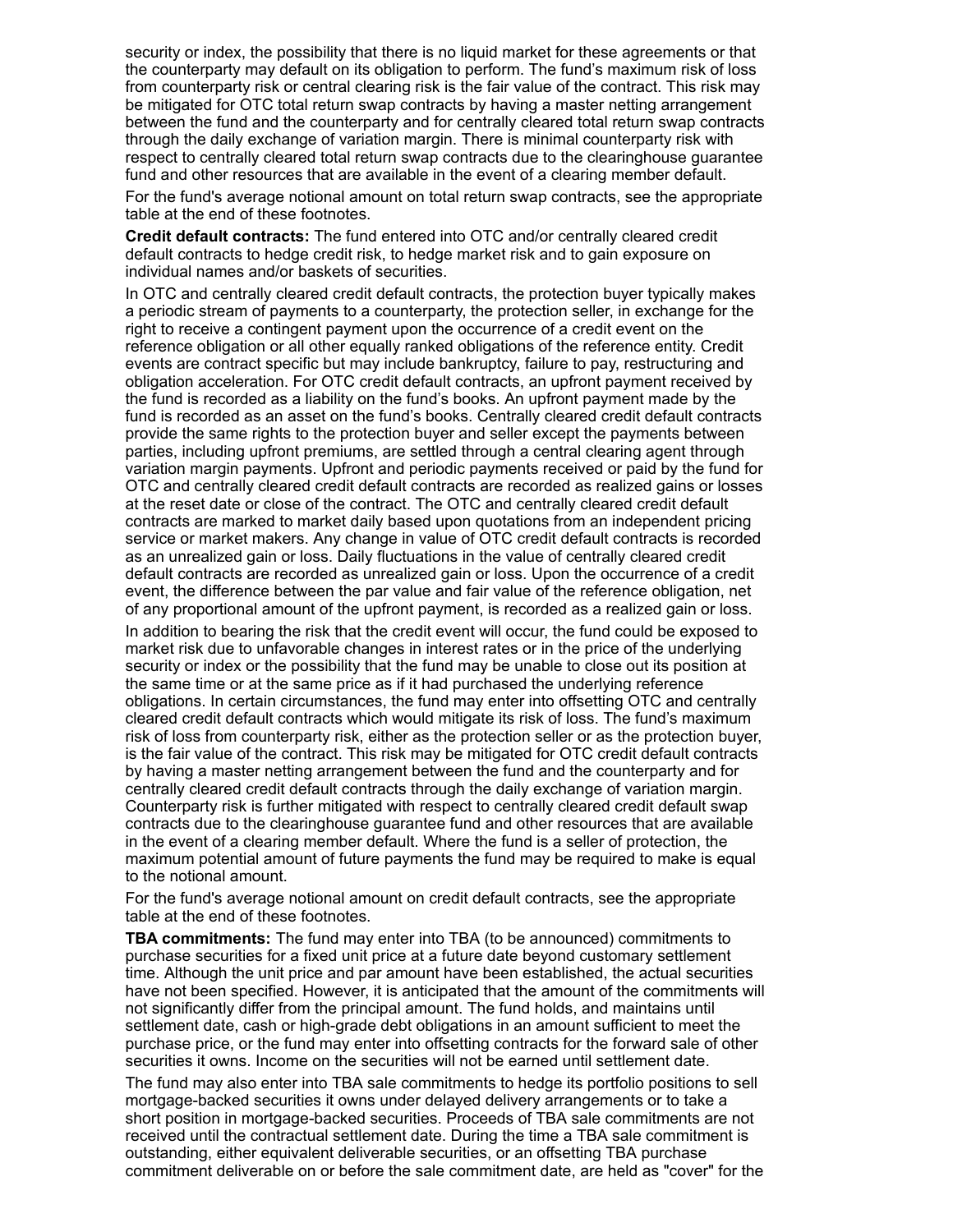transaction, or other liquid assets in an amount equal to the notional value of the TBA sale commitment are segregated. If the TBA sale commitment is closed through the acquisition of an offsetting TBA purchase commitment, the fund realizes a gain or loss. If the fund delivers securities under the commitment, the fund realizes a gain or a loss from the sale of the securities based upon the unit price established at the date the commitment was entered into.

TBA commitments, which are accounted for as purchase and sale transactions, may be considered securities themselves, and involve a risk of loss due to changes in the value of the security prior to the settlement date as well as the risk that the counterparty to the transaction will not perform its obligations. Counterparty risk is mitigated by having a master agreement between the fund and the counterparty.

Unsettled TBA commitments are valued at their fair value according to the procedures described under "Security valuation" above. The contract is marked to market daily and the change in fair value is recorded by the fund as an unrealized gain or loss. Based on market circumstances, Putnam Management will determine whether to take delivery of the underlying securities or to dispose of the TBA commitments prior to settlement.

**Master agreements:** The fund is a party to ISDA (International Swaps and Derivatives Association, Inc.) Master Agreements that govern OTC derivative and foreign exchange contracts and Master Securities Forward Transaction Agreements that govern transactions involving mortgage-backed and other asset-backed securities that may result in delayed delivery (Master Agreements) with certain counterparties entered into from time to time. The Master Agreements may contain provisions regarding, among other things, the parties' general obligations, representations, agreements, collateral requirements, events of default and early termination. With respect to certain counterparties, in accordance with the terms of the Master Agreements, collateral posted to the fund is held in a segregated account by the fund's custodian and, with respect to those amounts which can be sold or repledged, are presented in the fund's portfolio.

Collateral pledged by the fund is segregated by the fund's custodian and identified in the fund's portfolio. Collateral can be in the form of cash or debt securities issued by the U.S. Government or related agencies or other securities as agreed to by the fund and the applicable counterparty. Collateral requirements are determined based on the fund's net position with each counterparty.

With respect to ISDA Master Agreements, termination events applicable to the fund may occur upon a decline in the fund's net assets below a specified threshold over a certain period of time. Termination events applicable to counterparties may occur upon a decline in the counterparty's long-term or short-term credit ratings below a specified level. In each case, upon occurrence, the other party may elect to terminate early and cause settlement of all derivative and foreign exchange contracts outstanding, including the payment of any losses and costs resulting from such early termination, as reasonably determined by the terminating party. Any decision by one or more of the fund's counterparties to elect early termination could impact the fund's future derivative activity.

At the close of the reporting period, the fund had a net liability position of \$585,001 on open derivative contracts subject to the Master Agreements. Collateral posted by the fund at period end for these agreements totaled \$618,782 and may include amounts related to unsettled agreements.

ASC 820 establishes a three-level hierarchy for disclosure of fair value measurements. The valuation hierarchy is based upon the transparency of inputs to the valuation of the fund's investments. The three levels are defined as follows:

**Level 1:** Valuations based on quoted prices for identical securities in active markets.

**Level 2:** Valuations based on quoted prices in markets that are not active or for which all significant inputs are observable, either directly or indirectly.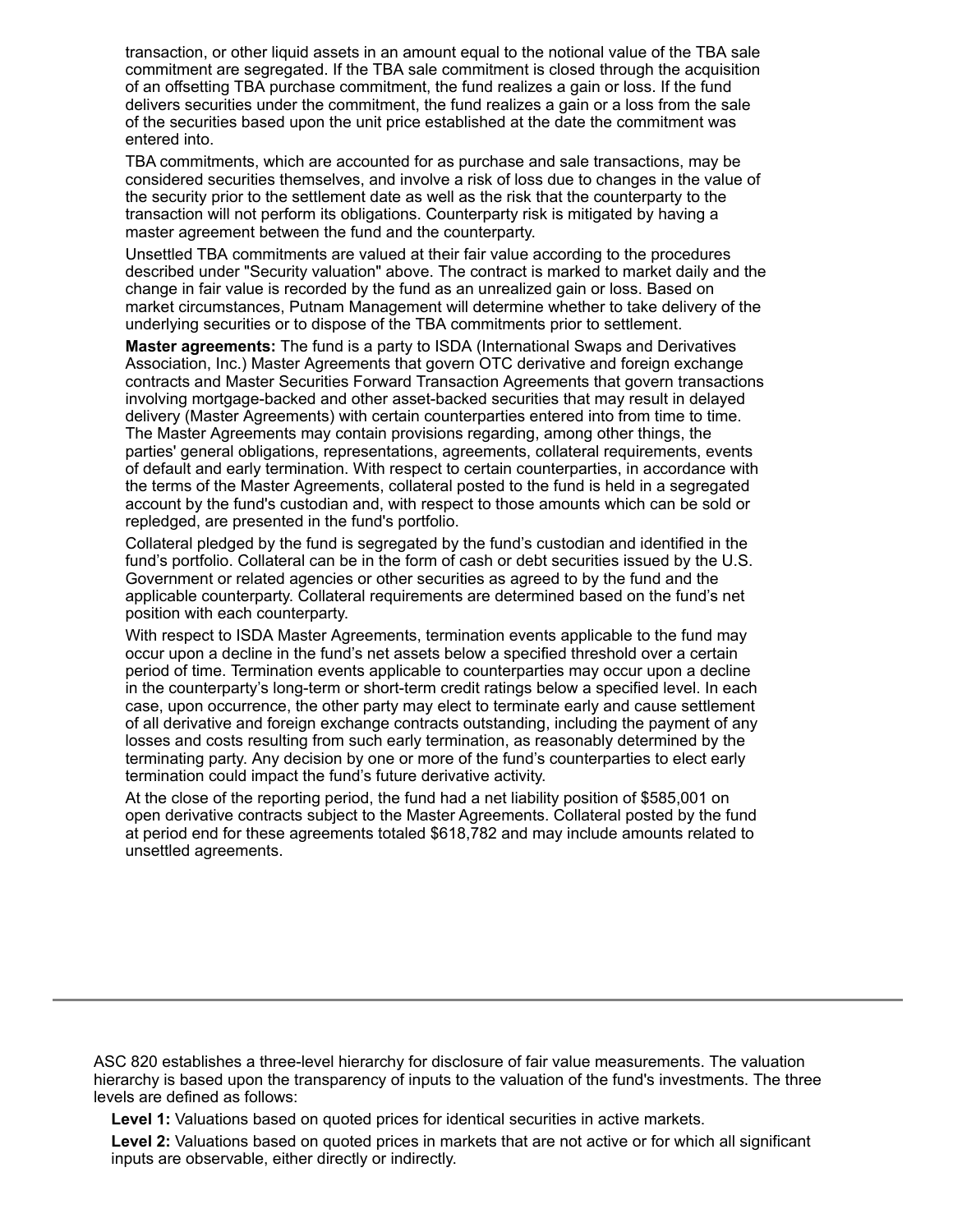**Level 3:** Valuations based on inputs that are unobservable and significant to the fair value measurement.

The following is a summary of the inputs used to value the fund's net assets as of the close of the reporting period:

|                                                 | <b>Valuation inputs</b> |                    |         |
|-------------------------------------------------|-------------------------|--------------------|---------|
| <b>Investments in securities:</b>               | Level 1                 | Level <sub>2</sub> | Level 3 |
| <b>Common stocks*:</b>                          |                         |                    |         |
| <b>Basic materials</b>                          | \$80,998                | \$190,015          | \$—     |
| Capital goods                                   | 27,794                  | 20,700             |         |
| <b>Communication services</b>                   | 46,950                  | 50,519             |         |
| Consumer cyclicals                              | 12,417                  | 223,699            |         |
| Consumer staples                                | 116,845                 | 126,809            |         |
| Energy                                          |                         | 54,225             |         |
| Financials                                      | 113,419                 | 357,727            |         |
| Health care                                     |                         | 103,391            |         |
| Technology                                      | 204,037                 | 706,581            |         |
| Transportation                                  |                         | 80,055             |         |
| Utilities and power                             | 43,379                  |                    |         |
| <b>Total common stocks</b>                      | 645,839                 | 1,913,721          |         |
| Asset-backed securities                         |                         | 99,938             |         |
| Commodity linked notes                          |                         | 1,807,392          |         |
| Corporate bonds and notes                       |                         | 81,523             |         |
| Foreign government and agency bonds and notes   |                         | 122,027            |         |
| Investment companies                            | 2,315,233               |                    |         |
| Mortgage-backed securities                      |                         | 807,791            |         |
| U.S. government and agency mortgage obligations |                         | 5,989,570          |         |
| Warrants                                        |                         | 253,320            |         |
| Short-term investments                          |                         | 16,334,647         |         |
| <b>Totals by level</b>                          | \$2,961,072             | \$27,409,929       | \$—     |

|                                       | <b>Valuation inputs</b> |               |         |
|---------------------------------------|-------------------------|---------------|---------|
| <b>Other financial instruments:</b>   | Level 1                 | Level 2       | Level 3 |
| <b>Futures contracts</b>              | \$(102,512)             | $s-$          | $s-$    |
| Forward premium swap option contracts |                         | (2,807)       |         |
| TBA sale commitments                  |                         | (5,837,282)   |         |
| Interest rate swap contracts          |                         | 541           |         |
| Total return swap contracts           |                         | (64, 796)     |         |
| Credit default contracts              |                         | (597, 971)    |         |
| <b>Totals by level</b>                | \$(102, 512)            | \$(6,502,315) |         |

\* Common stock classifications are presented at the sector level, which may differ from the fund's portfolio presentation.

At the start and close of the reporting period, Level 3 investments in securities represented less than 1% of the fund's net assets and were not considered a significant portion of the fund's portfolio.

The volume of activity for the reporting period for any derivative type that was held at the close of the period is listed below and was based on an average of the holdings of that derivative at the end of each fiscal quarter in the reporting period:

Purchased swap option contracts (contract amount) \$680,000